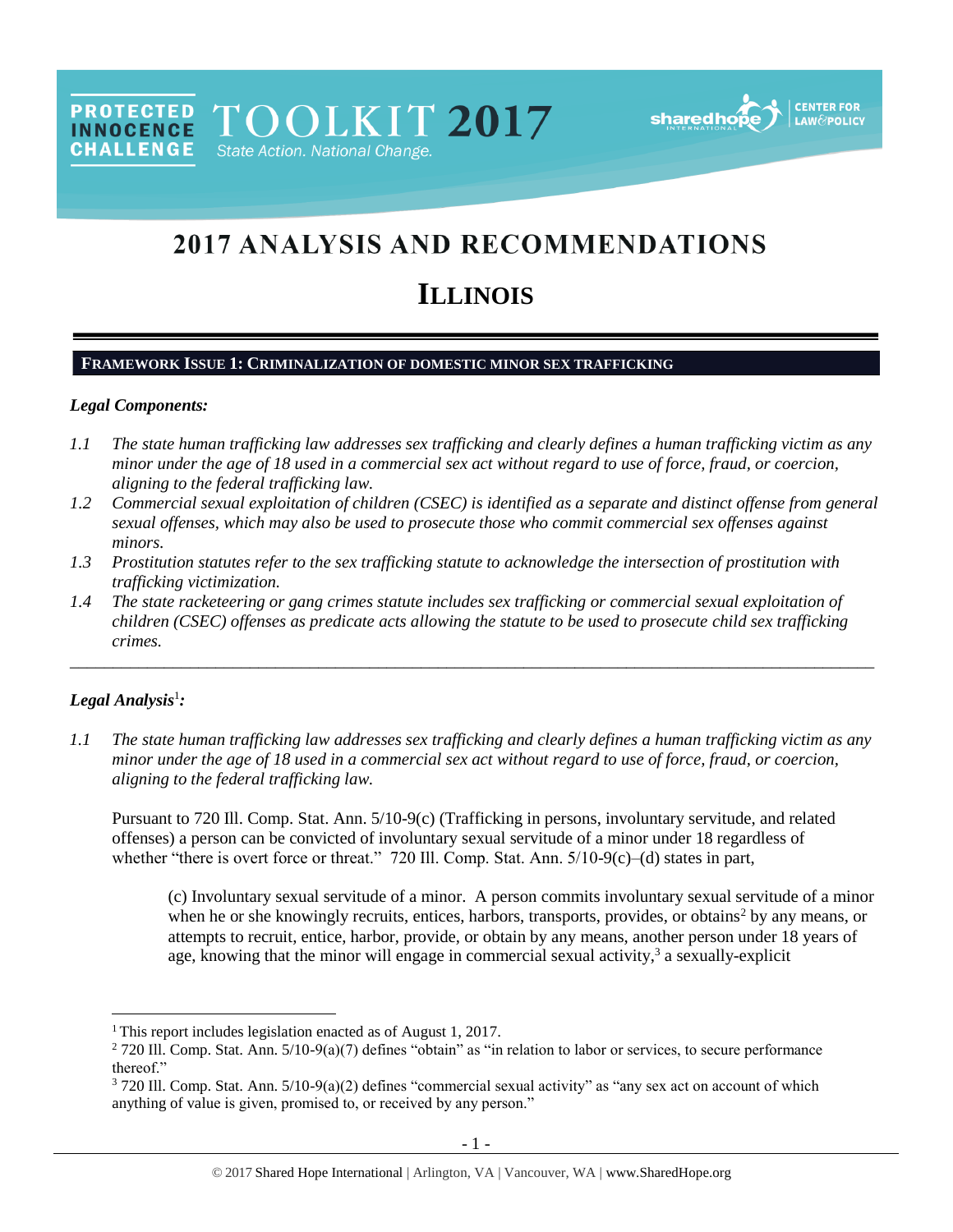performance,<sup>4</sup> or the production of pornography, or causes or attempts to cause a minor to engage in one or more of those activities and:

(1) there is no overt force or threat and the minor is between the ages of 17 and 18 years;

- (2) there is no overt force or threat and the minor is under the age of 17 years; or
- (3) there is overt force or threat.

. . . .

 $\overline{a}$ 

(d) Trafficking in persons. A person commits trafficking in persons when he or she knowingly: (1) recruits, entices, harbors, transports, provides, or obtains by any means, or attempts to recruit, entice, harbor, transport, provide, or obtain by any means, another person, intending or knowing that the person will be subjected to involuntary servitude<sup>5</sup>; or

<span id="page-1-0"></span>(2) benefits, financially or by receiving anything of value, from participation in a venture that has engaged in an act of . . . involuntary sexual servitude of a minor.

If the victim is 17 years of age and there was no overt force or threat, a conviction under subsection (c) is punishable as a Class 1 felony by imprisonment for 4–15 years<sup>6</sup> and a possible fine not to exceed \$25,000. 720 Ill. Comp. Stat. Ann. 5/10-9(c); 730 Ill. Comp. Stat. Ann. 5/5-4.5-30(a), 5/5-4.5-50(b). If the victim is under the age of 17 or if there was overt force or threat, however, a conviction is punishable as a Class X felony by imprisonment for 6–30 years and a possible fine not to exceed \$25,000. 720 Ill. Comp. Stat. Ann. 5/10-9(c);

- (1) causes or threatens to cause physical harm to any person;
- (2) physically restrains or threatens to physically restrain another person;
- (3) abuses or threatens to abuse the law or legal process;

(4) knowingly destroys, conceals, removes, confiscates, or possesses any actual or purported passport other immigration document, or any other actual or purported government identification document, of another person; or

(5) uses intimidation, or uses or threatens to cause financial harm to or exerts financial control over any person; or

(6) uses any scheme, plan, or pattern intended to cause the person to believe that, if the person did not perform the labor or services, that person or another person would suffer serious harm or physical restraint.

"'Services' means activities resulting from a relationship between a person and the actor in which the person performs activities under the supervision of or for the benefit of the actor. Commercial sexual activity and sexuallyexplicit performances are forms of activities that are "services" under this Section." 720 Ill. Comp. Stat. Ann. 5/10- 9(a)(8).

 $6$  Pursuant to 730 Ill. Comp. Stat. Ann.  $5/5$ -8-2(a), a judge may sentence any offender to an "extended term" if certain aggravating circumstances are present. These aggravating circumstances include but are not limited to the following: receipt of compensation for the crime, prior criminal history, offense caused or threatened harm, the offender held a position of trust with the victim, or "the defendant committed the offense of promoting juvenile prostitution, patronizing a prostitute, or patronizing a minor engaged in prostitution and at the time of the commission of the offense knew that the prostitute or minor engaged in prostitution was in the custody or guardianship of the Department of Children and Family Services." 730 Ill. Comp. Stat. Ann. 5/5-5-3.2(1), (2), (3), (14), (30) (Factors in aggravation and extended-term sentencing). Extended terms result in imprisonment as follows: Class X felony: 30–60 years; Class 1 felony: 15–30 years; Class 2 felony: 7–14 years; Class 3 felony: 5– 10 years; and Class 4 felony: 3–6 years. 730 Ill. Comp. Stat. Ann. 5/5-4.5-25(a), 5/5-4.5-30(a), 5/5-4.5-35(a), 5/5- 4.5-40(a), 5/5-4.5-45(a). Additionally, this report assumes no prior convictions or aggravating factors, and only addresses base penalties. However, 730 Ill. Comp. Stat. Ann. 5/5–5–3.2(b) includes several aggravating factors for extended-term sentencing. These factors increase minor sex trafficking and commercial sexual exploitation of children sentences.

<sup>4</sup> 720 Ill. Comp. Stat. Ann. 5/10-9(a)(9) defines "sexually-explicit performance" as "a live, recorded, broadcast (including over the Internet), or public act or show intended to arouse or satisfy the sexual desires or appeal to the prurient interests of patrons."

 $\frac{5}{5}$  Pursuant to 720 Ill. Comp. Stat. Ann.  $5/10-9(b)$ ,

A person commits the offense of involuntary servitude when he or she knowingly subjects, attempts to subject, or engages in a conspiracy to subject another person to forced labor or services obtained or maintained through any of the following means, or any combination of these means and: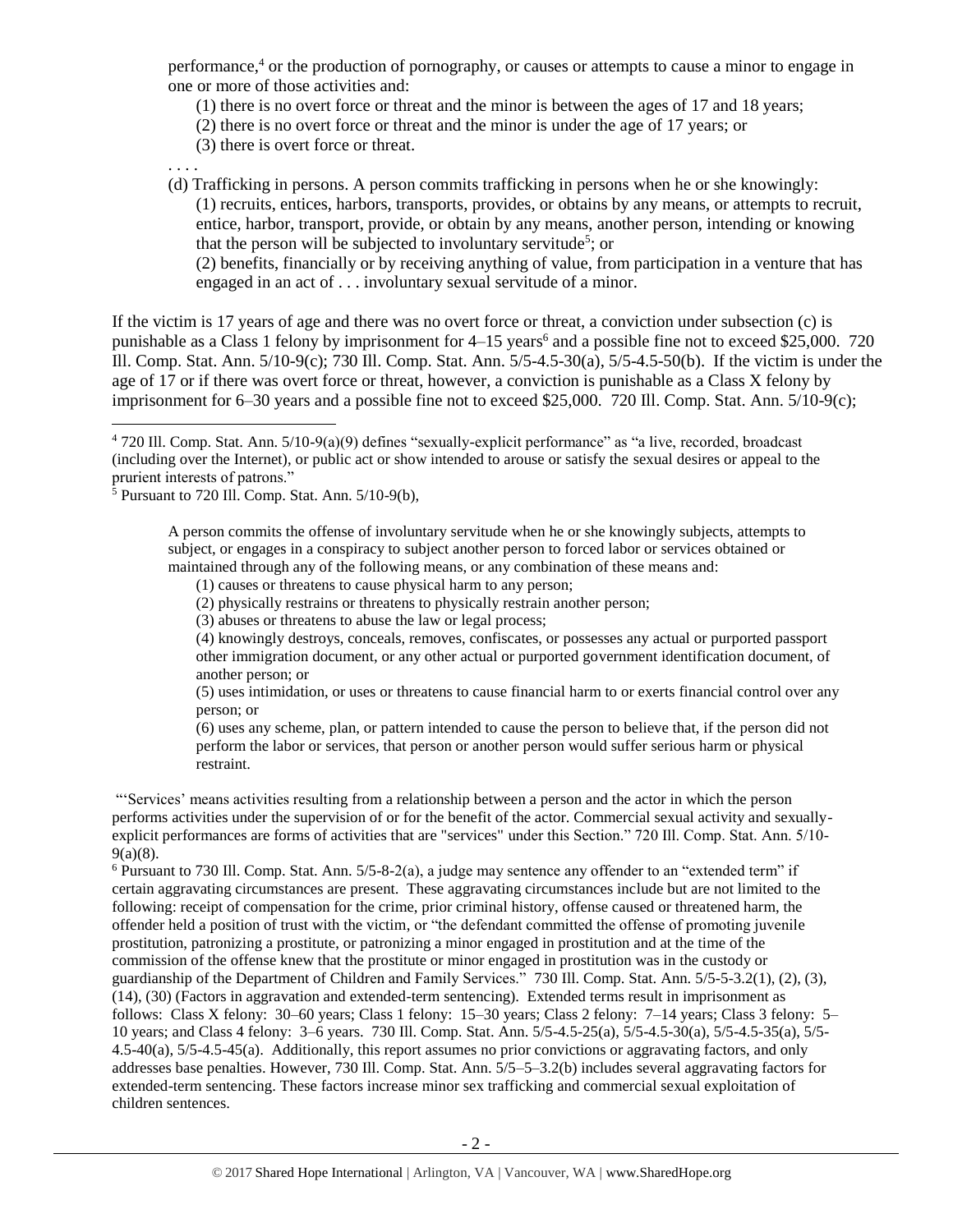730 Ill. Comp. Stat. Ann. 5/5-4.5-25(a), 5/5-4.5-50(b). A conviction under subsection (d) is punishable as a Class 1 felony by imprisonment for 4–15 years and a possible fine not to exceed \$25,000. 720 Ill. Comp. Stat. Ann. 5/10-9(d); 730 Ill. Comp. Stat. Ann. 5/5-4.5-30(a), 5/5-4.5-50(b).

*1.2 Commercial sexual exploitation of children (CSEC) is identified as a separate and distinct offense from general sexual offenses, which may also be used to prosecute those who commit commercial sex offenses against minors.*

The following state laws make CSEC a distinct crime in Illinois:

1. 720 Ill. Comp. Stat. Ann. 5/11-14.1(a) (Solicitation of a sexual act) provides,

<span id="page-2-0"></span>Any person who offers a person not his or her spouse any money, property, token, object, or article or anything of value for that person or any other person not his or her spouse to perform any act of sexual penetration<sup>7</sup>... or any touching or fondling of the sex organs of one person by another person for the purpose of sexual arousal or gratification, commits solicitation of a sexual act.

A conviction under this statute, when the victim is under 18, is punishable as a Class 4 felony by imprisonment for  $1-3$  years and a possible fine up to \$25,000.  $\overline{720}$  Ill. Comp. Stat. Ann.  $5/11-14.1(b)$ ; 730 Ill. Comp. Stat. Ann. 5/5-4.5-45(a), 5/5-4.5-50(b).

2. 720 Ill. Comp. Stat. Ann. 5/11-14.4(a) (Promoting juvenile prostitution) states,

Any person who knowingly performs any of the following acts commits promoting juvenile prostitution:

(1) advances prostitution as defined in Section 11-0.1 [720 ILCS  $5/11$ -0.1 (Definitions)],<sup>8</sup> where the minor engaged in prostitution, or any person engaged in prostitution in the place, is under 18 years of age . . . at the time of the offense;

(2) profits from prostitution by any means where the prostituted person<sup>9</sup> is under 18 years of age ...

 $\overline{a}$ 

<sup>8</sup> 720 Ill. Comp. Stat. Ann. 5/11-0.1 (Definitions) defines "advance prostitution" as,

(1) Soliciting for a prostitute by performing any of the following acts when acting other than as a prostitute or a patron of a prostitute:

- (A) Soliciting another for the purpose of prostitution.
- (B) Arranging or offering to arrange a meeting of persons for the purpose of prostitution.

(C) Directing another to a place knowing the direction is for the purpose of prostitution.

(A) Knowingly granting or permitting the use of the place for the purpose of prostitution.

(B) Granting or permitting the use of the place under circumstances from which he or she could reasonably know that the place is used or is to be used for purposes of prostitution.

(C) Permitting the continued use of the place after becoming aware of facts or circumstances from which he or she should reasonably know that the place is being used for purposes of prostitution.

<sup>9</sup> 720 Ill. Comp. Stat. Ann. 5/11-14.4(f) (Promoting juvenile prostitution) defines "prostituted person" as "any person who engages in, or agrees or offers to engage in, any act of sexual penetration as defined in Section 11-0.1

 $7720$  Ill. Comp. Stat. Ann.  $5/11$ -0.1 (Definitions) defines "sexual penetration" as,

any contact, however slight, between the sex organ or anus of one person and an object or the sex organ, mouth, or anus of another person, or any intrusion, however slight, of any part of the body of one person or of any animal or object into the sex organ or anus of another person, including, but not limited to, cunnilingus, fellatio, or anal penetration. Evidence of emission of semen is not required to prove sexual penetration.

<sup>(2)</sup> Keeping a place of prostitution by controlling or exercising control over the use of any place that could offer seclusion or shelter for the practice of prostitution and performing any of the following acts when acting other than as a prostitute or a patron of a prostitute: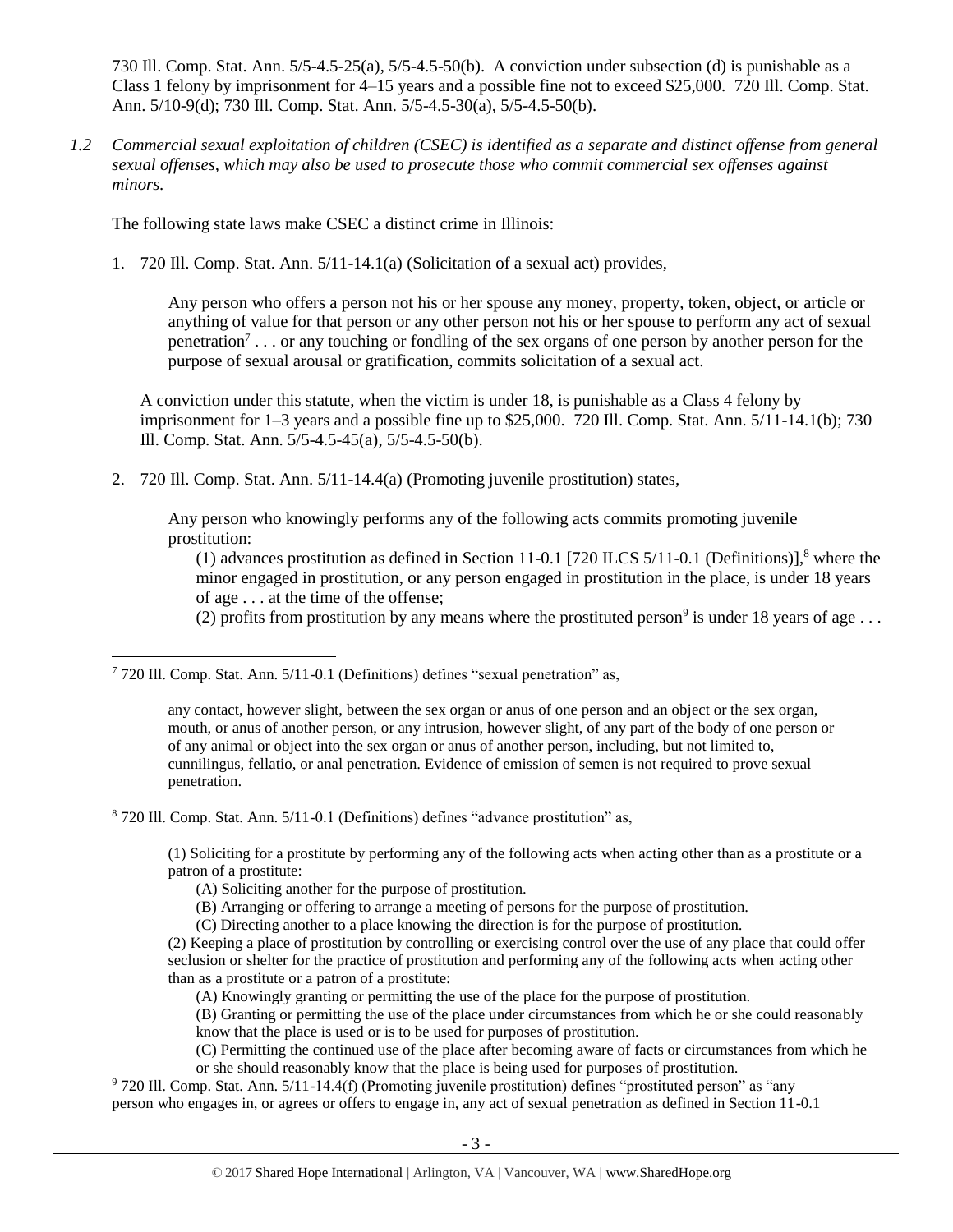at the time of the offense;

(3) profits from prostitution by any means where the prostituted person is under 13 years of age at the time of the offense;

(4) confines a child under the age of 18 . . . against his or her will by the infliction or threat of imminent infliction of great bodily harm or permanent disability or disfigurement or by administering to the child . . . without his or her consent or by threat or deception and for other than medical purposes, any alcoholic intoxicant or a drug [as defined by certain statutes] and:

(A) compels the child . . . to engage in prostitution;

- (B) arranges a situation in which the child . . . may practice prostitution; or
- $(C)$  profits from prostitution by the child ...

A conviction under (a)(1) or (a)(2) of this statute is generally punishable as a Class 1 felony by imprisonment for  $4-15$  years and a possible fine up to \$25,000.<sup>10</sup> 720 Ill. Comp. Stat. Ann. 5/11-14.4(d); 730 Ill. Comp. Stat. Ann. 5/5-4.5-30(a), 5/5-4.5-50(b). A conviction under (a)(3) of this statute is generally punishable as a Class X felony by imprisonment for 6–30 years and a possible fine up to \$25,000. 720 Ill. Comp. Stat. Ann. 5/11-14.4(d); 730 Ill. Comp. Stat. Ann. 5/5-4.5-25(a), 5/5-4.5-50(b). A conviction under (a)(4) of this statute is punishable as a Class X felony by imprisonment for 6–60 years and a possible fine up to \$25,000. 720 Ill. Comp. Stat. Ann. 5/11-14.4(d); 730 Ill. Comp. Stat. Ann. 5/5-4.5-25(a), 5/5-4.5-  $50(b).$ <sup>11</sup>

<span id="page-3-1"></span>3. 720 Ill. Comp. Stat. Ann. 5/11-18.1(a), (a-5) (Patronizing a minor engaged in prostitution) states,

(a) Any person who engages in an act of sexual penetration<sup>12</sup> as defined in Section 11-0.1 of this Code [720 ILCS 5/11-0.1] with a person engaged in prostitution who is under 18 years of age . . . commits patronizing a minor engaged in prostitution.

<span id="page-3-0"></span>(a-5) Any person who engages in any touching or fondling, with a person engaged in prostitution who . . . is under 18 years of age . . . of the sex organs of one person by the other person, with the intent to achieve sexual arousal or gratification, commits patronizing a minor engaged in prostitution. A conviction under this statute is punishable as a Class 3 felony by imprisonment for 2–5 years and a possible fine up to \$25,000.<sup>13</sup> 720 Ill. Comp. Stat. Ann. 5/11-18.1(c); 730 Ill. Comp. Stat. Ann. 5/5-4.5- 40(a),  $5/5-4.5-50(b)$ .

4. 720 Ill. Comp. Stat. Ann. 5/11-9.1A(a), (f) (Permitting sexual abuse of a child) states,

<sup>[</sup>Definitions] of this Code for any money, property, token, object, or article or anything of value, or any touching or fondling of the sex organs of one person by another person, for any money, property, token, object, or article or anything of value, for the purpose of sexual arousal or gratification."

<sup>&</sup>lt;sup>10</sup> A conviction under (a)(1) is elevated to being punishable as a Class X felony if it occurs "within 1,000 feet of real property comprising a school." 720 Ill. Comp. Stat. Ann. 5/11-14.4(d).

<sup>&</sup>lt;sup>11</sup> Pursuant to 720 Ill. Comp. Stat. Ann.  $5/11-14.4(d)$ ,

A second or subsequent violation of subdivision (a)(1), (a)(2), or (a)(3), or any combination of convictions under subdivision (a)(1), (a)(2), or (a)(3) and Sections 11-14 (prostitution), 11-14.1 (solicitation of a sexual act), 11-14.3 (promoting prostitution), 11-15 (soliciting for a prostitute) [Repealed], 11-15.1 (soliciting for a juvenile prostitute) [Repealed], 11-16 (pandering) [Repealed], 11-17 (keeping a place of prostitution) [Repealed], 11-17.1 (keeping a place of juvenile prostitution) [Repealed], 11-18 (patronizing a prostitute), 11-18.1 (patronizing a juvenile prostitute), 11-19 (pimping) [Repealed], 11-19.1 (juvenile pimping or aggravated juvenile pimping) [Repealed], or 11-19.2 (exploitation of a child) [Repealed] of this Code, is a Class X felony.

<sup>&</sup>lt;sup>12</sup> *See supra* note [7](#page-2-0) for the definition of "sexual penetration."

<sup>&</sup>lt;sup>13</sup> A conviction is elevated to being punishable as a Class 2 felony by imprisonment for  $3-7$  years and a possible fine up to \$25,000 if it occurs "within 1,000 feet of real property comprising a school." 720 Ill. Comp. Stat. Ann. 5/11- 18.1(c); 730 Ill. Comp. Stat. Ann. 5/5-4.5-35(a), 5/5-4.5-50(b).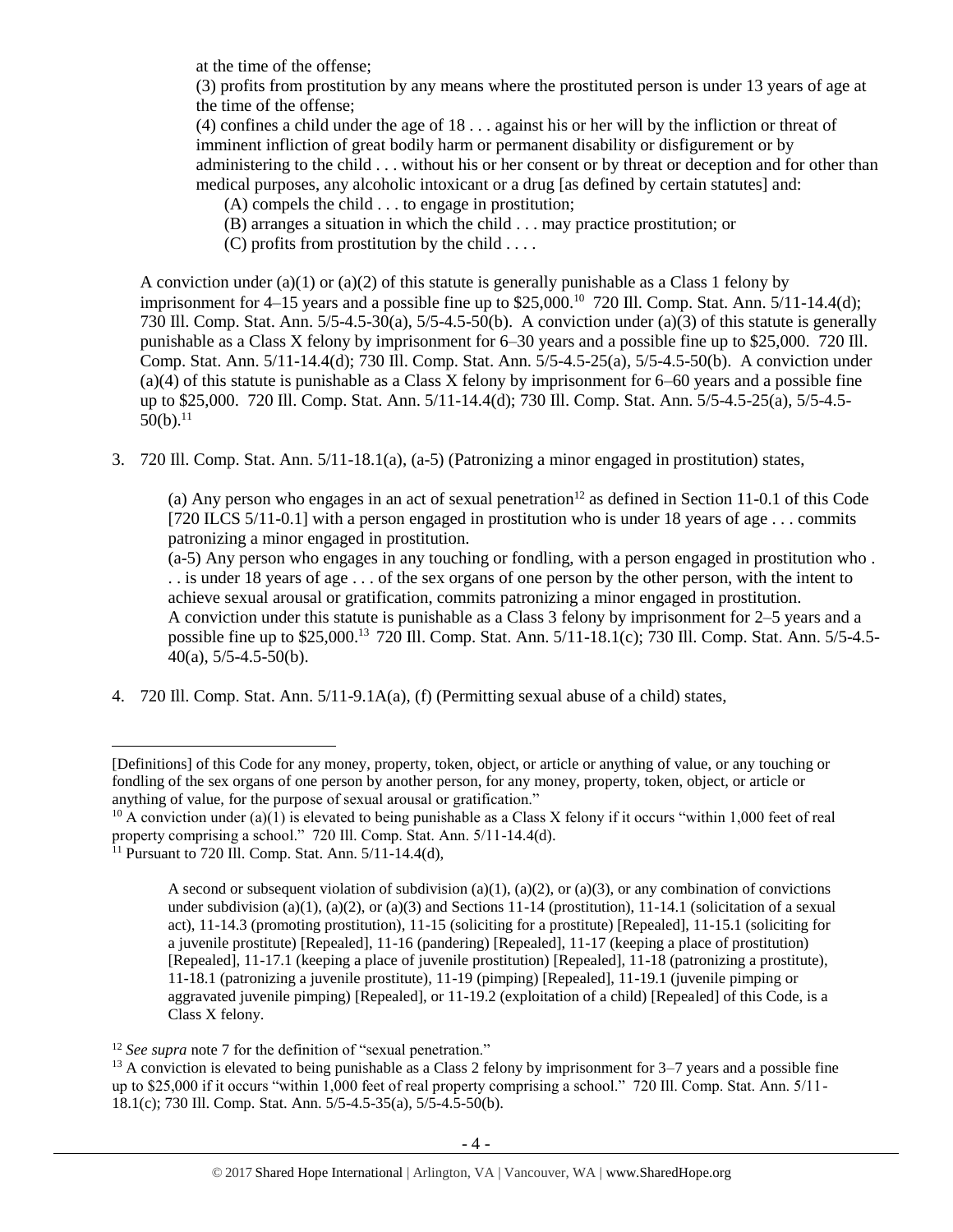(a) A person responsible for a child's welfare<sup>14</sup> commits permitting sexual abuse of a child<sup>15</sup> if the person has actual knowledge<sup>16</sup> of and permits an act of sexual abuse<sup>17</sup> upon the child, or permits the child to engage in prostitution as defined in [720 Ill. Comp. Stat. Ann.  $\frac{5}{11}$ -14].<sup>18</sup>

. . . .

 $\overline{a}$ 

(f) A person may not be charged with the offense of permitting sexual abuse of a child under this Section until the person who committed the offense is charged with criminal sexual assault, aggravated criminal sexual assault, predatory criminal sexual assault of a child, criminal sexual abuse, aggravated criminal sexual abuse, or prostitution.

A conviction under this statute is punishable as a Class 1 felony by imprisonment for 4–15 years and a possible fine up to \$25,000. 720 Ill. Comp. Stat. Ann. 5/11-9.1A(g); 730 Ill. Comp. Stat. Ann. 5/5-4.5-  $30(a)$ , 5/5-4.5-50(b).

5. 720 Ill. Comp. Stat. Ann. 5/11-25(a) (Grooming) states,

A person commits the offense of grooming when he or she knowingly uses a computer on-line service, Internet service, local bulletin board service, or any other device capable of electronic data storage or transmission to seduce, solicit, lure, or entice, or attempt to seduce, solicit, lure, or entice, a child, a child's guardian, or another person believed by the person to be a child or a child's guardian, to commit any sex offense as defined in [730 Ill. Comp. Stat. Ann. 150/2]<sup>19</sup> or to otherwise engage in any unlawful sexual conduct<sup>20</sup> with a child or with another person believed by the person to be a child.

<span id="page-4-0"></span>A conviction is punishable as a Class 4 felony by imprisonment for 1–3 years and a possible fine up to \$25,000. 720 Ill. Comp. Stat. Ann. 5/11-25(b); 730 Ill. Comp. Stat. Ann. 5/5-4.5-45(a), 5/5-4.5-50(b).

6. 720 Ill. Comp. Stat. Ann. 5/11-26(a) (Traveling to meet a minor) states,

A person commits the offense of traveling to meet a minor when he or she travels any distance either within this State, to this State, or from this State by any means, attempts to do so, or causes another to do so or attempt to do so for the purpose of engaging in any sex offense as defined in [730 Ill. Comp. Stat. Ann.  $150/2$ ],<sup>21</sup> or to otherwise engage in other unlawful sexual conduct<sup>22</sup> with a child or with

<sup>&</sup>lt;sup>14</sup> 720 Ill. Comp. Stat. Ann. 5/11-9.1A(b) defines "person responsible for the child's welfare" as "the child's parent, step-parent, legal guardian, or other person having custody of a child, who is responsible for the child's care at the time of the alleged sexual abuse."

<sup>15</sup> 720 Ill. Comp. Stat. Ann. 5/11-9.1A(b) defines "child" as "a minor under the age of 17 years."

<sup>&</sup>lt;sup>16</sup> 720 Ill. Comp. Stat. Ann. 5/11-9.1A(b) defines "actual knowledge" as "credible allegations made by the child." <sup>17</sup> 720 Ill. Comp. Stat. Ann. 5/11-9.1A(b) defines "sexual abuse" as "criminal sexual abuse or criminal sexual assault as defined in Section 11-1.20 [Criminal sexual assault], 11-1.30 [Aggravated criminal sexual assault], 11-1.40 [Predatory criminal sexual assault of a child], 11-1.50 [Criminal sexual abuse], or 11-1.60 [Aggravated criminal sexual abuse] of this Code." 720 Ill. Comp. Stat. Ann. 5/11-9.1A(b) (citations omitted).

<sup>&</sup>lt;sup>18</sup> Pursuant to 720 Ill. Comp. Stat. Ann 5/11-14(a), "Any person who knowingly performs, offers or agrees to perform any act of sexual penetration . . . for anything of value, or any touching or fondling of the sex organs of one person by another person, for anything of value, for the purpose of sexual arousal or gratification commits an act of prostitution." *See supra* note [7](#page-2-0) for the definition of "sexual penetration."

<sup>&</sup>lt;sup>19</sup> See infra Component 2.10 for a full list of offenses classified as "sex offenses," which includes juvenile prostitution.

<sup>&</sup>lt;sup>20</sup> 720 Ill. Comp. Stat. Ann. 5/11-0.1 (Definitions) defines "sexual conduct" as "any knowing touching or fondling by the victim or the accused, either directly or through clothing, of the sex organs, anus, or breast of the victim or the accused, or any part of the body of a child under 13 years of age, or any transfer or transmission of semen by the accused upon any part of the clothed or unclothed body of the victim, for the purpose of sexual gratification or arousal of the victim or the accused."

<sup>&</sup>lt;sup>21</sup> See infra Component 2.10 for a full list of offenses classified as "sex offenses," which includes juvenile prostitution.

<sup>&</sup>lt;sup>22</sup> *See supra* note [20](#page-4-0) for the definition of "sexual conduct."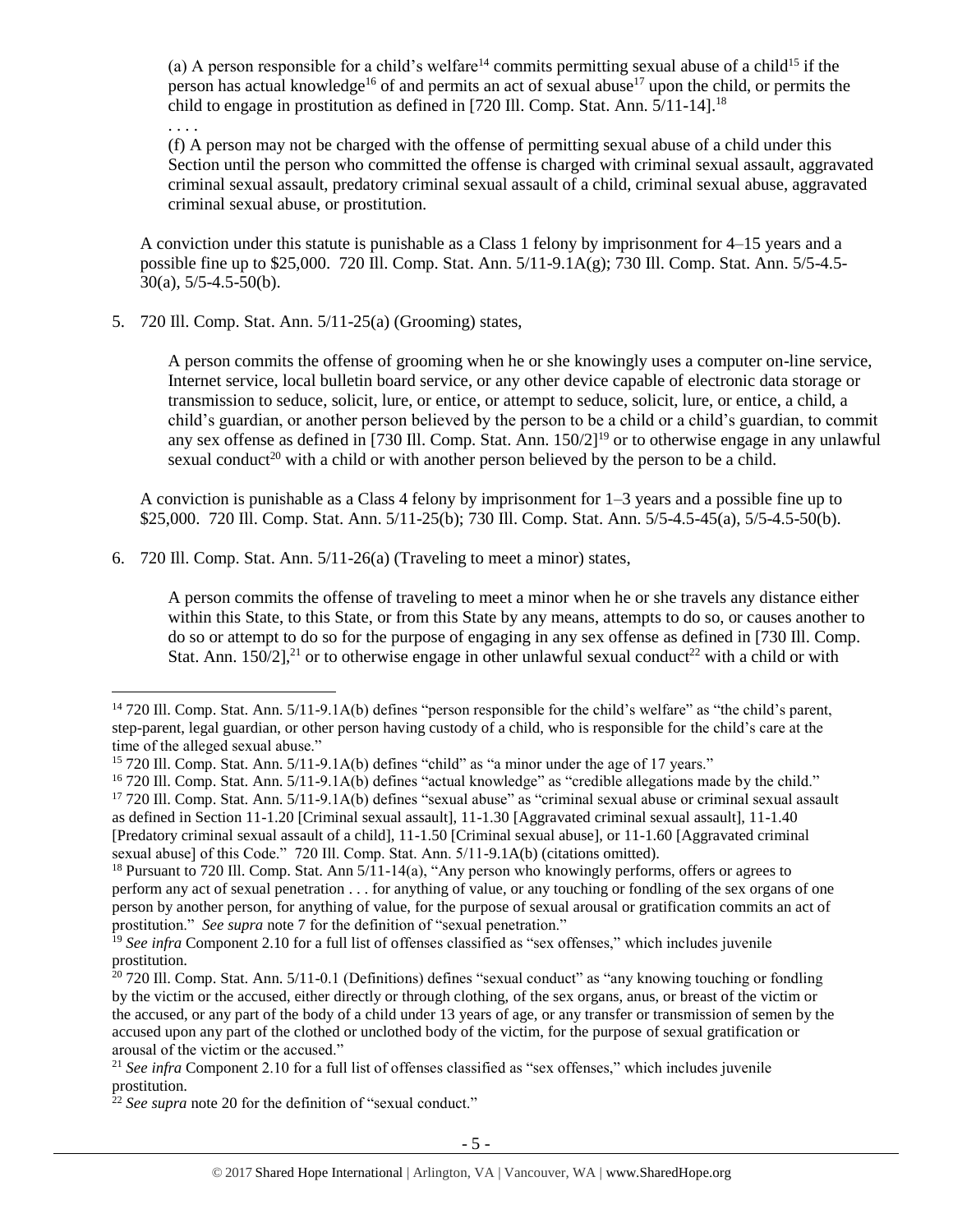another person believed by the person to be a child after using a computer on-line service, Internet service, local bulletin board service, or any other device capable of electronic data storage or transmission to seduce, solicit, lure, or entice, or to attempt to seduce, solicit, lure, or entice, a child or a child's guardian, or another person believed by the person to be a child or a child's guardian, for such purpose.

A conviction is punishable as a Class 3 felony by imprisonment for 2–5 years and a possible fine up to \$25,000. 720 Ill. Comp. Stat. Ann. 5/11-26(b); 730 Ill. Comp. Stat. Ann. 5/5-4.5-40(a), 5/5-4.5-50(b).

Sexual offense laws that may apply in cases of commercial sexual exploitation of a child include the following:

1. 720 Ill. Comp. Stat. Ann. 5/11-9.1(a), (a-5) (Sexual exploitation of a child) states,

(a) A person commits sexual exploitation of a child if in the presence or virtual presence,  $^{23}$  or both, of a  $child^{24}$  and with knowledge that a child or one whom he or she believes to be a child would view his or her acts, that person:

(1) engages in a sexual act;<sup>25</sup> or

(2) exposes his or her sex organs, anus or breast for the purpose of sexual arousal or gratification of such person or the child or one whom he or she believes to be a child.

(a-5) A person commits sexual exploitation of a child who knowingly entices, coerces, or persuades a child to remove the child's clothing for the purpose of sexual arousal or gratification of the person or the child, or both.

A conviction under this statute is punishable as a Class A misdemeanor by less than 1 year imprisonment and a possible fine up to \$2,500. 720 Ill. Comp. Stat. Ann. 5/11-9.1(c)(1); 730 Ill. Comp. Stat. Ann. 5/5- 4.5-55(a), (e). If the victim is under 13 or the offender has previously been convicted of a sex offense,  $^{26}$ however, a conviction is punishable as a Class 4 felony by imprisonment for 1–3 years and a possible fine up to \$25,000. 720 Ill. Comp. Stat. Ann. 5/11-9.1(c)(2), (3); 730 Ill. Comp. Stat. Ann. 5/5-4.5-45(a), 5/5-  $4.5 - 50(b)$ .

2. 720 Ill. Comp. Stat. Ann. 5/11-1.40(a) (Predatory criminal sexual assault of a child) states that "[a] person commits predatory criminal sexual assault of a child if that person commits an act of sexual penetration or an act of contact, however slight between the sex organ or anus of one person and the part of the body of another,<sup>27</sup> and the accused is 17 years of age or older, and  $\dots$  the victim is under 13 years of age."

A conviction under this statute is generally punishable as a Class X felony by imprisonment for 6–60 years and a possible fine up to \$25,000. 720 Ill. Comp. Stat. Ann. 5/11-1.40(b)(1); 730 Ill. Comp. Stat. Ann. 5/5- 4.5-50(b). If the offender was "armed with a firearm," 15 years will be added to the sentence; if the

 $\overline{a}$ 

<sup>27</sup> *See supra* note [7](#page-2-0) for the definition of "sexual penetration."

 $23$  720 Ill. Comp. Stat. Ann.  $5/11-9.1(b)$  defines "virtual presence" as

an environment that is created with software and presented to the user and or receiver via the Internet, in such a way that the user appears in front of the receiver on the computer monitor or screen or hand held portable electronic device, usually through a web camming program. "Virtual presence" includes primarily experiencing through sight or sound, or both, a video image that can be explored interactively at a personal computer or hand held communication device, or both.

<sup>&</sup>lt;sup>24</sup> 720 Ill. Comp. Stat. Ann.  $5/11-9.1(b)$  defines "child" as "a person under 17 years of age."

<sup>25</sup> 720 Ill. Comp. Stat. Ann. 5/11-9.1(b) defines "sexual act" as "masturbation, sexual conduct or sexual penetration as defined in [720 Ill. Comp. Stat. Ann. 5/11-0.1]."

<sup>&</sup>lt;sup>26</sup> 720 Ill. Comp. Stat. Ann. 5/11-9.1(b) defines "sex offense" as "any violation of Article 11 of this Code or Section 12-16.2 of this Code." *See infra* Component 2.10 for a list of Article 11 offenses that are included within the classification of the term, "sex offense."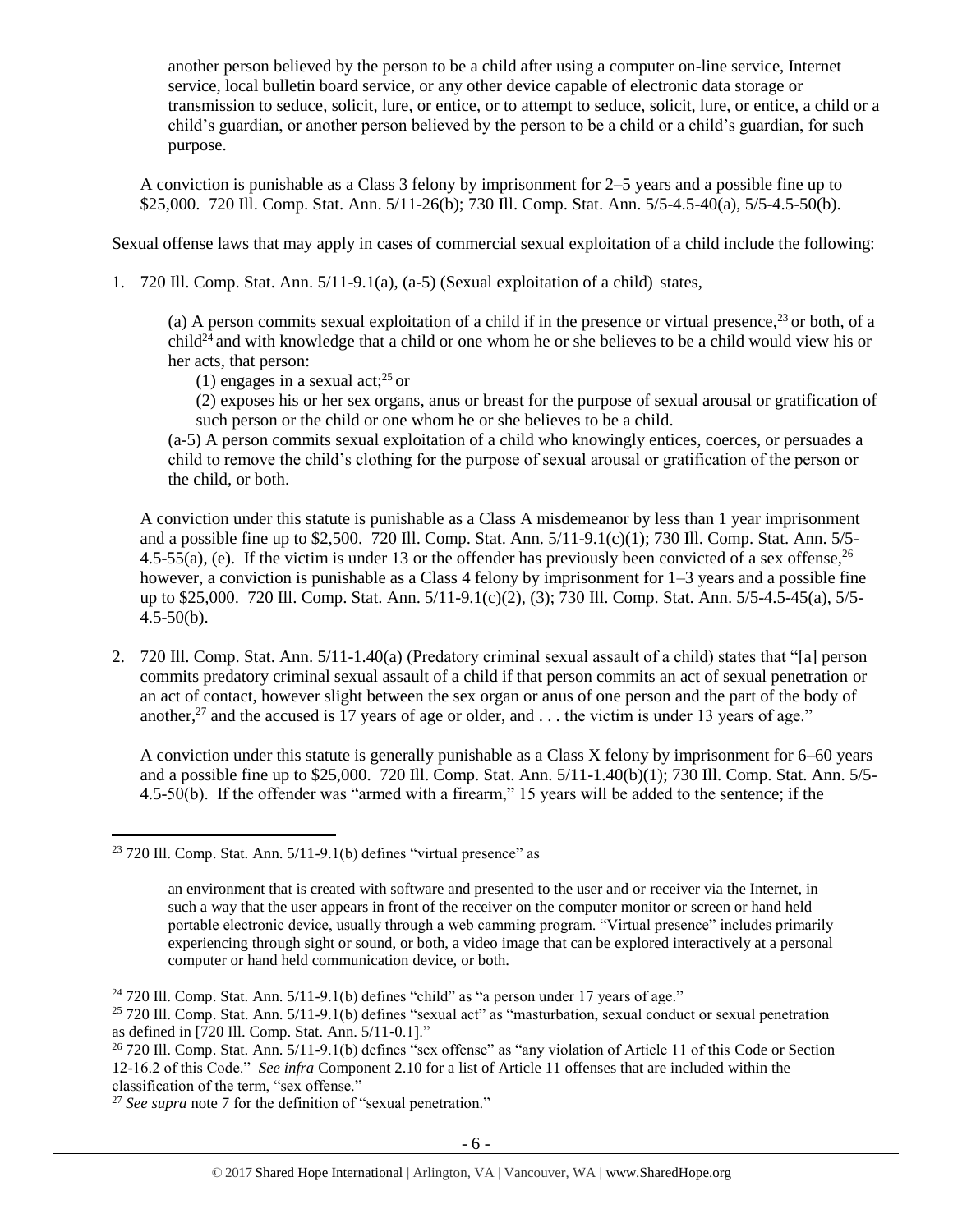offender "personally discharges a firearm during the commission of the offense," 20 years will be added to the sentence; if the offender permanently disables or causes life threatening injury to the victim, the sentence increases to 50 years to life imprisonment; and if a controlled substance is given without the victim's consent, the sentence increases to imprisonment for 50–60 years. 720 Ill. Comp. Stat. Ann. 5/11- 1.40(b)(1), (1.1). Finally, pursuant to 720 Ill. Comp. Stat. Ann. 5/11-1.40(1.2), "A person convicted of predatory criminal sexual assault of a child committed against 2 or more persons regardless of whether the offenses occurred as the result of the same act or of several related or unrelated acts shall be sentenced to a term of natural life imprisonment."<sup>28</sup>

- 3. 720 Ill. Comp. Stat. Ann. 5/11-1.60(7)(c), (d) (Aggravated criminal sexual abuse) provides,
	- (c) A person commits aggravated criminal sexual abuse if:

. . . .

(1) that person is 17 years of age or over and: (i) commits an act of sexual conduct<sup>29</sup> with a victim who is under 13 years of age; or (ii) commits an act of sexual conduct with a victim who is at least 13 years of age but under 17 years of age and the person uses force or threat of force to commit the act; or

(d) A person commits aggravated criminal sexual abuse if that person commits an act of sexual penetration<sup>30</sup> or sexual conduct with a victim who is at least  $13$  years of age but under 17 years of age and the person is at least 5 years older than the victim.

A conviction is punishable as Class 2 felony by imprisonment for 3–7 years and a possible fine up to \$25,000. 720 Ill. Comp. Stat. Ann. 5/11-1.60(7)(g); 730 Ill. Comp. Stat. Ann. 5/5-4.5-35(a), 5/5-4.5-50(b).

4. 720 Ill. Comp. Stat. Ann. 5/11-6(a), (a-5) (Indecent solicitation of a child) states,

(a) A person of the age of 17 years and upwards commits indecent solicitation of a child if the person, with the intent that the offense of aggravated criminal sexual assault, criminal sexual assault, predatory criminal sexual assault of a child, or aggravated criminal sexual abuse be committed, knowingly solicits<sup>31</sup> a child<sup>32</sup> or one whom he or she believes to be a child to perform an act of sexual penetration<sup>33</sup> or sexual conduct<sup>34</sup> as defined in [720 Ill. Comp. Stat. Ann.  $5/11$ -0.1].

(a-5) A person of the age of 17 years and upwards commits indecent solicitation of a child if the person knowingly discusses an act of sexual conduct or sexual penetration with a child or with one whom he or she believes to be a child by means of the Internet with the intent that the offense of aggravated criminal sexual assault, predatory criminal sexual assault of a child, or aggravated criminal sexual abuse be committed.

A conviction under subsection (a) of this statute with the intent to commit predatory criminal sexual assault of a child or aggravated criminal sexual assault is punishable as a Class 1 felony by imprisonment for 4–15 years and a possible fine up to \$25,000; a conviction under subsection (a) with the intent to commit criminal sexual assault is punishable as a Class 2 felony by imprisonment for 3–7 years and a possible fine up to \$25,000; and a conviction under subsection (a) with the intent to commit aggravated criminal sexual abuse

<sup>&</sup>lt;sup>28</sup> An offender will also face natural life imprisonment if he has previously been convicted under 720 Ill. Comp. Stat. Ann. 5/11-1.20 (Criminal sexual assault), 5/11-1.30 (Aggravated criminal sexual assault), or any law in another state that is substantially equivalent. 720 Ill. Comp. Stat. Ann. 5/11-1.40(b)(2).

<sup>&</sup>lt;sup>29</sup> See supra note [20](#page-4-0) for the definition of "sexual conduct."

<sup>30</sup> *See supra* note [7](#page-2-0) for the definition of "sexual penetration."

<sup>31</sup> 720 Ill. Comp. Stat. Ann. 5/11-6(b) defines "solicit" as "to command, authorize, urge, incite, request, or advise another to perform an act by any means including, but not limited to, in person, over the phone, in writing, by computer, or by advertisement of any kind."

 $32$  720 Ill. Comp. Stat. Ann.  $5/11-6(b)$  defines "child" as "a person under 17 years of age."

<sup>33</sup> *See supra* note [7](#page-2-0) for the definition of "sexual penetration."

<sup>&</sup>lt;sup>34</sup> See supra note [20](#page-4-0) for the definition of "sexual conduct."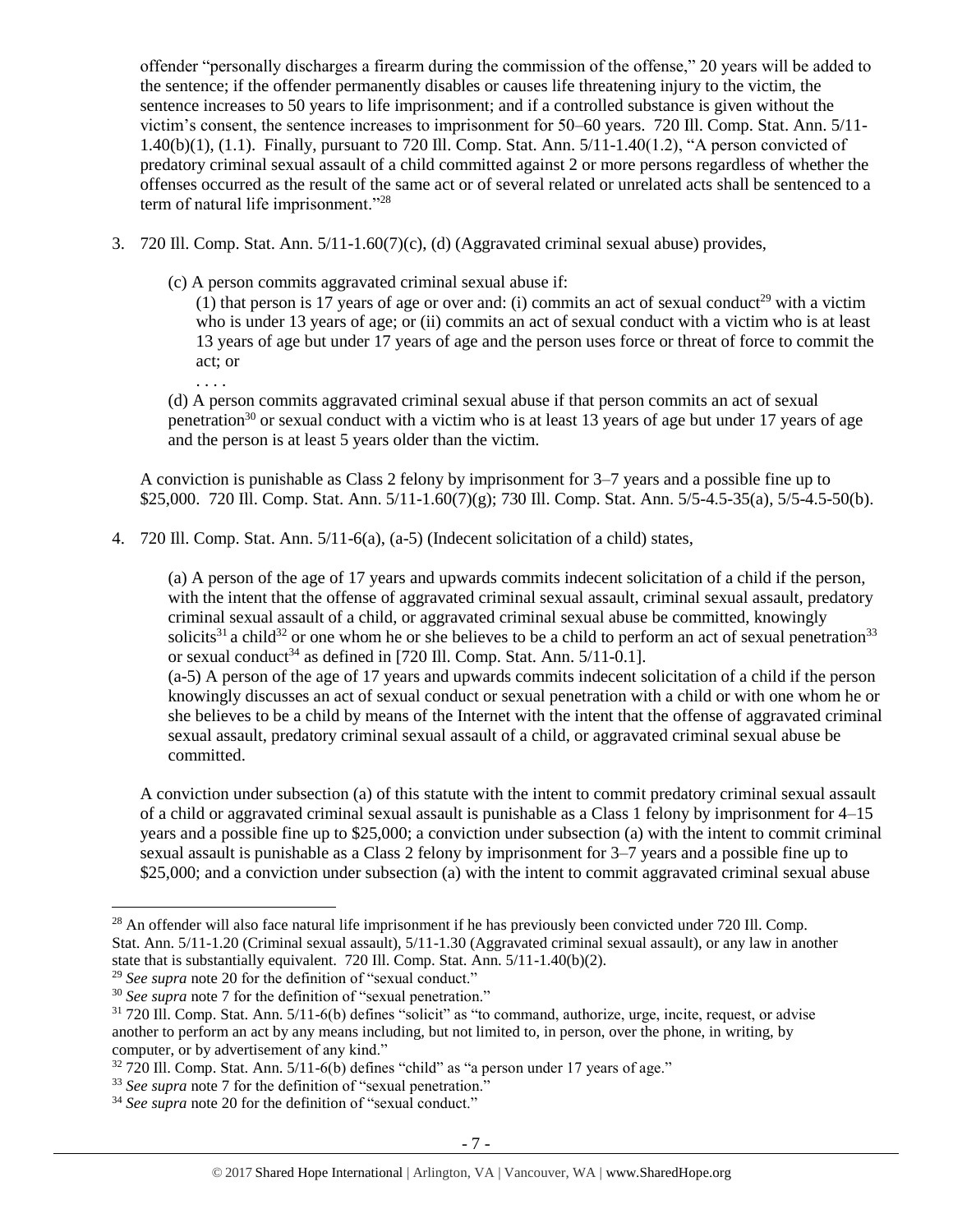is punishable as a Class 3 felony by imprisonment for 2–5 years and a possible fine up to \$25,000. 720 Ill. Comp. Stat. Ann. 5/11-6(c)(1)–(3); 730 Ill. Comp. Stat. Ann. 5/5-4.5-30(a), 5/5-4.5-35(a), 5/5-4.5-40(a), 5/5-4.5-50(b). A conviction under subsection (a-5) of this statute is punishable as a Class 4 felony by imprisonment for 1–3 years and a possible fine up to \$25,000. 720 Ill. Comp. Stat. Ann. 5/11-6(c); 730 Ill. Comp. Stat. Ann. 5/5-4.5-45(a), 5/5-4.5-50(b).

5. 720 Ill. Comp. Stat. Ann. 5/11-6.6(a) (Solicitation to meet a child) states,

A person of the age of 18 or more years commits the offense of solicitation to meet a child if the person while using a computer, cellular telephone, or any other device, with the intent to meet a child<sup>35</sup> or one whom he or she believes to be a child, solicits, entices, induces, or arranges with the child to meet at a location without the knowledge of the child's parent or guardian and the meeting with the child is arranged for a purpose other than a lawful purpose under Illinois law.

A conviction under this statute is punishable as a Class A misdemeanor by imprisonment up to 1 year and a possible fine up to \$2,500, except that, where the offender "believes he or she is 5 or more years older than the child," a conviction is punishable as a Class 4 felony by imprisonment for 1–3 years and a possible fine up to \$25,000. 720 Ill. Comp. Stat. Ann. 5/11-6.6(b); 730 Ill. Comp. Stat. Ann. 5/5-4.5-55(a), (e), 5/5-4.5- 45(a), 5/5-4.5-50(b).

6. 720 Ill. Comp. Stat. Ann. 5/11-6.5(a) (Indecent solicitation of an adult) states,

A person commits indecent solicitation of an adult if the person knowingly:

- (1) Arranges for a person 17 years of age or over to commit an act of sexual penetration<sup>36</sup> as defined in [720 Ill. Comp. Stat. Ann. 5/11-0.1] with a person:
	- (i) Under the age of 13 years; or
	- (ii) Thirteen years of age or over but under the age of 17 years; or

(2) Arranges for a person 17 years of age or over to commit an act of sexual conduct as defined in Section 11-0.1 with a person:

(i) Under the age of 13 years; or(ii) Thirteen years of age or older but under the age of 17 years.

. . . .

A conviction under subsection (a)(1)(i) is punishable as a Class X felony by imprisonment for  $6-30$  years and a possible fine up to \$25,000; a conviction under subsection  $(a)(1)(ii)$  is punishable as a Class 1 felony by imprisonment for  $4-15$  years and a possible fine up to \$25,000; a conviction under subsection (a)(2)(i) is punishable as a Class 2 felony by imprisonment for 3–7 years and a possible fine up to \$25,000; and a conviction under subsection  $(a)(2)(ii)$  is punishable as a Class A misdemeanor by imprisonment up to 1 year and a possible fine up to \$2,500. 720 Ill. Comp. Stat. Ann. 5/11-6.5(b); 730 Ill. Comp. Stat. Ann. 5/5-4.5-  $25(a)$ ,  $5/5-4.5-30(a)$ ,  $5/5-4.5-35(a)$ ,  $5/5-4.5-50(b)$ ,  $5/5-4.5-55(a)$ , (e).

*1.3 Prostitution statutes refer to the sex trafficking statute to acknowledge the intersection of prostitution with trafficking victimization.* 

The Illinois prostitution law refers to the trafficking law. 720 Ill. Comp. Stat. Ann. 5/11-14(d) (Prostitution) states,

[I]f it is determined, after a reasonable detention for investigative purposes, that a person suspected of or charged with a violation of this Section is a person under the age of 18, that person shall be immune from prosecution for a prostitution offense under this Section, and shall be subject to the temporary

 $35720$  Ill. Comp. Stat. Ann.  $5/11-6.6(c)$  defines "child" as "any person under 17 years of age."

<sup>36</sup> *See supra* note [7](#page-2-0) for the definition of "sexual penetration."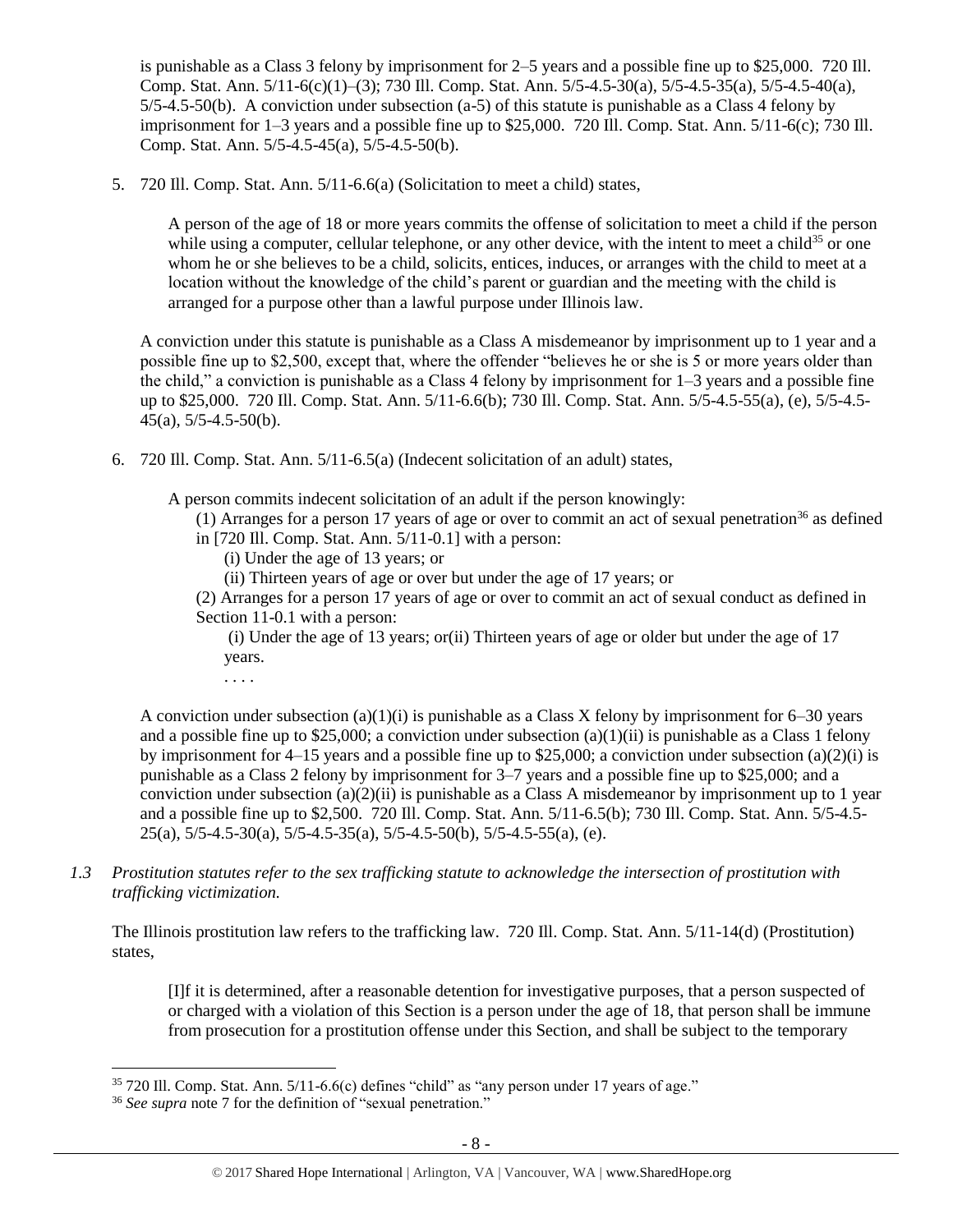protective custody provisions of [705 Ill. Comp. Stat. Ann. 405/2-5 and 405/2-6]. Pursuant to the provisions of [705 Ill. Comp. Stat. Ann. 405/2-6], a law enforcement officer who takes a person under 18 years of age into custody under this Section shall immediately report an allegation of a violation of [720 Ill. Comp. Stat. Ann. 5/10-9] to the Illinois Department of Children and Family Services State Central Register, which shall commence an initial investigation into child abuse or child neglect within 24 hours . . . .

Additionally, 720 Ill. Comp. Stat. Ann. 5/11-14(c-5) refers to the human trafficking law to provide an affirmative defense to prostitution charges, stating, "It is an affirmative defense to a charge under this Section that the accused engaged in or performed prostitution as a result of being a victim of involuntary servitude or trafficking in persons as defined in Section 10-9 [Trafficking in persons, involuntary servitude, and related offenses] of this Code . . . ."

*1.4 The state racketeering or gang crimes statute includes sex trafficking or commercial sexual exploitation of children (CSEC) offenses as predicate acts allowing the statute to be used to prosecute child sex trafficking crimes.* 

The racketeering statute, 720 Ill. Comp. Stat. Ann. 5/33G-4 (Prohibited activities), states

(a) It is unlawful for any person, who intentionally participates in the operation or management of an enterprise, directly or indirectly, to:

(1) knowingly do so, directly or indirectly, through a pattern of predicate activity;

(2) knowingly cause another to violate this Article; or

(3) knowingly conspire to violate this Article.

Notwithstanding any other provision of law, in any prosecution for a conspiracy to violate this Article, no person may be convicted of that conspiracy unless an overt act in furtherance of the agreement is alleged and proved to have been committed by him, her, or by a coconspirator, but the commission of the overt act need not itself constitute predicate activity underlying the specific violation of this Article.

(b) It is unlawful for any person knowingly to acquire or maintain, directly or indirectly, through a pattern of predicate activity any interest in, or control of, to any degree, of any enterprise, real property, or personal property of any character, including money.

720 Ill. Comp. Stat. Ann. 5/33G-3(f) (Definitions) defines "pattern of predicate activity" as,

(1) at least 3 occurrences of predicate activity that are in some way related to each other and that have continuity between them, and that are separate acts. Acts are related to each other if they are not isolated events, including if they have similar purposes, or results, or participants, or victims, or are committed a similar way, or have other similar distinguishing characteristics, or are part of the affairs of the same enterprise. There is continuity between acts if they are ongoing over a substantial period, or if they are part of the regular way some entity does business or conducts its affairs; and

(2) which occurs after the effective date of this Article, and the last of which falls within 3 years (excluding any period of imprisonment) after the first occurrence of predicate activity.

720 Ill. Comp. Stat. Ann. 5/33G-3(e) defines "predicate activity" as

any act that is a Class 2 felony or higher and constitutes a violation or violations of any of the following provisions . . . :

(1) under the Criminal Code of  $1961: \ldots 10-1$  (kidnapping),  $10-2$  (aggravated kidnapping),  $10-3.1$ (aggravated unlawful restraint), 10–4 (forcible detention), 10–5(b)(10) (child abduction), 10–9 (trafficking in persons, involuntary servitude, and related offenses), 11–1.20 (criminal sexual assault), 11–1.30 (aggravated criminal sexual assault), 11–1.40 (predatory criminal sexual assault of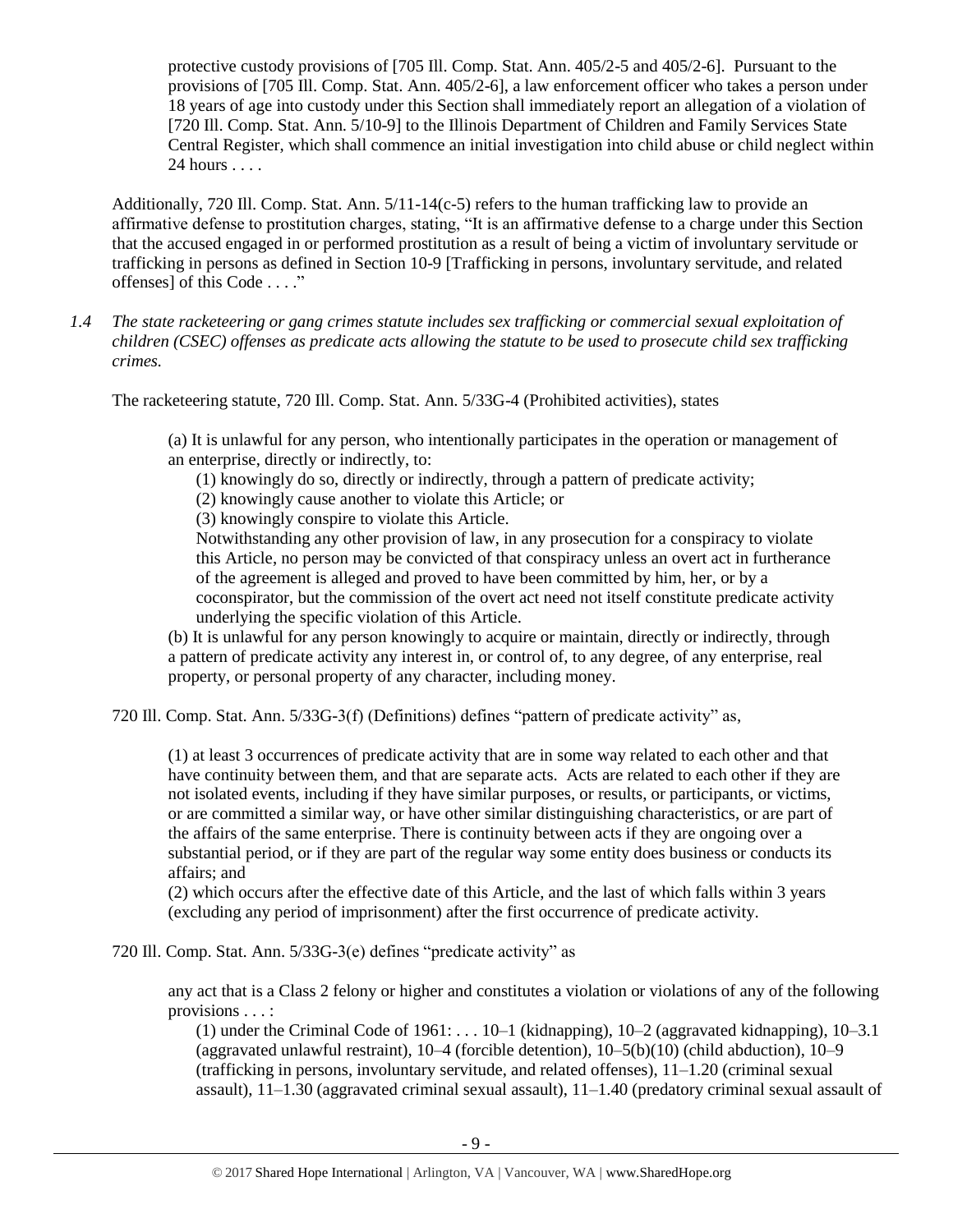a child),  $11-1.60$  (aggravated criminal sexual abuse),  $11-6$  (indecent solicitation of a child), ...  $11 14.3(a)(2)(A)$  and  $(a)(2)(B)$  (promoting prostitution),  $11-14.4$  (promoting juvenile prostitution),  $11-$ 18.1 (patronizing a minor engaged in prostitution; patronizing a juvenile prostitute)<sup>37</sup>...

. . . .

 $\overline{a}$ 

Violation of 720 Ill. Comp. Stat. Ann. 5/33G-4(a) is a Class X felony and is punishable by a prison term of 7-30 years "or the sentence applicable to the underlying predicate activity, whichever is higher, and the sentence imposed shall also include restitution, and or a criminal fine, jointly and severally, up to \$250,000 or twice the gross amount of any intended proceeds of the violation, if any, whichever is higher." 720 Ill. Comp. Stat. Ann. 5/33G-5(a). Violation of 720 Ill. Comp. Stat. Ann. 5/33G-4(b) is also a Class X felony "and the sentence imposed shall also include restitution, and or a criminal fine, jointly and severally, up to \$250,000 or twice the gross amount of any intended proceeds of the violation, if any, whichever is higher." Additionally, Illinois's racketeering statute provides for disgorgement. 720 Ill. Comp. Stat. Ann. 5/33G-6(a) states,

The circuit court shall have jurisdiction to prevent and restrain violations of this Article by issuing appropriate orders, including:

(1) ordering any person to disgorge illicit proceeds obtained by a violation of this Article or divest himself or herself of any interest, direct or indirect, in any enterprise or real or personal property of any character, including money, obtained, directly or indirectly, by a violation of this Article; . . . .

Additionally, 720 Ill. Comp. Stat. Ann. 5/33G-4(e) allows courts to stack convictions:

Any person prosecuted under this Article may be convicted and sentenced either:

(1) for the offense of conspiring to violate this Article, and for any other particular offense or offenses that may be one of the objects of a conspiracy to violate this Article; or

(2) for the offense of violating this Article, and for any other particular offense or offenses that may constitute predicate activity underlying a violation of this Article.

 $37$ Since Illinois's racketeering statute was recently passed, it is unclear whether inclusion of the patronizing offense as predicate activity indicates an intention to apply this statute to buyers and the courts have not yet had the opportunity to determine its applicability to buyers. For comparison, the federal anti-racketeering provision has been interpreted broadly, reaching "not just [individuals in] upper management but also . . . lower rung participants in the enterprise," provided those "lower rung participants" have "participated in the operation or management of the enterprise itself." *Reves v. Ernst & Young*, 507 U.S. 170, 183-184 (1993). However, the federal law has two components which encourage a broad reading. 18 U.S.C. § 1962(c) states, "It shall be unlawful for any person employed by or associated with any enterprise . . . to conduct or participate, directly or indirectly, in the conduct of such enterprise's affairs through a pattern of racketeering activity . . . ." The two broadest phrases in this statute are "associat[ing] with any enterprise" and "participat[ing] . . . in the conduct of such enterprise's affairs," yet neither of these phrases were incorporated into the Illinois statute, which limits its reach to those who "intentionally participate[] in the operation or management of an enterprise." Courts may interpret the Illinois statute as a codification of the "operation or management test" embraced by the Supreme Court in *Reves*, but even with this broad reading, courts may hesitate to find that a buyer is involved in the "operation or management" of a trafficking enterprise because "*some* part in directing the enterprise's affairs is required" under the Supreme Court's analysis. *Reves*, 507 U.S. at 178 (emphasis in original).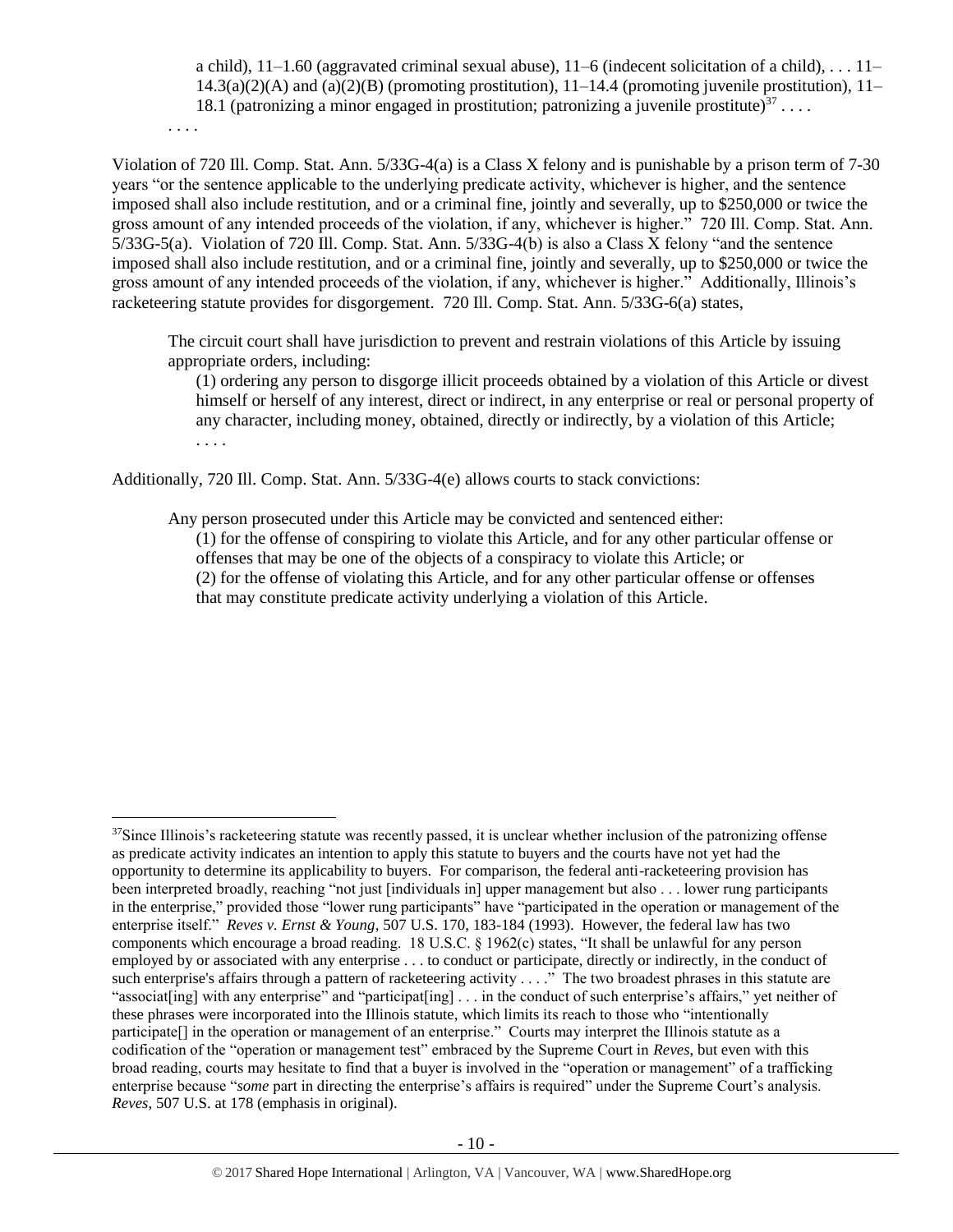#### **FRAMEWORK ISSUE 2: CRIMINAL PROVISIONS FOR DEMAND**

## *Legal Components:*

- *2.1 The state sex trafficking law can be applied to buyers of commercial sex acts with a minor.*
- *2.2 Buyers of commercial sex acts with a minor can be prosecuted under commercial sexual exploitation of children (CSEC) laws.*
- *2.3 Solicitation laws differentiate buying sex acts with an adult and buying sex acts with a minor under 18.*
- *2.4 Penalties for buyers of commercial sex acts with minors are as high as federal penalties.*
- *2.5 Using the Internet or electronic communications to lure, entice, or purchase, or attempt to lure, entice, or purchase commercial sex acts with a minor is a separate crime or results in an enhanced penalty for buyers.*
- *2.6 No age mistake defense is permitted for a buyer of commercial sex acts with any minor under 18.*
- *2.7 Base penalties for buying sex acts with a minor under 18 are sufficiently high and not reduced for older minors.*
- *2.8 Financial penalties for buyers of commercial sex acts with minors are sufficiently high to make it difficult for buyers to hide the crime.*
- *2.9 Buying and possessing images of child sexual exploitation carries penalties as high as similar federal offenses.*

\_\_\_\_\_\_\_\_\_\_\_\_\_\_\_\_\_\_\_\_\_\_\_\_\_\_\_\_\_\_\_\_\_\_\_\_\_\_\_\_\_\_\_\_\_\_\_\_\_\_\_\_\_\_\_\_\_\_\_\_\_\_\_\_\_\_\_\_\_\_\_\_\_\_\_\_\_\_\_\_\_\_\_\_\_\_\_\_\_\_\_\_\_\_

*2.10 Convicted buyers of commercial sex acts with minors are required to register as sex offenders.* 

# *Legal Analysis:*

 $\overline{a}$ 

*2.1 The state sex trafficking law can be applied to buyers of commercial sex acts with a minor.*

720 Ill. Comp. Stat. Ann. 5/10-9(c) (Trafficking in persons, involuntary servitude, and related offenses) can apply to buyers of sex with minors in a few, limited circumstances through the term "causes" or following federal precedent through the term "obtain."<sup>38</sup> Pursuant to 720 Ill. Comp. Stat. Ann. 5/10-9(c),

A person commits involuntary sexual servitude of a minor when he or she knowingly recruits, entices, harbors, transports, provides, or obtains<sup>39</sup> by any means, or attempts to recruit, entice, harbor, provide, or obtain by any means, another person under 18 years of age, knowing that the minor will engage in commercial sexual activity,  $40$  a sexually-explicit performance,  $41$  or the production of pornography, or causes or attempts to cause a minor to engage in one or more of those activities and:

<sup>38</sup> *See United States v. Jungers*, 702 F.3d 1066 (8th Cir. 2013). In this case, the Eighth Circuit held that the federal sex trafficking law, 18 U.S.C. § 1591 (Sex trafficking of children or by force, fraud, or coercion) applies to buyers of sex with minors. Reversing a District of South Dakota ruling that Congress did not intend the string of verbs constituting criminal conduct under 18 U.S.C. § 1591(a)(1) ("recruits, entices, harbors, transports, provides, obtains, or maintains") to reach the conduct of buyers (United States v. Jungers, 834 F. Supp. 2d 930, 931 (D.S.D. 2011)), the Eighth Circuit concluded that 18 U.S.C. § 1591 does not contain "a latent exemption for purchasers" because buyers can "engage in at least some of the prohibited conduct." Jungers, 702 F. 3d 1066, 1072. Congress codified Jungers clarifying that the federal sex trafficking law is intended to apply to buyers in the Justice for Victims of Trafficking Act (JVTA) of 2015 Pub. L. No. 114-22, 129 Stat 227), enacted on May 29, 2015. The JVTA adds the terms "patronize" and "solicit" to the list of prohibited conduct and expressly states, "section 108 of this title amends section 1591 of title 18, United States Code, to add the words 'solicits or patronizes' to the sex trafficking statute making absolutely clear for judges, juries, prosecutors, and law enforcement officials that criminals who purchase sexual acts from human trafficking victims may be arrested, prosecuted, and convicted as sex trafficking offenders when this is merited by the facts of a particular case." Id. at Sec. 109. The Eighth Circuit decision in *United States v. Jungers* and the federal sex trafficking law as amended by the Justice for Victims of Trafficking Act establish persuasive authority when state courts interpret the string of verbs constituting prohibited conduct in state sex trafficking laws (in particular the term "obtains") to the extent such interpretation does not conflict with state case law.

 $39$  720 III. Comp. Stat. Ann.  $5/10-9(a)(7)$  defines "obtain" as "in relation to labor or services, to secure performance thereof."

 $40$  720 Ill. Comp. Stat. Ann.  $5/10-9(a)(2)$  defines "commercial sexual activity" as "any sex act on account of which anything of value is given, promised to, or received by any person."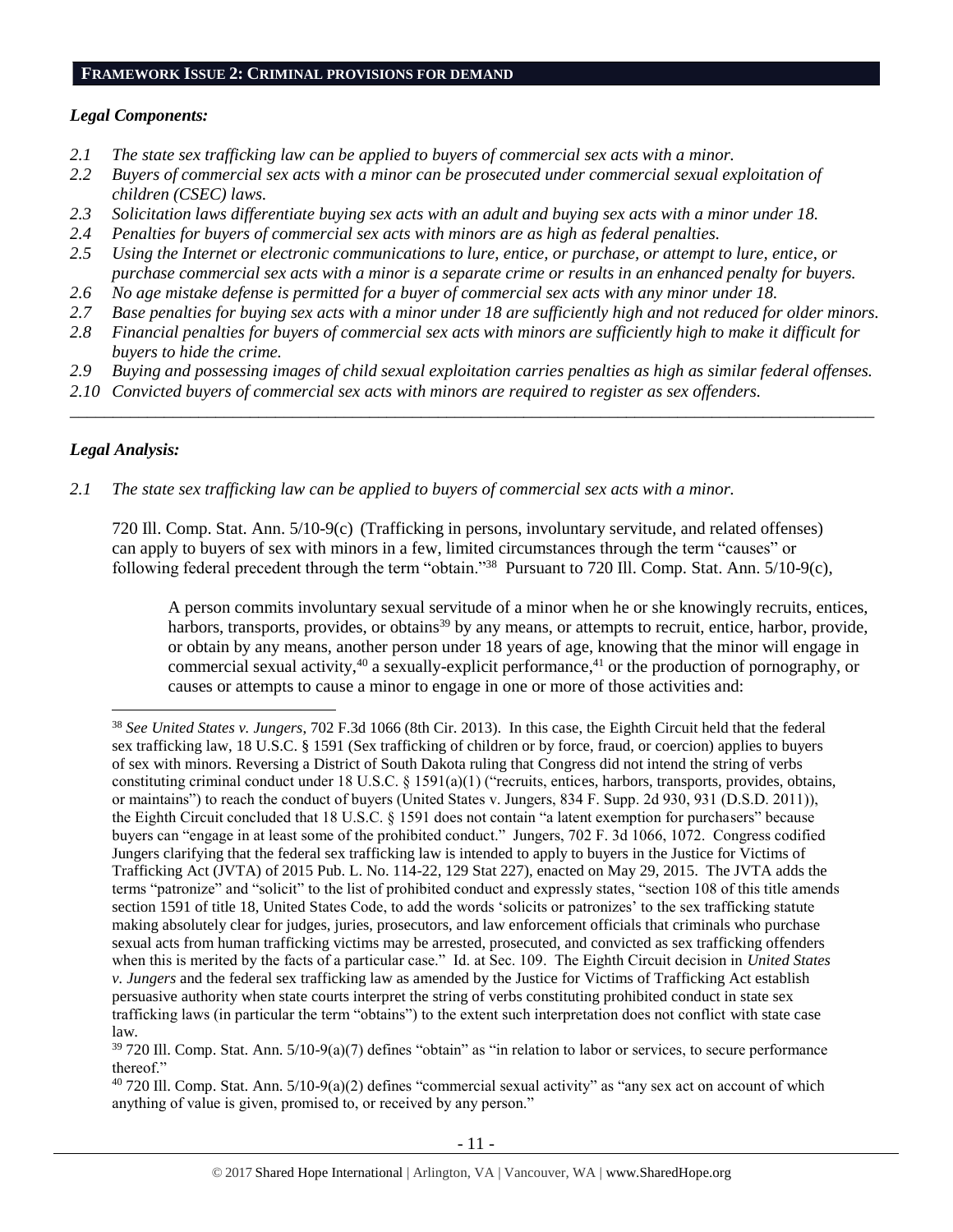(1) there is no overt force or threat and the minor is between the ages of 17 and 18 years; (2) there is no overt force or threat and the minor is under the age of 17 years; or . . . .

While 720 Ill. Comp. Stat. Ann. 5/10-9(c) criminalizes an offender who "obtain[s] . . . or causes or attempts to cause a minor to engage in [commercial sexual activity] . . ." "commercial sexual activity" is a form of "services" pursuant to 720 Ill. Comp. Stat. Ann. 5/10-9(a)(8). The definition of "obtain" under 720 Ill. Comp. Stat. Ann.  $5/10-9(a)(7)$  also refers to "services" stating, "in relation to labor or services, to secure performance thereof." The term "services" referred to under both 720 Ill. Comp. Stat. Ann. 5/10-9(c) and 5/10-9(a)(7) narrows buyer-applicability. Under 720 Ill. Comp. Stat. Ann. 5/10-9(a)(8), "services" is defined as,

Activities resulting from a relationship between a person and the actor in which the person performs activities under the supervision of or for the benefit of the actor. Commercial sexual activity and sexually-explicit performances are types of activities that are "services" under this Section . . . .

Therefore, finding that the definition of "services" under 720 Ill. Comp. Stat. Ann. 5/10-9(a)(8) requires that "commercial sexual activity" occurs within "a relationship . . . and under the supervision of or for the benefit of the actor . . . ." 720 Ill. Comp. Stat. Ann. § 5/10-9(c) only applies to buyers when the victim is under the control of an identified third party or trafficker.

- 2.1.1 Recommendation: Amend 720 Ill. Comp. Stat. Ann. 5/10-9(c) (Trafficking in persons, involuntary servitude, and related offenses) to clarify that buyer conduct is included as a violation of 720 Ill. Comp. Stat. Ann. 5/10-9(c).
- *2.2 Buyers of commercial sex acts with a minor can be prosecuted under commercial sexual exploitation of children (CSEC) laws.*

Several Illinois CSEC laws include the crime of buying sex acts with a minor.

720 Ill. Comp. Stat. Ann. 5/11-18.1(a), (a-5) (Patronizing a minor engaged in prostitution) separately makes it a crime when a buyer "engages in an act of sexual penetration" or "engages in any touching or fondling" with a prostituted person under 18. A conviction under this statute is punishable as a Class 3 felony by imprisonment for 2–5 years and a possible fine up to  $$25,000.<sup>42</sup>$  720 Ill. Comp. Stat. Ann.  $5/11-18.1(c)$ ; 730 Ill. Comp. Stat. Ann.  $5/5-4.5-40(a)$ ,  $5/5-4.5-50(b)$ .<sup>43</sup>

Additionally, 720 Ill. Comp. Stat. Ann. 5/11-14.1(a) (Solicitation of a sexual act), Illinois's age-neutral solicitation statute, imposes a heightened penalty where the person from whom a sexual act is solicited is under 18. As a Class 4 felony, a conviction under 720 Ill. Comp. Stat. Ann. 5/11-14.1(a), where the victim is a minor, is punishable by imprisonment for 1–3 years and a possible fine up to \$25,000. 720 Ill. Comp. Stat. Ann. 5/11- 14.1(b); 730 Ill. Comp. Stat. Ann. 5/5-4.5-45(a), 5/5-4.5-50(b).

A buyer also may be prosecuted under 720 Ill. Comp. Stat. Ann. 5/11-25(a) (Grooming) for soliciting a child to "engage in any unlawful sexual conduct."<sup>44</sup> A conviction under this statute is punishable as a Class 4 felony by imprisonment for 1-3 years and a possible fine up to \$25,000. 720 Ill. Comp. Stat. Ann. 5/11-25(b); 730 Ill. Comp. Stat. Ann. 5/5-4.5-45(a), 5/5-4.5-50(b). If the buyer travels to meet a solicited child, the buyer also may be prosecuted under 720 Ill. Comp. Stat. Ann. 5/11-26(a) (Traveling to meet a minor). A conviction under this

<sup>41</sup> 720 Ill. Comp. Stat. Ann. 5/10-9(a)(9) defines "sexually-explicit performance" as "a live, recorded, broadcast (including over the Internet), or public act or show intended to arouse or satisfy the sexual desires or appeal to the prurient interests of patrons."

<sup>42</sup> *See supra* note [13.](#page-3-0)

<sup>&</sup>lt;sup>43</sup> See supra note [11,](#page-3-1) except that the punishment for conviction is elevated to a Class 2 felony, not a Class X felony.

<sup>&</sup>lt;sup>44</sup> See supra note [20](#page-4-0) for the definition of "sexual conduct."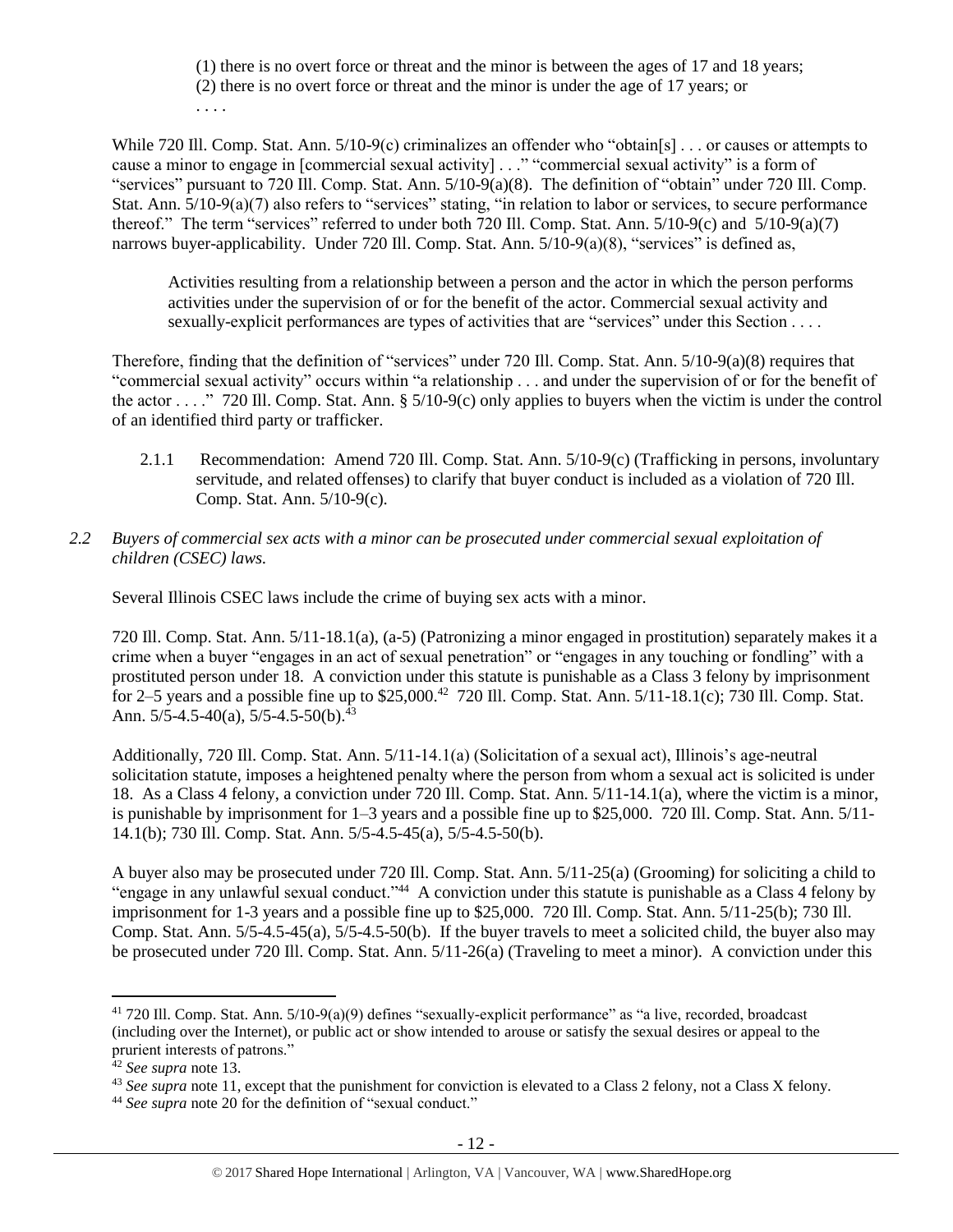statute is punishable as a Class 3 felony by imprisonment for 2–5 years and a possible fine up to \$25,000. 720 Ill. Comp. Stat. Ann. 5/11-26(b); 730 Ill. Comp. Stat. Ann. 5/5-4.5-40(a), 5/5-4.5-50(b).

## *2.3 Solicitation laws differentiate buying sex acts with an adult and buying sex acts with a minor under 18.*

Illinois differentiates between buying sex with an adult versus a minor by enhancing the penalty when the person solicited is a minor. 720 Ill. Comp. Stat. Ann. 5/11-14.1(a) (Solicitation of a sexual act), Illinois's ageneutral solicitation statute, states that it is an offense when someone "offers a person not his or her spouse any money, property, token, object, or article or anything of value for that person or any other person not his or her spouse to perform any act of sexual penetration<sup>45</sup> . . . or any touching or fondling of the sex organs of one person by another person for the purpose of sexual arousal or gratification." A conviction under this statute, when the victim is under 18, is punishable as a Class 4 felony by imprisonment for  $1-3$  years and a possible fine up to \$25,000. 720 Ill. Comp. Stat. Ann. 5/11-14.1(b); 730 Ill. Comp. Stat. Ann. 5/5-4.5-45(a), 5/5-4.5-50(b). In contrast, when the victim is 18 or over, a conviction is punishable as a Class A misdemeanor by imprisonment up to 1 year and a possible fine up to \$2,500. 720 Ill. Comp. Stat. Ann. 5/11-14.1(b); 730 Ill. Comp. Stat. Ann. 5/5-4.5-55(a), (e).

Additionally, 720 Ill. Comp. Stat. Ann. 5/11-18.1(a), (a-5) (Patronizing a minor engaged in prostitution) makes buying sex with a minor a distinct offense, criminalizing that the act of "engag[ing] in an act of sexual penetration" or "engag[ing[ in any touching or fondling" with a prostituted person under 18. A conviction under this statute is punishable as a Class 3 felony by imprisonment for 2–5 years and a possible fine up to \$25,000.<sup>46</sup> 720 Ill. Comp. Stat. Ann. 5/11-18.1(c); 730 Ill. Comp. Stat. Ann. 5/5-4.5-40(a), 5/5-4.5-50(b).<sup>47</sup>

## *2.4 Penalties for buyers of commercial sex acts with minors are as high as federal penalties.*

Under 720 Ill. Comp. Stat. Ann. 5/10-9(c) (Trafficking in persons, involuntary servitude, and related offenses), a conviction is punishable as a Class X felony by imprisonment for 6–30 years and a possible fine up to \$25,000, if the victim is under 17. 720 Ill. Comp. Stat. Ann. 5/10-9(c); 730 Ill. Comp. Stat. Ann. 5/5-4.5-25(a),  $5/5-4.5-50(b).$ <sup>48</sup>

A conviction under 720 Ill. Comp. Stat. Ann. 5/11-18.1(a), (a-5) (Patronizing a minor engaged in prostitution) is punishable as a Class 3 felony by imprisonment for 2–5 years and a possible fine up to \$25,000.<sup>49</sup> 720 Ill. Comp. Stat. Ann. 5/11-18.1(c); 730 Ill. Comp. Stat. Ann. 5/5-4.5-40(a), 5/5-4.5-50(b).<sup>50</sup>

Buyers also may be prosecuted under 720 Ill. Comp. Stat. Ann. 5/11-14.1 (Solicitation of a sexual act) or 5/11- 25(a) (Grooming), which are punishable as Class 4 felonies by imprisonment for 1–3 years and a possible fine up to \$25,000 when the victim is a minor. 720 Ill. Comp. Stat. Ann. 5/11-14.1(b), 5/11-25(b); 730 Ill. Comp. Stat. Ann. 5/5-4.5-45(a), 5/5-4.5-50(b). Lastly, a conviction under 720 Ill. Comp. Stat. Ann. 5/11-26(a) (Traveling to meet a minor) is punishable as a Class 3 felony by imprisonment for 2–5 years and a possible fine up to \$25,000. 720 Ill. Comp. Stat. Ann. 5/11-26(b); 730 Ill. Comp. Stat. Ann. 5/5-4.5-40(a), 5/5-4.5-50(b).

Several sexual offenses could be used to prosecute a buyer of commercial sex acts with a minor but do not specifically criminalize the commercial sexual exploitation of a child, and do not refer to the human trafficking statute to bring these criminal offenses within the ambit of human trafficking under 720 Ill. Comp. Stat. Ann. 5/10-9.

<sup>45</sup> *See supra* note [7](#page-2-0) for the definition of "sexual penetration."

<sup>46</sup> *See supra* note [13.](#page-3-0)

<sup>&</sup>lt;sup>47</sup> See supra note [11,](#page-3-1) except that the punishment for conviction is elevated to a Class 2 felony, not a Class X felony.

<sup>48</sup> *See supra* note [6.](#page-1-0)

<sup>49</sup> *See supra* note [13.](#page-3-0)

<sup>&</sup>lt;sup>50</sup> See supra note [11,](#page-3-1) except that the punishment for conviction is elevated to a Class 2 felony, not a Class X felony.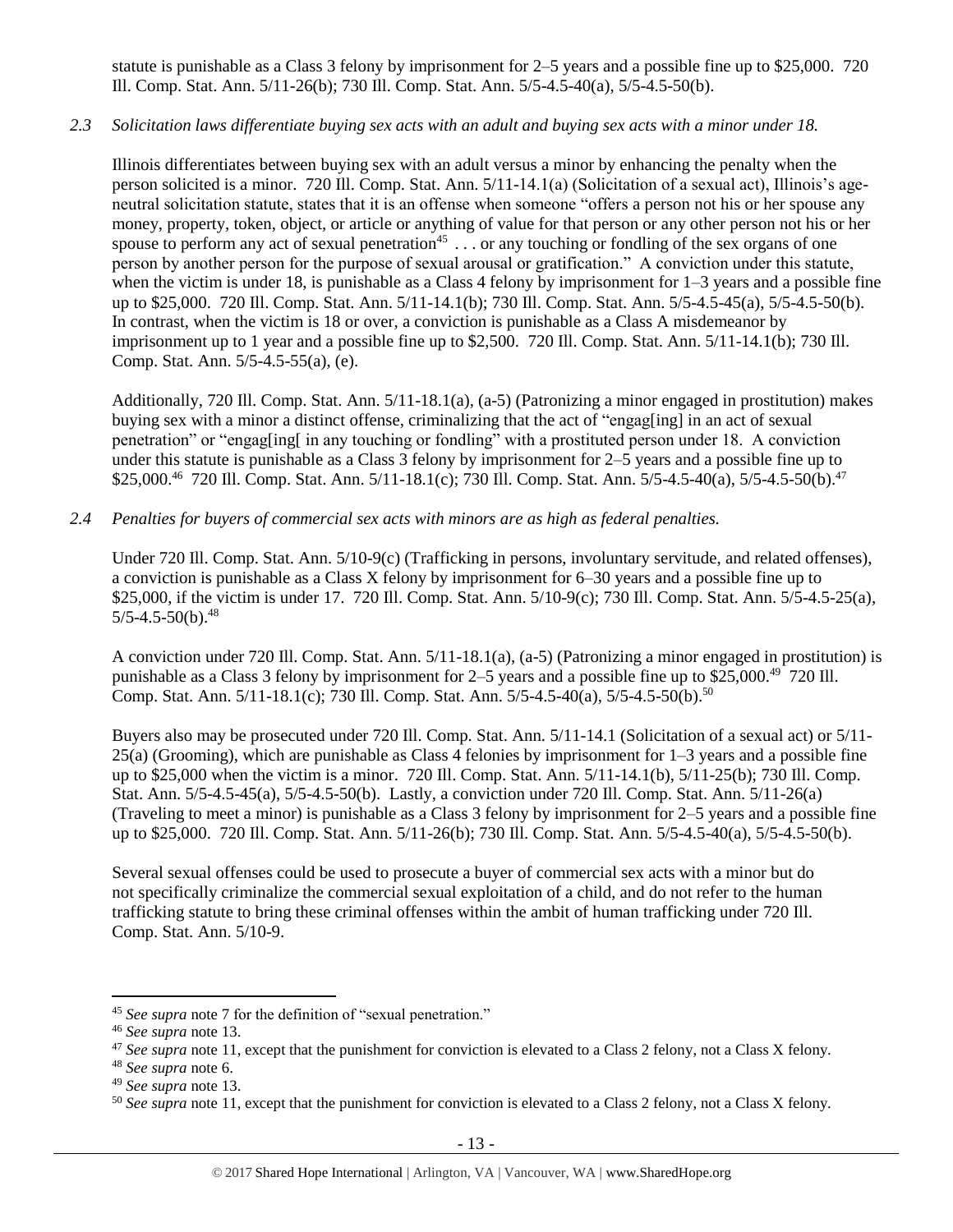<span id="page-13-0"></span>In comparison, if the victim is under the age of 14, a conviction under the TVPA for child sex trafficking is punishable by 15 years to life imprisonment and a fine not to exceed \$250,000. 18 U.S.C. §§ 1591(b)(1),  $3559(a)(1)$ ,  $3571(b)(3)$ . If the victim is between the ages of  $14-17$ , a conviction is punishable by 10 years to life imprisonment and a fine not to exceed \$250,000. 18 U.S.C. §§ 1591(b)(2), 3559(a)(1), 3571(b)(3). A conviction is punishable by mandatory life imprisonment, however, if the buyer has a prior conviction for a federal sex offense<sup>51</sup> against a minor. 18 U.S.C. § 3559(e)(1). To the extent buyers can be prosecuted under other federal CSEC laws,<sup>52</sup> a conviction is punishable by penalties ranging from a fine not to exceed \$250,000 to life imprisonment and a fine not to exceed \$250,000.<sup>53</sup>

*2.5 Using the Internet or electronic communications to lure, entice, or purchase, or attempt to lure, entice, or purchase commercial sex acts with a minor is a separate crime or results in an enhanced penalty for buyers.*

Several statutes make it a crime to use the Internet to lure, entice, recruit, or purchase commercial sex acts with a minor. 720 Ill. Comp. Stat. Ann. 5/11-25(a) (Grooming) makes it a crime when a buyer "knowingly uses a computer on-line service, Internet service . . . to seduce, solicit, lure, or entice, or attempt to seduce, solicit, lure, or entice, a child . . . to commit any sex offense as defined in [730 Ill. Comp. Stat. Ann. 150/2]<sup>54</sup> . . . or to otherwise engage in any unlawful sexual conduct."<sup>55</sup> A conviction under this statute is punishable as a Class 4 felony by imprisonment for  $1-3$  years and a possible fine up to \$25,000. 720 Ill. Comp. Stat. Ann. 5/11-25(b); 730 Ill. Comp. Stat. Ann. 5/5-4.5-45(a), 5/5-4.5-50(b).

720 Ill. Comp. Stat. Ann. 5/11-26(a) (Traveling to meet a minor) makes it a crime when a buyer travels to meet a child "for the purpose of engaging in any sex offense as defined in [730 Ill. Comp. Stat. Ann. 150/2],<sup>56</sup> or to otherwise engage in other unlawful sexual conduct<sup>57</sup> with a child  $\dots$  after using a computer on-line service, [or] Internet service." A conviction under this statute is punishable as a Class 3 felony by imprisonment for 2–5 years and a possible fine up to \$25,000. 720 Ill. Comp. Stat. Ann. 5/11-26(b); 730 Ill. Comp. Stat. Ann. 5/5-  $4.5-40(a)$ ,  $5/5-4.5-50(b)$ .

 $\overline{a}$ 

<sup>55</sup> *See supra* note [20](#page-4-0) for the definition of "sexual conduct."

<sup>&</sup>lt;sup>51</sup> Pursuant to 18 U.S.C. § 3559(e)(2), "federal sex offense" is defined as

an offense under section 1591 [18 USCS § 1591] (relating to sex trafficking of children), 2241 [18 USCS § 2241] (relating to aggravated sexual abuse), 2242 [18 USCS § 2242] (relating to sexual abuse),  $2244(a)(1)$  [18 USCS §  $2244(a)(1)$ ] (relating to abusive sexual contact),  $2245$  [18 USCS §  $2245$ ] (relating to sexual abuse resulting in death), 2251 [18 USCS § 2251] (relating to sexual exploitation of children), 2251A [18 USCS § 2251A] (relating to selling or buying of children), 2422(b) [18 USCS § 2422(b)] (relating to coercion and enticement of a minor into prostitution), or 2423(a) [18 USCS § 2423(a)] (relating to transportation of minors).

<sup>52</sup> 18 U.S.C. §§ 2251A(b) (Selling or buying of children), 2251(a) (Sexual exploitation of children), 2423(a) (Transportation of a minor with intent for minor to engage in criminal sexual activity), 2422(a) (Coercion and enticement), 2252(a)(2), (a)(4) (Certain activities relating to material involving the sexual exploitation of minors). <sup>53</sup> 18 U.S.C. §§ 2251A(b) (conviction punishable by imprisonment for 30 years to life and a fine), 2251(e) (conviction punishable by imprisonment for 15–30 years and a fine), 2423(a) (conviction punishable by imprisonment for 10 years to life and a fine), 2422(a) (conviction punishable by a fine, imprisonment up to 20 years, or both), 2252(b) (stating that a conviction under subsection (a)(2) is punishable by imprisonment for  $5-20$  years and a fine, while a conviction under subsection (a)(4) is punishable by imprisonment up to 10 years, a fine, or both); *see also* 18 U.S.C §§ 3559(a)(1) (classifying all of the above listed offenses as felonies), 3571(b)(3) (providing a fine up to \$250,000 for any felony conviction).

<sup>54</sup> *See infra* Component 2.10 for a list of offenses relevant to buyers that are classified as "sex offenses."

<sup>56</sup> *See infra* Component 2.10 for a list of offenses relevant to buyers that are classified as "sex offenses."

<sup>&</sup>lt;sup>57</sup> See supra note [20](#page-4-0) for the definition of "sexual conduct."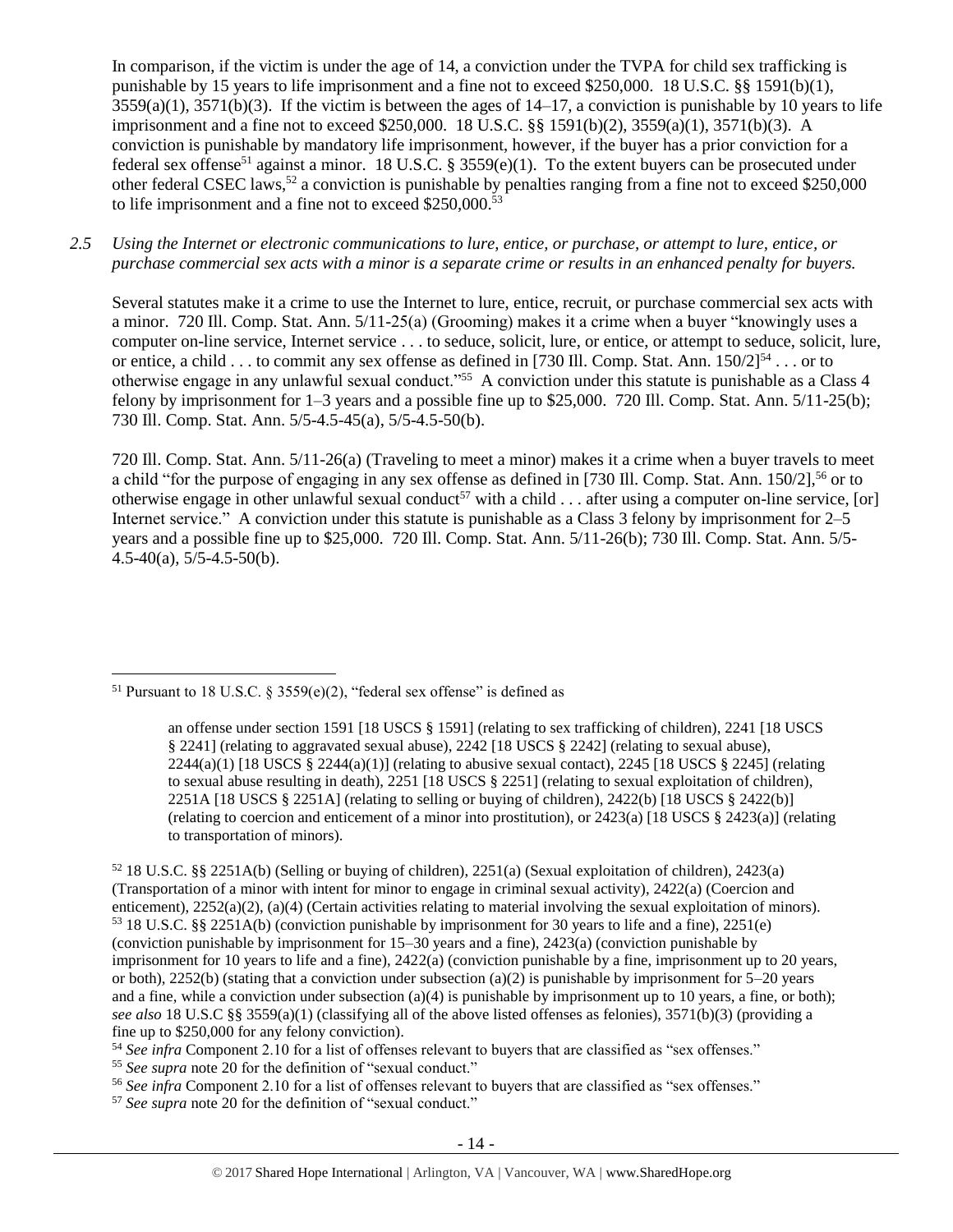# *2.6 No age mistake defense is permitted for a buyer of commercial sex acts with any minor under 18.*

Although 720 Ill. Comp. Stat. Ann. 5/10-9(c) (Trafficking in persons, involuntary servitude, and related offenses) and 5/11-25 (Grooming) are silent regarding a defense of age mistake, several of Illinois's CSEC laws allow buyers to assert the defense. Specifically, 720 Ill. Comp. Stat. Ann. 5/11-14.1(b-5) (Solicitation of a sexual act) and 5/11-18.1(b) (Patronizing a minor engaged in prostitution) provide that a buyer who "reasonably believed" the child was at least 18 may assert such belief as an affirmative defense.

- 2.6.1 Recommendation: Amend 720 Ill. Comp. Stat. Ann. 5/11-14.1(b-5) (Solicitation of a sexual act) and 5/11-18.1(b) (Patronizing a minor engaged in prostitution) to eliminate the defense of mistake of age.
- 2.6.2 Recommendation: Amend 720 Ill. Comp. Stat. Ann. 5/10-9(c) (Trafficking in persons, involuntary servitude, and related offenses) and 5/11-25 (Grooming) to prohibit buyers of commercial sex with children from asserting an age mistake defense.
- *2.7 Base penalties for buying sex acts with a minor under 18 are sufficiently high and not reduced for older minors.*

Illinois's trafficking law staggers penalties based on a minor's age unless "overt force or threat" of force was used; regardless, penalties are sufficiently high. If a minor is under 17 or "overt force or threat" of force was used, a conviction under 720 Ill. Comp. Stat. Ann. 5/10-9(c) (Trafficking in persons, involuntary servitude, and related offenses) is punishable as a Class X felony by imprisonment for 6–30 years. 720 Ill. Comp. Stat. Ann. 5/10-9(c); 730 Ill. Comp. Stat. Ann. 5/5-4.5-25(a), (e), 5/5-4.5-50(b). If the minor is 17 years of age and "overt force or threat" of force was not used, a conviction under subsection (c) is punishable as a Class 1 felony by imprisonment for 4–15 years. 720 Ill. Comp. Stat. Ann. 5/10-9(c); 730 Ill. Comp. Stat. Ann. 5/5-4.5-30(a), (e),  $5/5 - 4.5 - 50(b)$ .

Illinois CSEC laws do not stagger penalties based on the age of the minor involved.

*2.8 Financial penalties for buyers of commercial sex acts with minors are sufficiently high to make it difficult for buyers to hide the crime.* 

Buyers of sex with minors may be subject to fines, asset forfeiture, restitution, and civil remedies. To the extent that 720 Ill. Comp. Stat. Ann. 5/10-9(c) (Trafficking in persons, involuntary servitude, and related offenses) applies to a buyer, a convicted buyer may be required to pay a possible fine up to \$25,000. 720 Ill. Comp. Stat. Ann. 5/10-9(c); 730 Ill. Comp. Stat. Ann. 5/5-4.5-50(b). A buyer convicted under 720 Ill. Comp. Stat. Ann. 5/11-18.1(a), (a-5) (Patronizing a minor engaged in prostitution), 5/11-14.1(a) (Solicitation of a sexual act), 5/11-25(a) (Grooming), or 5/11-26(a) (Traveling to meet a minor), all felonies, also may be required to pay a possible fine up to \$25,000. 720 Ill. Comp. Stat. Ann. 5/11-18.1(c), 5/11-14.1(b), 5/11-25(b), 5/11-26(b); 730 Ill. Comp. Stat. Ann. 5/5-4.5-50(b). Any fine collected for crimes included in 730 Ill. Comp. Stat. Ann. 5/11- 14.1 will be specifically placed in the Specialized Services for Survivors of Human Trafficking Fund.

Additionally, pursuant to 720 Ill. Comp. Stat. Ann. 5/36-1(a) (Seizure),

Any vessel or watercraft, vehicle, or aircraft may be seized and impounded by the law enforcement agency if the vessel or watercraft, vehicle, or aircraft is used with the knowledge and consent of the owner in the commission of or in the attempt to commit as defined in Section 8-4 of this Code: (1) an offense prohibited by . . . Section 11-1.20 (criminal sexual assault), Section 11-1.30 (aggravated criminal sexual assault), Section 11-1.40 (predatory criminal sexual assault of a child), subsection (a) of Section 11-1.50 (criminal sexual abuse), subsection (a), (c), or (d) of Section 11-1.60 (aggravated criminal sexual abuse), Section 11-6 (indecent solicitation of a child), Section 11-14.4 (promoting juvenile prostitution except for keeping a place of juvenile prostitution), Section 11-20.1 (child pornography) . . . .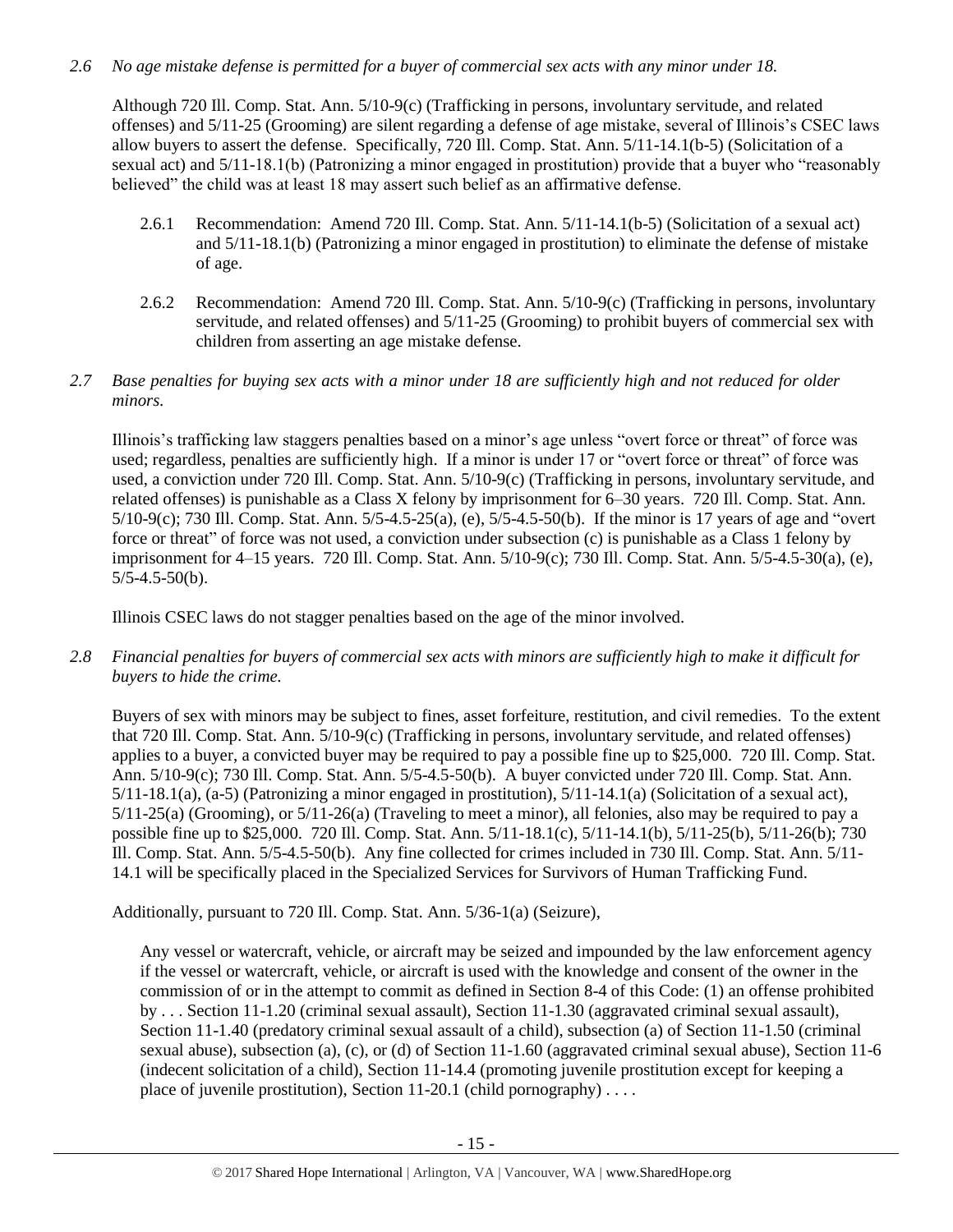Buyers may also be subject to mandatory criminal asset forfeiture. Buyers convicted of trafficking or involuntary servitude are subject to asset forfeiture under three provisions. Pursuant to 725 Ill. Comp. Stat. Ann. 5/124B-10(1) (Applicability; offenses), the following offense is subject to forfeiture:

A violation of Section 10-9 or 10A-10 [Repealed] of the Criminal Code of 1961 or the Criminal Code of 2012 [720 ILCS 5/10-09 or 720 ILCS 5/10A-10 (repealed)] (involuntary servitude; involuntary servitude of a minor; or trafficking in persons).

720 Ill. Comp. Stat. Ann. 5/10-9(j) also provides,

 $\overline{a}$ 

A person who commits involuntary servitude, involuntary sexual servitude of a minor, or trafficking in persons under subsection (b), (c), or (d) of this Section is subject to the property forfeiture provisions set forth in Article 124B [Forfeiture] of the Code of Criminal Procedure of 1963 [725 ILCS 5/124B-5 et seq.].

725 Ill. Comp. Stat. Ann. 5/124B-300 (Persons and property subject to forfeiture) states,

A person who commits the offense of involuntary servitude, involuntary servitude of a minor, or trafficking of persons . . . shall forfeit to the State of Illinois any profits or proceeds and any property he or she has acquired or maintained in violation of Section 10A-10 [Repealed] or Section 10-9<sup>58</sup> of the Criminal Code of 1961 or the Criminal Code of 2012, promoting juvenile prostitution, keeping a place of juvenile prostitution, or promoting prostitution that involves keeping a place of prostitution . . . that the sentencing court determines, after a forfeiture hearing under this Article, to have been acquired or maintained as a result of maintaining a person in involuntary servitude or participating in trafficking of persons for forced labor or services.

Buyers may also be subject to forfeiture under Article 124B (Forfeiture) for repeatedly offending Illinois's laws against possessing images of child sexual exploitation (ICSE). Pursuant to 725 Ill. Comp. Stat. Ann. 5/124B-10 (Applicability; offenses), forfeiture applies to violations of 720 Ill. Comp. Stat. Ann. 5/11-20.1 (Child pornography).<sup>59</sup> 725 Ill. Comp. Stat. Ann. 5/124B-500(3) (Persons and property subject to forfeiture) states that a person who commits child pornography or aggravated child pornography must forfeit, among other things, "[a]ny computer that contains a depiction of child pornography in any encoded or decoded format."

Pursuant to 725 Ill. Comp. Stat. Ann. 5/124B-150 (Protective order; probable cause), "Upon application of the State, the circuit court presiding over the trial of the person or persons charged with the offense giving rise to forfeiture may enter a restraining order or injunction, or take other appropriate action, to preserve the availability of property for forfeiture under this Article." Distribution of the property and sale proceeds is governed by 725 Ill. Comp. Stat. Ann. 5/124B-305 (Distribution of property and sale proceeds) which states,

<sup>58</sup> Pursuant to 725 Ill. Comp. Stat. Ann. 5/124B-310 (Standard forfeiture provisions incorporated by reference), "All of the provisions of Part 100 of this Article are incorporated by reference into this Part 300." Pursuant to 725 Ill. Comp. Stat. Ann. 5/124B-100 (Definition; "offense"), "For purposes of this Article, 'offense' is defined as follows: (1) In the case of forfeiture authorized under Section 10A-15 of the Criminal Code of 1961 or Section 10-9 of the Criminal Code of 2012, 'offense' means the offense of involuntary servitude, involuntary servitude of a minor, or trafficking in persons in violation of Section 10-9 or 10A-10 of those Codes."

<sup>59</sup> In *People v. Alexander*, the Supreme Court of Illinois held the definition of "child pornography" listed in 720 Ill. Comp. Stat. Ann. 5/11-20.1(f)(7) unconstitutional because the definition could include virtual images of children that the Supreme Court of the United States held in *Ashcroft v. Free Speech Coalition*, 535 U.S. 234 (2003) were protected under the First Amendment. 791 N.E.2d 506, 513-14 (Ill. 2003). The rest of the statute remains valid because subsection (f)(7) was held to be severable. *Id.* at 514.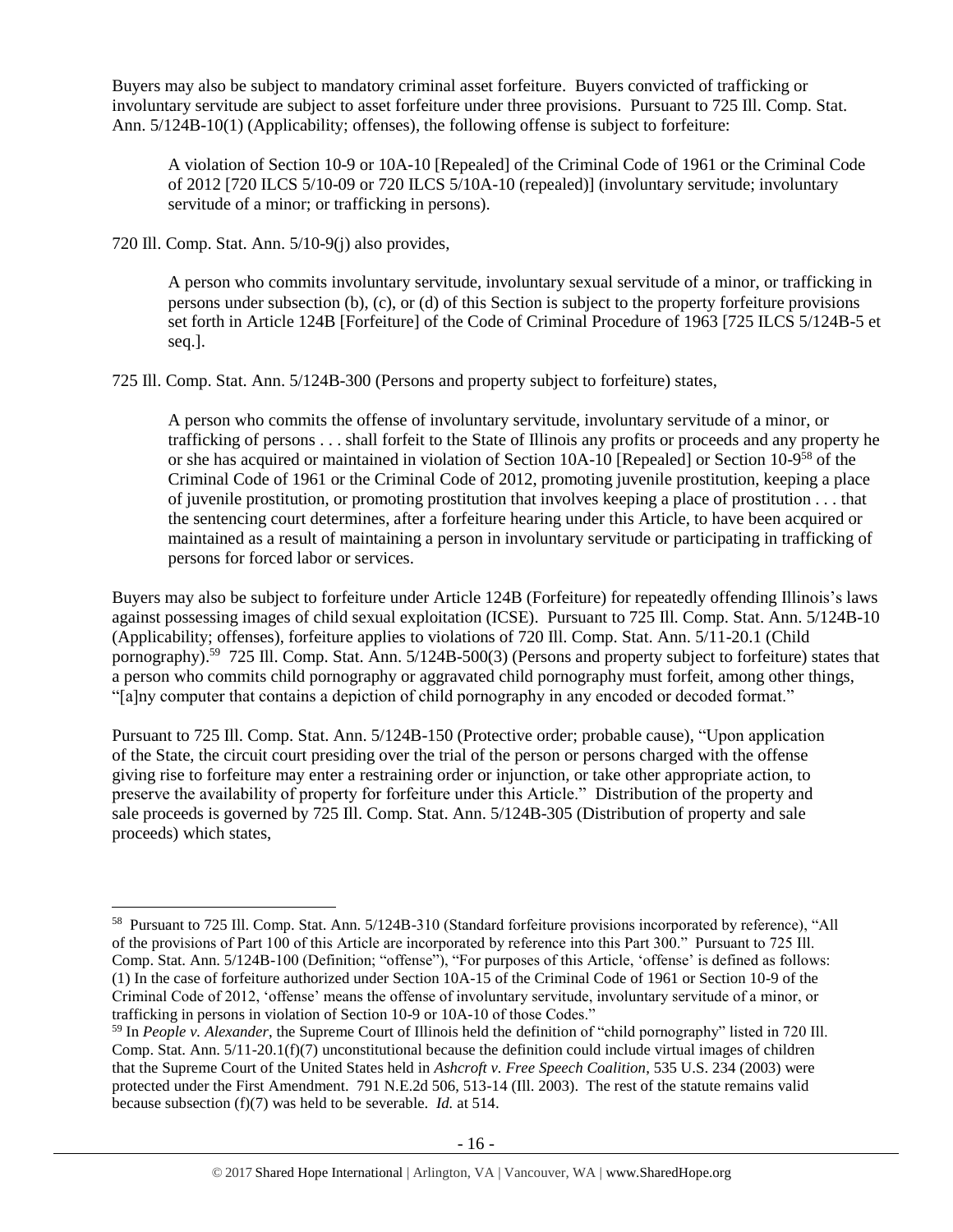All moneys and the sale proceeds of all other property forfeited and seized under this Part 300 shall be distributed as follows:

(1) 45% shall be divided equally between all State agencies and units of local government whose officers or employees conducted the investigation that resulted in the forfeiture. (2) 50% shall be deposited into the Specialized Services for Survivors of Human Trafficking Fund and disbursed in accordance with subsections (d), (e), and (f) of Section 5-9-1.21 of the Unified Code of Corrections.

(3) 5% shall be paid to the Office of the State's Attorneys Appellate Prosecutor to train State's Attorneys on forfeiture proceedings and topics related to human trafficking.

Additionally, pursuant to 720 Ill. Comp. Stat. Ann. 5/36.5-5(a), (b) (Vehicle impoundment),

(a) In addition to any other penalty provided by law, a peace officer who arrests a person for a violation of Section 10-9 (Trafficking in persons, involuntary servitude, and related offenses), 11-14 (Prostitution), 11-14.1 (Solicitation of a sexual act), . . . 11-14.4 (Promoting juvenile prostitution), . . . or 11-18.1 (Patronizing a minor engaged in prostitution) . . . may tow and impound any vehicle used by the person in the commission of the offense. The person arrested for one or more such violations shall be charged a \$ 1,000 fee, to be paid to the unit of government that made the arrest. The person may recover the vehicle from the impound after a minimum of 2 hours after arrest upon payment of the fee. (b) \$ 500 of the fee shall be distributed to the unit of government whose peace officers made the arrest, for the costs incurred by the unit of government to tow and impound the vehicle. Upon the defendant's conviction of one or more of the offenses in connection with which the vehicle was impounded and the fee imposed under this Section, the remaining \$ 500 of the fee shall be deposited into the DHS State Projects Fund and shall be used by the Department of Human Services to make grants to nongovernmental organizations to provide services for persons encountered during the course of an investigation into any violation of [the above listed offenses], provided such persons constitute prostituted persons or other victims of human trafficking.

Buyers convicted of trafficking in persons are required to make restitution to their victims. 720 Ill. Comp. Stat. Ann. 5/10-9(g) states,

Restitution is mandatory under this Section. In addition to any other amount of loss identified, the court shall order restitution including the greater of (1) the gross income or value to the defendant of the victim's labor or services or (2) the value of the victim's labor as guaranteed under the Minimum Wage Law and overtime provisions of the Fair Labor Standards Act (FLSA) [29 U.S.C. § 201 et seq.] or the Minimum Wage Law [820 ILCS 105/1 et seq.], whichever is greater.

Furthermore, 730 Ill. Comp. Stat. Ann. 5/5-5-6 (Restitution) states that the court shall order restitution for all convictions for violations of its Criminal Code that result in injury to the victim's person or "damage to his or her real or personal property." In addition, the offender may be required to pay the victim's long-term physical health care costs, which also includes mental health care costs. 730 Ill. Comp. Stat. Ann. 5/5-5-6(f-1). An offender may also be required to "meet all or any portion of the financial obligations of treatment, including but not limited to medical, psychiatric, or rehabilitative treatment or psychological counseling, prescribed for the victim or victims of the offense." 730 Ill. Comp. Stat. Ann. 5/5-5-6(g).

*2.9 Buying and possessing images of child sexual exploitation carries penalties as high as similar federal offenses.*

Possessing images of child sexual exploitation (ICSE) is prohibited under 720 Ill. Comp. Stat. Ann. 5/11-  $20.1(a)(6)$  (Child pornography), which makes it a crime when any person

with knowledge of the nature or content thereof, possesses any film, videotape, photograph or other similar visual reproduction or depiction by computer of any child . . . whom the person knows or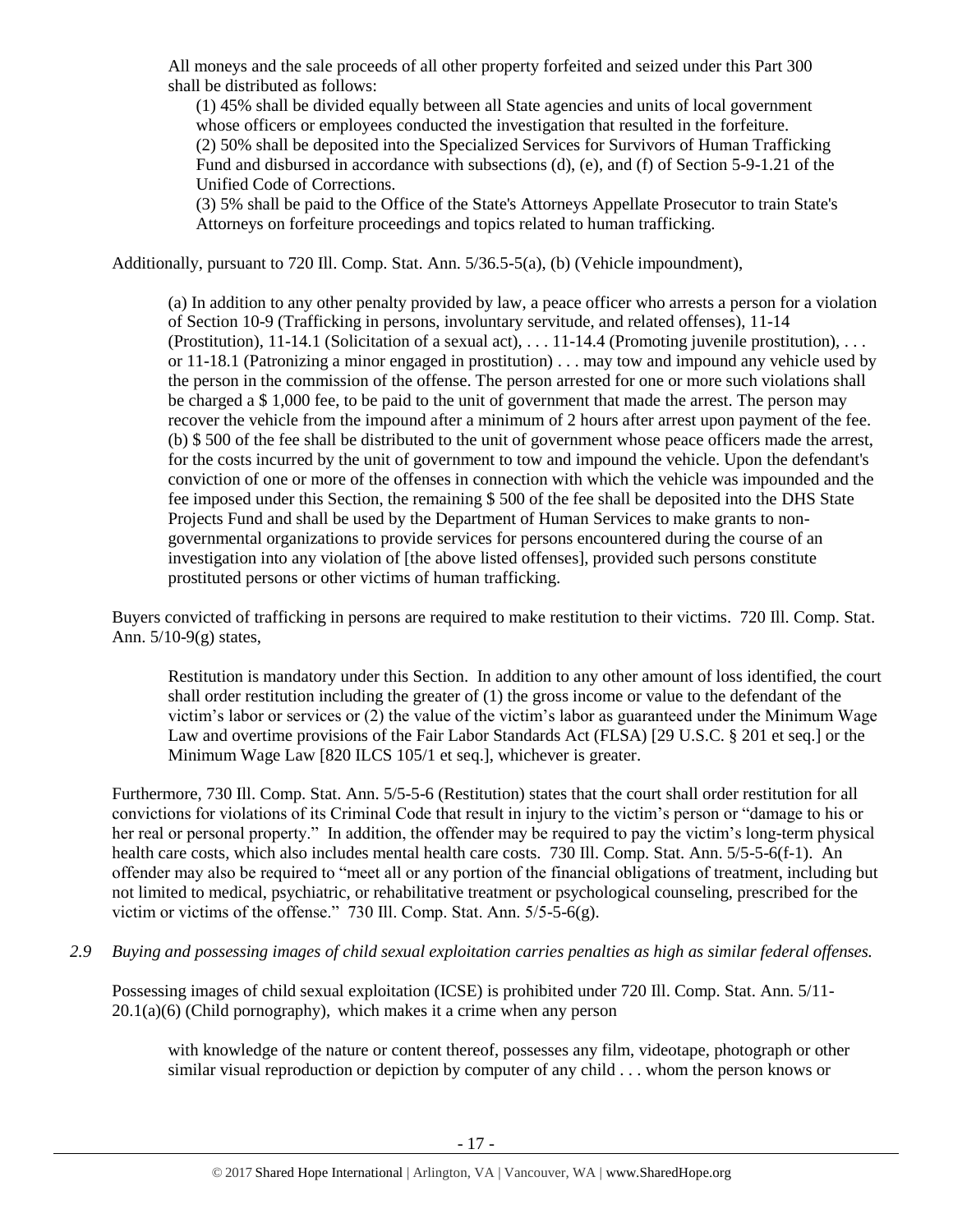reasonably should know to be under the age of 18. . . engaged in any activity described in subparagraphs (i) through (vii) of paragraph (1) of this subsection;  $60$ ...

A conviction under this statute that involves a "film, videotape, or other moving depiction"<sup>61</sup> is punishable as a Class 2 felony by imprisonment for 3–7 years and a fine of \$1,000–\$100,000; otherwise, a conviction is punishable as a Class 3 felony by imprisonment for 2–5 years and a fine of \$1,000–\$100,000. 720 Ill. Comp. Stat. Ann. 5/11-20.1(c); 730 Ill. Comp. Stat. Ann. 5/5-4.5-35(a), 5/5-4.5-40(a).

Buyers who violate 720 Ill. Comp. Stat. Ann. 5/11-20.1(a)(6) will also be subject to the forfeiture provisions listed in Chapter 725, Article 124B (Forfeiture)<sup>62</sup> and, therefore, will be required to forfeit any ICSE still in their possession. 720 Ill. Comp. Stat. Ann. 5/11-20.1(e).

In addition to any other penalty imposed, 730 Ill. Comp. Stat. Ann. 5/5-9-1.14 (Additional child pornography fines) imposes a fine of \$500 on anyone convicted under 720 Ill. Comp. Stat. Ann. 5/11-20.1.

In comparison, a federal conviction for possession of  $ICSE^{63}$  is generally punishable by imprisonment for  $5-20$ years and a fine not to exceed \$250,000.<sup>64</sup> Subsequent convictions, however, are punishable by imprisonment up to 40 years and a fine not to exceed \$250,000.<sup>65</sup>

- 2.9.1 Recommendation: Amend 720 Ill. Comp. Stat. Ann. 5/11-20.1(a)(6) (Child pornography) to increase penalties closer to reflect the seriousness of the offense.
- *2.10 Convicted buyers of commercial sex acts with minors are required to register as sex offenders.*

Buyers convicted of certain offenses are required to register as sex offenders or sexual predators. 730 Ill. Comp. Stat. Ann. 150/3(a) (Duty to register) states that "[a] sex offender, as defined in Section 2 of this Act [730 ILCS 150/2], or sexual predator shall . . . register in person and provide accurate information as required by the Department of State Police."

<sup>&</sup>lt;sup>60</sup> *See infra* Component 3.2 for the provisions of 720 Ill. Comp. Stat. Ann.  $5/11-20.1(a)(1)(i)-(vii)$ .

<sup>&</sup>lt;sup>61</sup> Pursuant to 720 Ill. Comp. Stat. Ann. 5/11-20.1(a-5), "The possession of each individual film, videotape, photograph, or other similar visual reproduction or depiction by computer in violation of this Section constitutes a single and separate violation. This subsection (a-5) does not apply to multiple copies of the same film, videotape, photograph, or other similar visual reproduction or depiction by computer that are identical to each other." <sup>62</sup> See supra Component 2.8 for a discussion of the applicable forfeiture provisions.

 $63$  18 U.S.C. §§ 2252(a)(2), (a)(4) (Certain activities relating to material involving the sexual exploitation of minors),  $2252A(a)(2)$ –(3) (Certain activities relating to material constituting or containing child pornography), 1466A(a), (b) (Obscene visual representations of the sexual abuse of children).

<sup>&</sup>lt;sup>64</sup> 18 U.S.C. §§ 2252(b) (stating that a conviction under subsection (a)(2) is punishable by imprisonment for 5–20 years and a fine, while a conviction under subsection (a)(4) is punishable by imprisonment up to 10 years, a fine, or both),  $2252A(b)(1)$  (a conviction is punishable by imprisonment for  $5-20$  years and a fine),  $1466A(a)$ , (b) (stating that a conviction under subsection (a) is "subject to the penalties provided in section  $2252A(b)(1)$ ," imprisonment for 5–20 years and a fine, while a conviction under subsection (b) is "subject to the penalties provided in section 2252A(b)(2)," imprisonment up to 10 years, a fine, or both); *see also* 18 U.S.C §§ 3559(a)(1) (classifying all of the above listed offenses as felonies), 3571(b)(3) (providing a fine up to \$250,000 for any felony conviction). <sup>65</sup> 18 U.S.C. §§ 2252(b) (stating if a person has a prior conviction under subsection (a)(2), or a list of other statutes, a conviction is punishable by a fine and imprisonment for 15–40 years, but if a person has a prior conviction under subsection (a)(4), or a list of other statutes, a conviction is punishable by a fine and imprisonment for  $10-20$  years),  $2252A(b)(1)$  (stating if a person has a prior conviction under subsection (a)(2), (a)(3), or a list of other statutes, a conviction is punishable by a fine and imprisonment for  $15-40$  years),  $1466A(a)$ , (b) (stating that the penalty scheme for section 2252A(b) applies); *see also* 18 U.S.C §§ 3559(a)(1) (classifying all of the above listed offenses as felonies),  $3571(b)(3)$  (providing a fine up to \$250,000 for any felony conviction).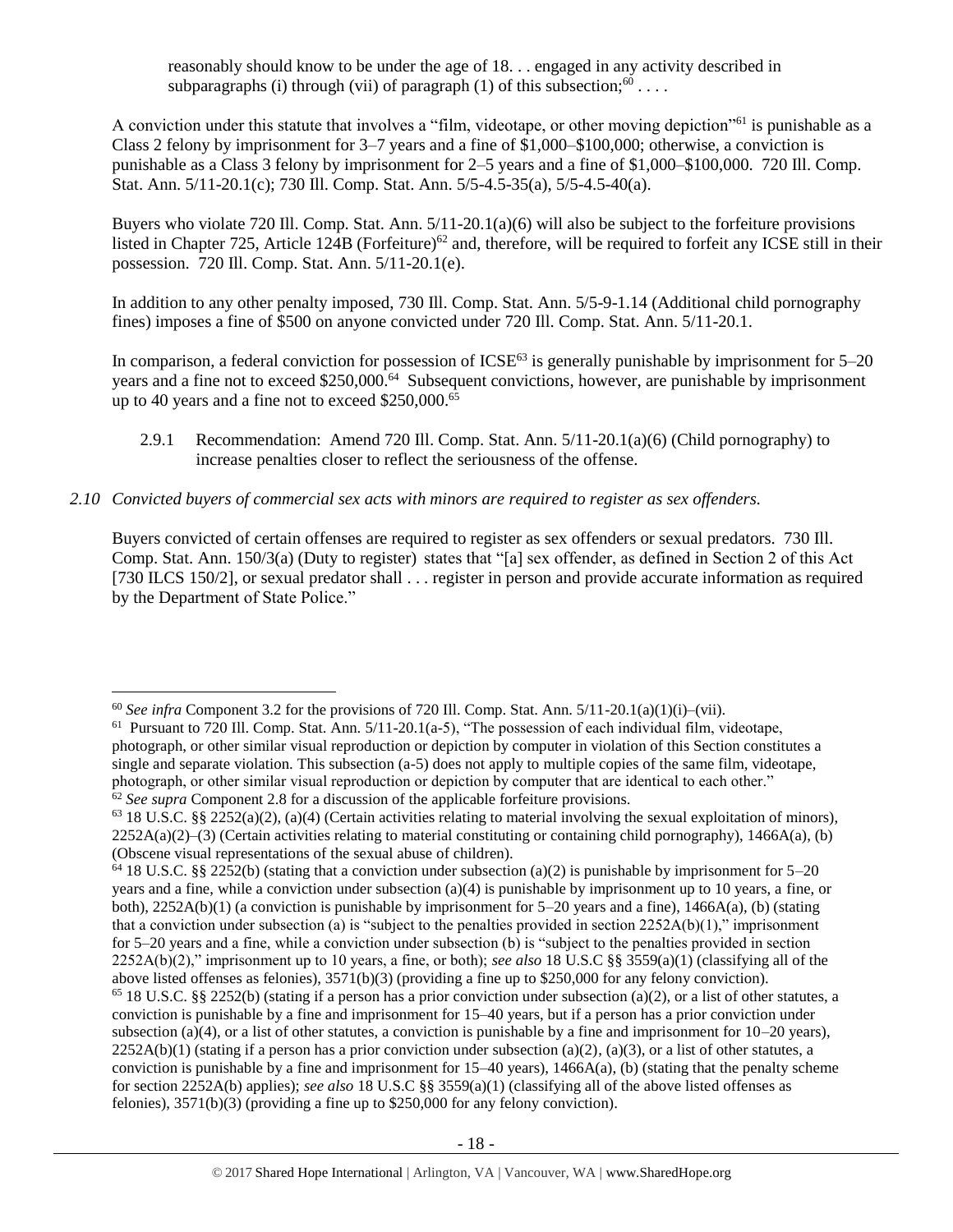730 Ill. Comp. Stat. Ann. 150/2(A) (Definitions) defines "sex offender" as "any person who is . . . charged pursuant to Illinois law . . . with a sex offense set forth in subsection (B) of this Section or the attempt to commit an included sex offense, and . . . is convicted of such offense or an attempt to commit such offense."

730 Ill. Comp. Stat. Ann. 150/2(B) defines "sex offense" as a violation of or attempt to commit a violation of, among others, 720 Ill. Comp. Stat. Ann. 5/11-20.1 (Child pornography), 5/11-18.1 (Patronizing a minor engaged in prostitution), 5/11-25 (Grooming), 5/11-26 (Traveling to meet a minor), or 5/11-1.40 (Predatory criminal sexual assault of a child).

730 Ill. Comp. Stat. Ann. 150/2(E) defines "sexual predator" as "any person who, after July 1, 1999, is . . . [c]onvicted of a violation or attempted violation of," among others, 720 Ill. Comp. Stat. Ann. 5/11-20.1 or 5/11- 1.40 (Predatory criminal sexual assault of a child).

2.10.1 Recommendation: Amend 730 Ill. Comp. Stat. Ann. 150/2(B) (Definitions) to add 720 Ill. Comp. Stat. Ann. 5/10-9 (Trafficking in persons, involuntary servitude, and related offenses) as a conviction for which registration is required.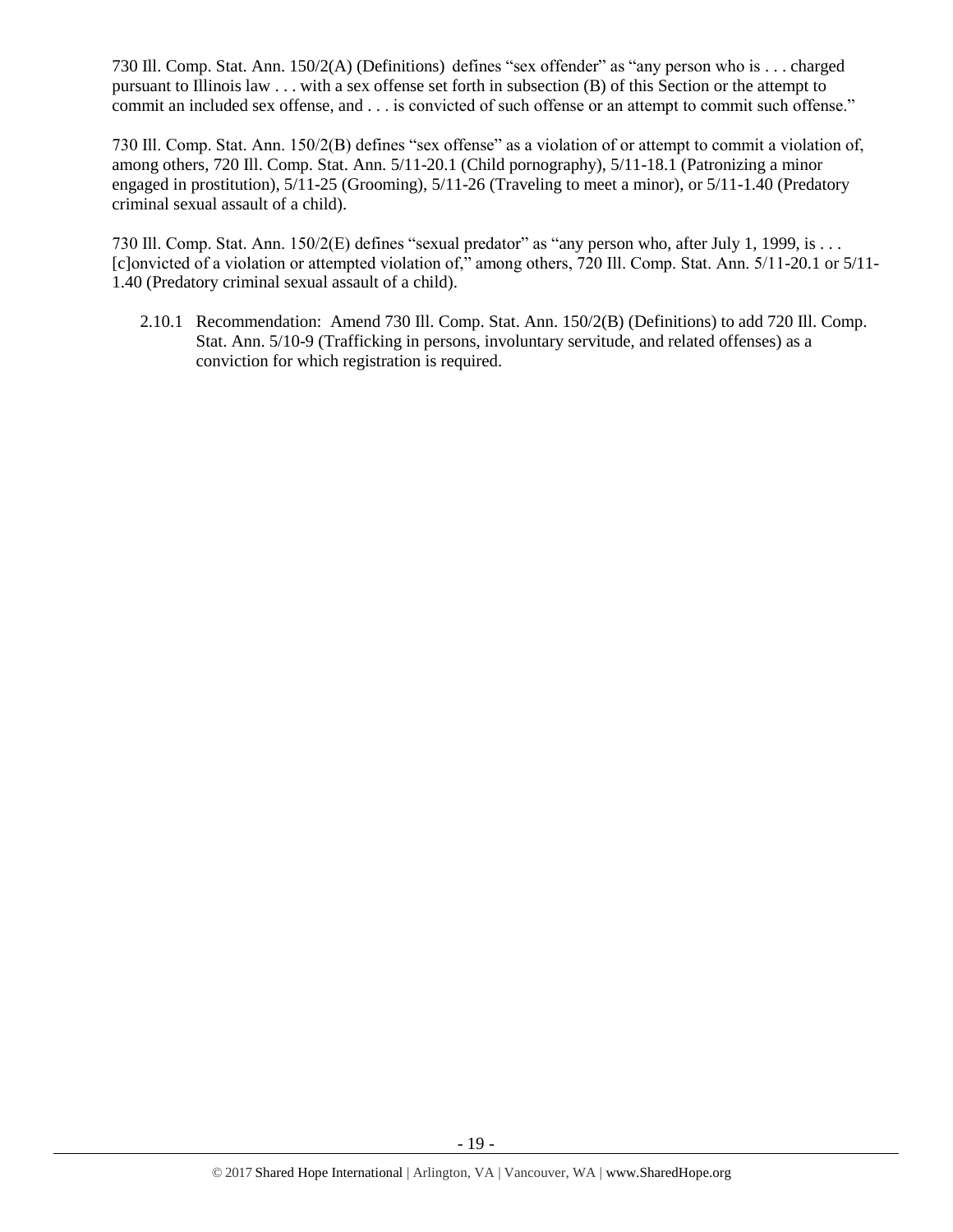#### **FRAMEWORK ISSUE 3: CRIMINAL PROVISIONS FOR TRAFFICKERS**

#### *Legal Components:*

- *3.1 Penalties for trafficking a child for sexual exploitation are as high as federal penalties.*
- *3.2 Creating and distributing images of child sexual exploitation carries penalties as high as similar federal offenses.*
- *3.3 Using the Internet or electronic communications to lure, entice, recruit or sell commercial sex acts with a minor is a separate crime or results in an enhanced penalty for traffickers.*
- *3.4 Financial penalties for traffickers, including asset forfeiture, are sufficiently high.*
- *3.5 Convicted traffickers are required to register as sex offenders.*
- *3.6 Laws relating to termination of parental rights include sex trafficking or commercial sexual exploitation of children (CSEC) offenses as grounds for termination in order to prevent traffickers from exploiting their parental rights as a form of control.*

*\_\_\_\_\_\_\_\_\_\_\_\_\_\_\_\_\_\_\_\_\_\_\_\_\_\_\_\_\_\_\_\_\_\_\_\_\_\_\_\_\_\_\_\_\_\_\_\_\_\_\_\_\_\_\_\_\_\_\_\_\_\_\_\_\_\_\_\_\_\_\_\_\_\_\_\_\_\_\_\_\_\_\_\_\_\_\_\_\_\_\_\_\_\_*

# *Legal Analysis:*

*3.1 Penalties for trafficking a child for sexual exploitation are as high as federal penalties.* 

A conviction under subsection (c) of 720 Ill. Comp. Stat. Ann. 5/10-9 (Trafficking in persons, involuntary servitude, and related offenses),<sup>66</sup> if the victim is under 17 or in the presence of "overt force or threat" of force, is punishable as a Class X felony by imprisonment for 6–30 years and a possible fine up to \$25,000; if the victim is 17–18, with no force or threat, a conviction under subsection (c) is punishable as a Class 1 felony by imprisonment for 4–15 years and a possible fine up to \$25,000. 720 Ill. Comp. Stat. Ann. 5/10-9(c); 730 Ill. Comp. Stat. Ann. 5/5-4.5-25(a), 5/5-4.5-30(a), 5/5-4.5-50(b). A conviction under subsection (d) is punishable as a Class 1 felony by imprisonment for 4–15 years and a possible fine up to \$25,000. 720 Ill. Comp. Stat. Ann. 5/10-9(d); 730 Ill. Comp. Stat. Ann. 5/5-4.5-30(a), 5/5-4.5-50(b).<sup>67</sup>

A trafficker who violates 720 Ill. Comp. Stat. Ann. 5/11-14.4(a) (Promoting juvenile prostitution) will be guilty of either a Class X felony or Class 1 felony. A conviction under (a)(1) or (a)(2) of this statute is generally punishable as a Class 1 felony by imprisonment for 4–15 years and a possible fine up to \$25,000.<sup>68</sup> 720 Ill. Comp. Stat. Ann. 5/11-14.4(d); 730 Ill. Comp. Stat. Ann. 5/5-4.5-30(a), 5/5-4.5-50(b). A conviction under (a)(3) of this statute is punishable as a Class X felony by imprisonment for 6–30 years and a possible fine up to \$25,000. 720 Ill. Comp. Stat. Ann. 5/11-14.4(d); 730 Ill. Comp. Stat. Ann. 5/5-4.5-25(a), 5/5-4.5-50(b). A conviction under (a)(4) of this statute is punishable as a Class X felony by imprisonment for 6–60 years and a possible fine up to \$25,000. 720 Ill. Comp. Stat. Ann. 5/11-14.4(d); 730 Ill. Comp. Stat. Ann. 5/5-4.5-25(a),  $5/5-4.5-50(b).<sup>69</sup>$ 

To the extent that the trafficker has custody of a child and is responsible for the child's care, the trafficker may be convicted under 720 Ill. Comp. Stat. Ann. 5/11-9.1A(a), (f) (Permitting sexual abuse of a child), which is punishable as a Class 1 felony by imprisonment for 4–15 years and a possible fine up to \$25,000. 720 Ill. Comp. Stat. Ann. 5/11-9.1A(g); 730 Ill. Comp. Stat. Ann. 5/5-4.5-30(a), 5/5-4.5-50(b).

720 Ill. Comp. Stat. Ann. 5/11-25(a) (Grooming) and 5/11-26(a) (Traveling to meet a minor) may be used to prosecute traffickers who solicit or attempt to solicit a child for the purpose of committing a violation of 720 Ill.

<sup>66</sup> *See supra* Component 1.1 for the provisions of 720 Ill. Comp. Stat. Ann. 5/10-9(c), (d).

<sup>67</sup> *See supra* note [6.](#page-1-0)

<sup>&</sup>lt;sup>68</sup> A conviction under (a)(1) is elevated to being punishable as a Class X felony if it occurs "within 1,000 feet of real property comprising a school." 720 Ill. Comp. Stat. Ann. 5/11-14.4(d).

<sup>69</sup> *See supra* note [11.](#page-3-1)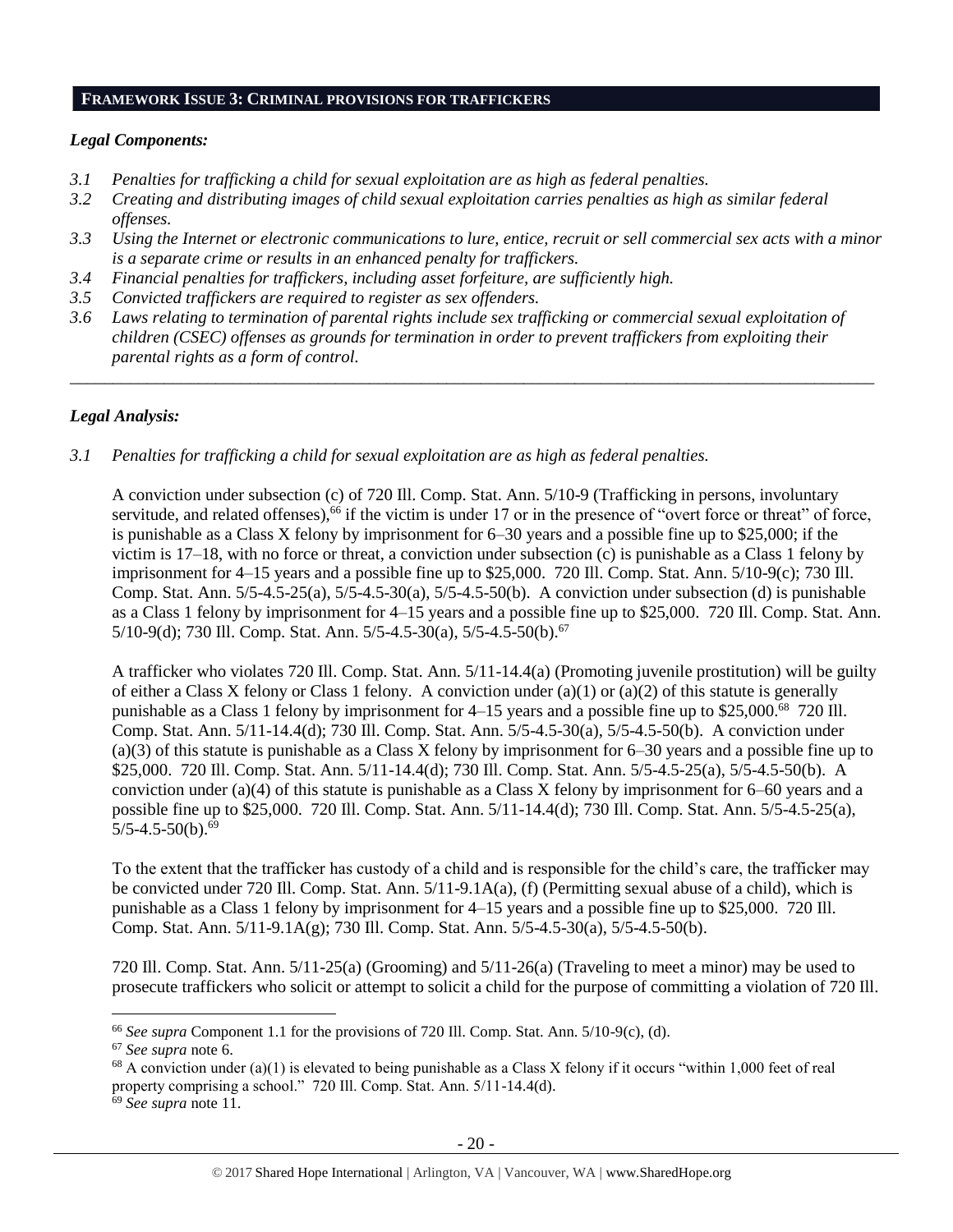Comp. Stat. Ann. 5/11-14.4 (Promoting juvenile prostitution). A conviction under 720 Ill. Comp. Stat. Ann. 5/11-25(a) is punishable as a Class 4 felony by imprisonment for 1–3 years and a possible fine up to \$25,000. 720 Ill. Comp. Stat. Ann. 5/11-25(b); 730 Ill. Comp. Stat. Ann. 5/5-4.5-45(a), 5/5-4.5-50(b). A conviction under 720 Ill. Comp. Stat. Ann. 5/11-26(a) is punishable as a Class 3 felony by imprisonment for 2–5 years and a possible fine up to \$25,000. 720 Ill. Comp. Stat. Ann. 5/11-26(b); 730 Ill. Comp. Stat. Ann. 5/5-4.5-40(a),  $5/5-4.5-50(b)$ .

A trafficker may also be convicted under 720 Ill. Comp. Stat. Ann. 5/29B-1(a)(1), (1.5) (Money laundering), which provides,

A person commits the offense of money laundering:

(1) when, knowing that the property involved in a financial transaction represents the proceeds of some form of unlawful activity, he or she conducts or attempts to conduct such a financial transaction which in fact involves criminally derived property:

(A) with the intent to promote the carrying on of the unlawful activity from which the criminally derived property was obtained; or

(B) where he or she knows or reasonably should know that the financial transaction is designed in whole or in part:

(i) to conceal or disguise the nature, the location, the source, the ownership or the control of the criminally derived property; $\frac{70}{9}$  or

(ii) to avoid a transaction reporting requirement under State law; or

(1.5) when he or she transports, transmits, or transfers, or attempts to transport, transmit, or transfer a monetary instrument:

(A) with the intent to promote the carrying on of the unlawful activity from which the criminally derived property was obtained; or

(B) knowing, or having reason to know, that the financial transaction is designed in whole or in part:

(i) to conceal or disguise the nature, the location, the source, the ownership or the control of the criminally derived property; or

(ii) to avoid a transaction reporting requirement under State law  $\dots$ 

The felony classifications for violations of 720 Ill. Comp. Stat. Ann. 29B-1(a) vary based on the value of the laundered property. Specifically, 720 Ill. Comp. Stat. Ann. 29B-1(c) provides,

(1) Laundering of criminally derived property of a value not exceeding \$10,000 is a Class 3 felony;

(2) Laundering of criminally derived property of a value exceeding \$10,000 but not exceeding \$100,000 is a Class 2 felony;

(3) Laundering of criminally derived property of a value exceeding \$100,000 but not exceeding \$500,000 is a Class 1 felony;

. . . .

 $\overline{a}$ 

(5) Laundering of criminally derived property of a value exceeding \$500,000 is a Class 1 nonprobationable felony;

(6) In a prosecution under clause (a) $(1.5)(B)(ii)$  of this Section, the sentences are as follows:

(A) Laundering of property of a value not exceeding \$10,000 is a Class 3 felony;

(B) Laundering of property of a value exceeding \$10,000 but not exceeding \$100,000 is a Class 2 felony;

 $70$  720 Ill. Comp. Stat. Ann. 5/29B-1(b)(4)(A) defines "criminally derived property" as

any property, real or personal, constituting or derived from proceeds obtained, directly or indirectly, from activity that constitutes a felony under State, federal, or foreign law; or (B) any property represented to be property constituting or derived from proceeds obtained, directly or indirectly, from activity that constitutes a felony under State, federal, or foreign law.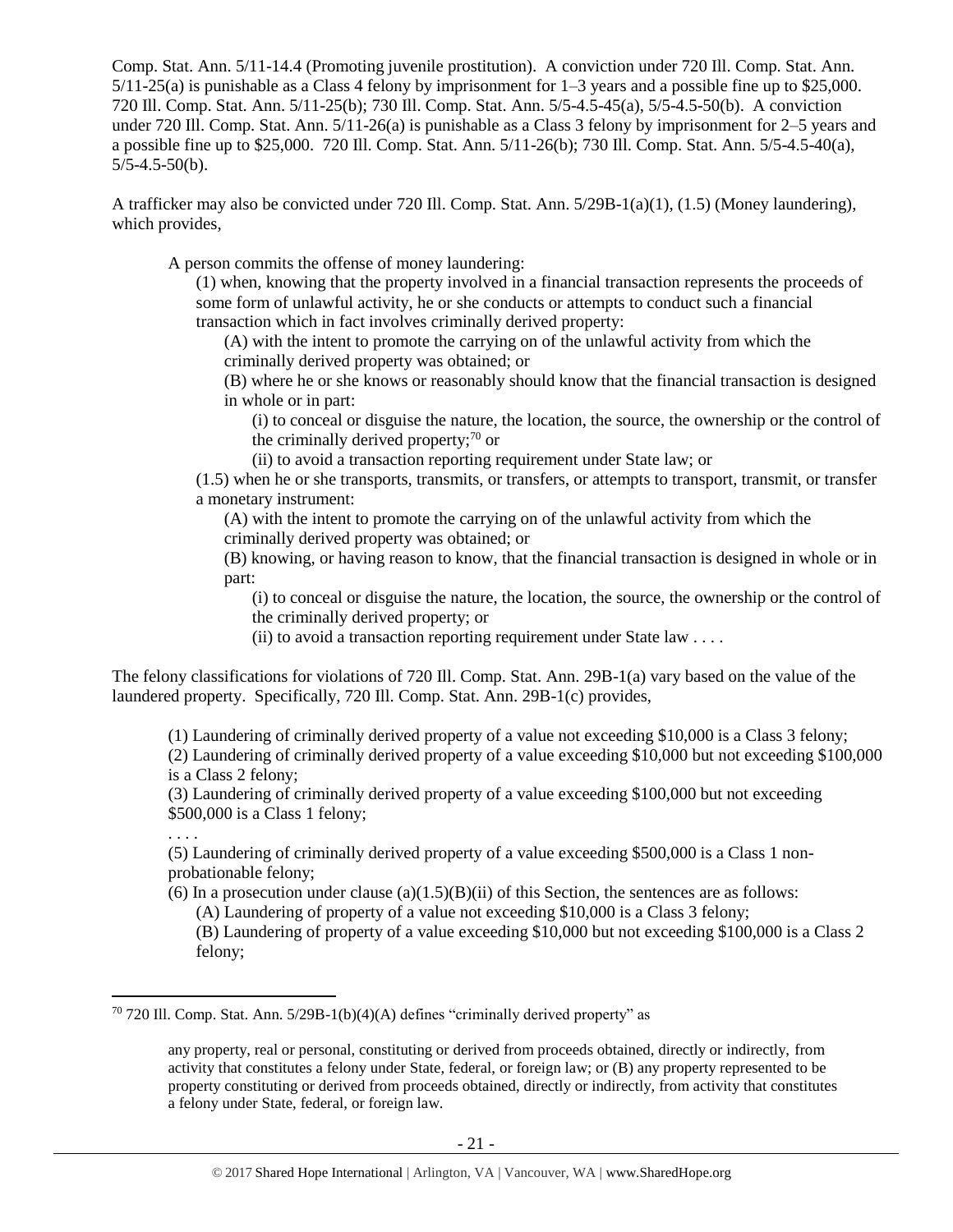(C) Laundering of property of a value exceeding \$100,000 but not exceeding \$500,000 is a Class 1 felony;

(D) Laundering of property of a value exceeding \$500,000 is a Class 1 non-probationable felony.

Class 3 felonies are punishable by imprisonment for 2–5 years, Class 2 felonies are punishable by imprisonment for 3–7 years, Class 1 felonies are punishable by imprisonment for 4–15 years, and Class X felonies are punishable by imprisonment for 6–30 years. 730 Ill. Comp. Stat. Ann. 5/5-4.5-40(a), 5/5-4.5-35(a), 5/5-4.5- 30(a), 5/5-4.5-25(a). In addition to terms of imprisonment, punishments for all felonies involve possible fines up to \$25,000. 730 Ill. Comp. Stat. Ann. 5/5-4.5-50(b).

In comparison, if the victim is under the age of 14, a conviction under the Trafficking Victims Protection Act (TVPA) for child sex trafficking is punishable by 15 years to life imprisonment and a fine not to exceed \$250,000. 18 U.S.C. §§ 1591(b)(1), 3559(a)(1), 3571(b)(3). If the victim is between the ages of 14–17, a conviction is punishable by 10 years to life imprisonment and a fine not to exceed \$250,000. 18 U.S.C. §§ 1591(b)(2), 3559(a)(1), 3571(b)(3). A conviction is punishable by mandatory life imprisonment, however, if the trafficker has a prior conviction for a federal sex offense<sup>71</sup> against a minor. 18 U.S.C. § 3559(e)(1).

*3.2 Creating and distributing images of child sexual exploitation carries penalties as high as similar federal offenses.*

720 Ill. Comp. Stat. Ann. 5/11-20.1 (Child pornography) prohibits a trafficker from creating or distributing images of child sexual exploitation (ICSE) that depicts a child 13–18 years old. 720 Ill. Comp. Stat. Ann. 5/11-  $20.1(a)$  states,

A person commits child pornography who:

(1) films, videotapes, photographs, or otherwise depicts or portrays by means of any similar visual medium or reproduction or depicts by computer any child whom he or she knows or reasonably should know to be under the age of 18 and at least 13 years of age . . . where such child . . . is:

(i) actually or by simulation engaged in any act of sexual penetration or sexual conduct with any person or animal; or

(ii) actually or by simulation engaged in any act of sexual penetration or sexual conduct involving the sex organs of the child . . . and the mouth, anus, or sex organs of another person or animal; or which involves the mouth, anus or sex organs of the child . . . and the sex organs of another person or animal; or

(iii) actually or by simulation engaged in any act of masturbation; or

(iv) actually or by simulation portrayed as being the object of, or otherwise engaged in, any act of lewd fondling, touching, or caressing involving another person or animal; or

(v) actually or by simulation engaged in any act of excretion or urination within a sexual context; or

(vi) actually or by simulation portrayed or depicted as bound, fettered, or subject to sadistic, masochistic, or sadomasochistic abuse in any sexual context; or

<span id="page-21-1"></span><span id="page-21-0"></span>(vii) depicted or portrayed in any pose, posture or setting involving a lewd exhibition of the unclothed or transparently clothed genitals, pubic area, buttocks, or, if such person is female, a fully or partially developed breast of the child or other person; or

(2) with the knowledge of the nature or content thereof, reproduces,<sup>72</sup> disseminates,<sup>73</sup> offers to disseminate, exhibits or possesses with intent to disseminate any film, videotape, photograph or other similar visual reproduction or depiction by computer of any child . . . whom the person knows

<sup>71</sup> *See supra* note [51](#page-13-0) for the definition of "federal sex offense."

 $72$  720 III. Comp. Stat. Ann.  $5/11$ -20.1(f)(3) defines "reproduce" as "to make a duplication or copy."

 $73$  720 Ill. Comp. Stat. Ann.  $5/11$ -20.1(f)(1) defines "disseminate" as "(i) to sell, distribute, exchange or transfer possession, whether with or without consideration or (ii) to make a depiction by computer available for distribution or downloading through the facilities of any telecommunications network or through any other means of transferring computer programs or data to a computer."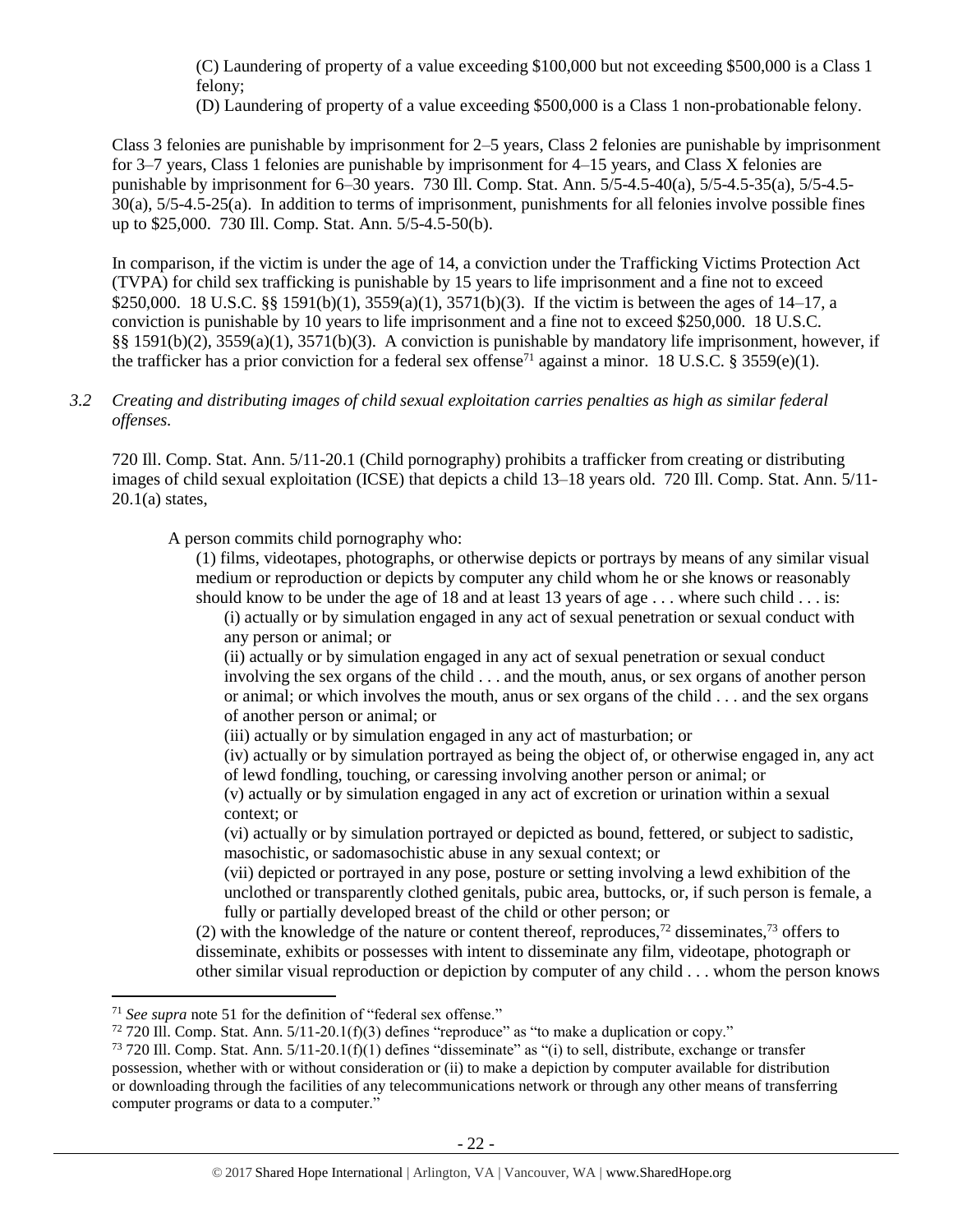or reasonably should know to be under the age of 18 and at least 13 years of age . . . engaged in any activity described in subparagraphs (i) through (vii) of paragraph (1) of this subsection; or (3) with knowledge of the subject matter or theme thereof, produces<sup>74</sup> any stage play, live performance, film, videotape or other similar visual portrayal or depiction by computer which includes a child whom the person knows or reasonably should know to be under the age of 18 and at least 13 years of age . . . engaged in any activity described in subparagraphs (i) through (vii) of paragraph (1) of this subsection; or

(4) solicits, uses, persuades, induces, entices, or coerces any child whom he or she knows or reasonably should know to be under the age of 18 and at least 13 years of age . . . to appear in any stage play, live presentation, film, videotape, photograph or other similar visual reproduction or depiction by computer in which the child . . . is or will be depicted, actually or by simulation, in any act, pose or setting described in subparagraphs (i) through (vii) of paragraph (1) of this subsection; or

. . . .

(7) solicits, or knowingly uses, persuades, induces, entices, or coerces, a person to provide a child under the age of 18 and at least 13 years of age . . . to appear in any videotape, photograph, film, stage play, live presentation, or other similar visual reproduction or depiction by computer in which the child . . . will be depicted, actually or by simulation, in any act, pose, or setting described in subparagraphs (i) through (vii) of paragraph (1) of this subsection.

A conviction under any of the above provisions is punishable as a Class X felony by imprisonment for 6–30 years and a fine of \$2,000–\$100,000 in cases where "the violation involves a film, videotape, or other moving depiction." 720 Ill. Comp. Stat. Ann. 5/11-20.1(c); 730 Ill. Comp. Stat. Ann. 5/5-4.5-25(a). Otherwise, a conviction is punishable as a Class 1 felony by imprisonment for 4–15 years and a fine of \$2,000–\$100,000. 720 Ill. Comp. Stat. Ann. 5/11-20.1(c); 730 Ill Comp. Stat. Ann. 5/5-4.5-30(a). However, the minimum fine for convictions under subsection (a)(3) is \$1,500, and the minimum fine for convictions under subsection (a)(2) is \$1,000. 720 Ill. Comp. Stat. Ann. 5/11-20.1(c).

In addition to any other penalty imposed, 730 Ill. Comp. Stat. Ann. 5/5-9-1.14 (Additional child pornography fines) imposes a fine of \$500 on anyone convicted under 720 Ill. Comp. Stat. Ann. 5/11-20.1.

In comparison, if the victim is under the age of 14, a conviction under the TVPA for child sex trafficking is punishable by 15 years to life imprisonment and a fine not to exceed \$250,000. 18 U.S.C. §§ 1591(b)(1),  $3559(a)(1)$ ,  $3571(b)(3)$ . If the victim is between the ages of  $14-17$ , a conviction is punishable by 10 years to life imprisonment and a fine not to exceed \$250,000. 18 U.S.C. §§ 1591(b)(2), 3559(a)(1), 3571(b)(3). A conviction is punishable by mandatory life imprisonment, however, if the trafficker has a prior conviction for a federal sex offense<sup>75</sup> against a minor. 18 U.S.C. § 3559(e)(1). Additionally, a federal conviction for distribution of  $ICSE^{76}$  is generally punishable by imprisonment for 5–20 years and a fine not to Exceed

<sup>74</sup> 720 Ill. Comp. Stat. Ann. 5/11-20.1(f)(2) defines "produce" as "to direct, promote, advertise, publish, manufacture, issue, present or show."

<sup>75</sup> *See supra* note [51](#page-13-0) for the definition of "federal sex offense."

<sup>76</sup> 18 U.S.C. §§ 2252(a)(1), (a)(2), (a)(3) (Certain activities relating to material involving the sexual exploitation of minors),  $2252A(a)(2)$ –(3) (Certain activities relating to material constituting or containing child pornography), 1466A(a) (Obscene visual representations of the sexual abuse of children).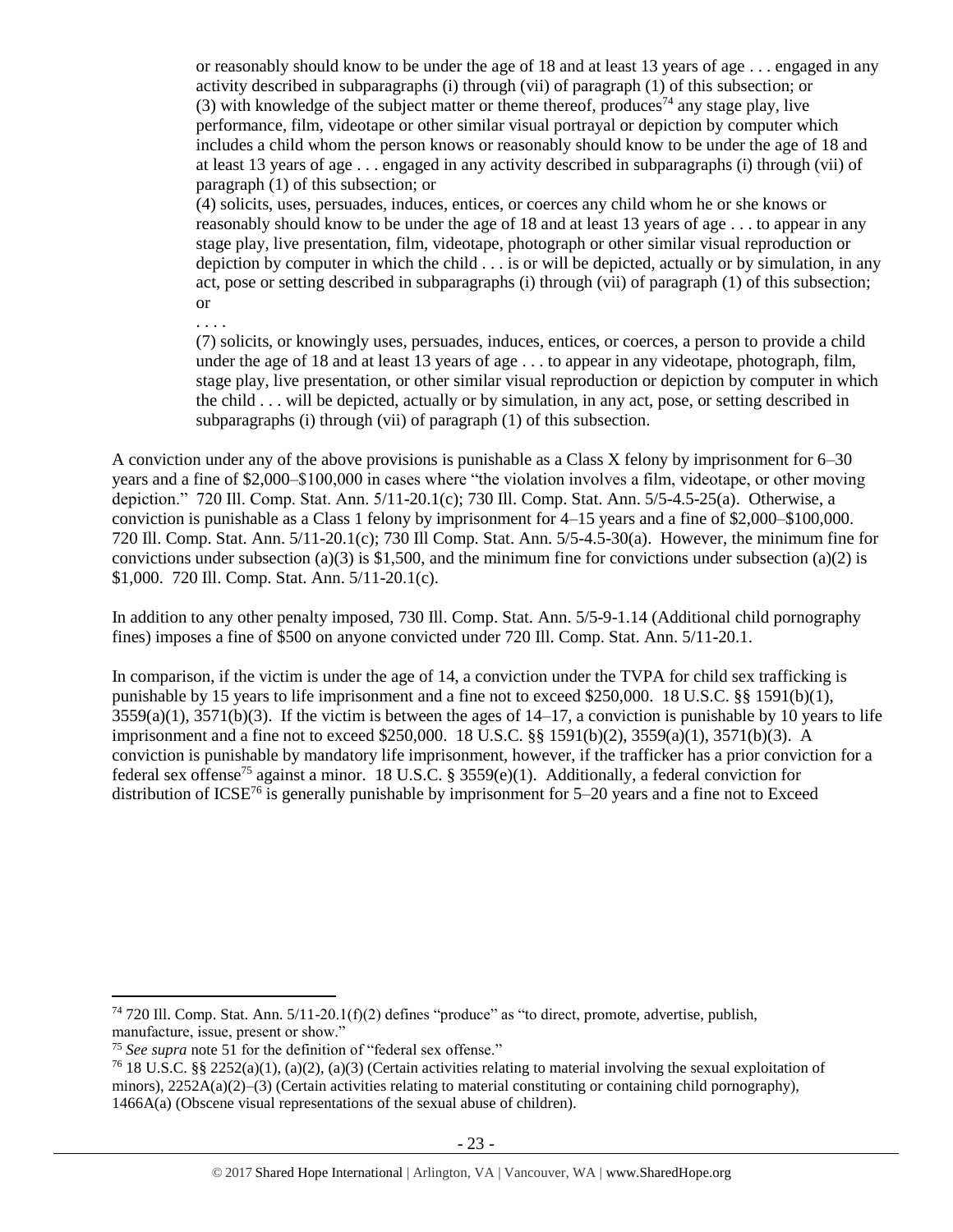\$250,000.<sup>77</sup> Subsequent convictions, however, are punishable by imprisonment up to 40 years and a fine not to exceed \$250,000.<sup>78</sup>

*3.3 Using the Internet or electronic communications to lure, entice, recruit or sell commercial sex acts with a minor is a separate crime or results in an enhanced penalty for traffickers.*

Several statutes make it a crime to use the Internet to lure, entice, recruit, or purchase commercial sex acts with a minor. 720 Ill. Comp. Stat. Ann. 5/11-25(a) (Grooming) makes it a crime when a person "knowingly uses a computer on-line service, Internet service . . . to seduce, solicit, lure or entice or attempt to seduce, solicit, lure, or entice, a child . . . to commit any sex offense as defined in [730 Ill. Comp. Stat. Ann. 150/2]."<sup>79</sup> A conviction under this statute is punishable as a Class 4 felony by imprisonment for  $1-3$  years and a possible fine up to \$25,000. 720 Ill. Comp. Stat. Ann. 5/11-25(b); 730 Ill. Comp. Stat. Ann. 5/5-4.5-45(a), 5/5-4.5-50(b).

*3.4 Financial penalties for traffickers, including asset forfeiture, are sufficiently high.*<sup>80</sup>

A trafficker who violates any of the felony trafficking or CSEC offenses, including 720 Ill. Comp. Stat. Ann. 5/10-9(c), (d) (Trafficking in persons, involuntary servitude, and related offenses), 5/11-14.4(a) (Promoting juvenile prostitution),  $5/11-9.1A(a)$ , (f) (Permitting sexual abuse of a child),  $5/11-25(a)$  (Grooming),  $5/11-26(a)$ (Traveling to meet a minor), or 5/29B-1(a) (Money laundering) may be required to pay a fine up to \$25,000 for each felony offense. 720 Ill. Comp. Stat. Ann. 5/10-9(c), (d), 5/11-14.4(d), 5/11-9.1A(g), 5/11-25(b), 5/11- 26(b), 5/29B-1(c); 730 Ill. Comp. Stat. Ann. 5/5-4.5-50(b).

Traffickers may also be required to make restitution to their victims. Section 720 Ill. Comp. Stat. Ann. 5/10- 9(g) requires a trafficker convicted of violating 720 Ill. Comp. Stat. Ann. 5/10-9(c), (d) to make restitution to the victim.<sup>81</sup> Furthermore, 730 Ill. Comp. Stat. Ann. 5/5-5-6 (Restitution)<sup>82</sup> requires the court to order a trafficker convicted of violating Illinois's criminal laws to make restitution to a victim who suffered "any injury to his or her person or damage to his or her real or personal property as a result of the criminal act" of the trafficker.

Additionally, pursuant to 720 Ill. Comp. Stat. Ann. 5/36-1(a) (Seizure),

 $\overline{a}$ 

Any vessel or watercraft, vehicle, or aircraft may be seized and impounded by the law enforcement agency if the vessel or watercraft, vehicle, or aircraft is used with the knowledge and consent of the owner in the commission of or in the attempt to commit as defined in Section 8-4 of this Code: (1) an offense prohibited by . . . Section 11-1.20 (criminal sexual assault), Section 11-1.30 (aggravated criminal sexual assault), Section 11-1.40 (predatory criminal sexual assault of a child), subsection (a) of

<sup>&</sup>lt;sup>77</sup> 18 U.S.C. §§ 2252(b) (stating that a conviction under subsection (a)(1), (a)(2), or (a)(3) is punishable by imprisonment for 5–20 years and a fine), 2252A(b)(1) (a conviction is punishable by imprisonment for 5–20 years and a fine), 1466A(a), (b) (stating that a conviction under subsection (a) is "subject to the penalties provided in section 2252A(b)(1)," imprisonment for 5–20 years and a fine, while a conviction under subsection (b) is "subject to the penalties provided in section 2252A(b)(2)," imprisonment up to 10 years, a fine, or both); *see also* 18 U.S.C §§ 3559(a)(1) (classifying all of the above listed offenses as felonies),  $3571(b)(3)$  (providing a fine up to \$250,000 for any felony conviction).

<sup>&</sup>lt;sup>78</sup> 18 U.S.C. §§ 2252(b) (stating if a person has a prior conviction under subsection (a)(1), (a)(2), or (a)(3) or a list of other statutes, a conviction is punishable by a fine and imprisonment for  $15-40$  years),  $2252A(b)(1)$  (stating if a person has a prior conviction under subsection (a)(2), (a)(3), or a list of other statutes, a conviction is punishable by a fine and imprisonment for 15–40 years), 1466A(a), (b) (stating that the penalty scheme for section 2252A(b) applies); *see also* 18 U.S.C §§ 3559(a)(1) (classifying all of the above listed offenses as felonies), 3571(b)(3) (providing a fine up to \$250,000 for any felony conviction).

<sup>79</sup> *See infra* Component 3.5 for a list of offenses applicable to traffickers that are classified as "sex offenses." <sup>80</sup> Heightened penalties under the following statues may apply: 730 Ill. Comp. Stat. Ann. 5/5-4.5-95 (General Recidivism Provisions), 5/5-9-1.7(b)(2) (Sexual assault fines), and 5/5-9-1.15(a) (Sex offender fines).

<sup>81</sup> *See supra* Component 2.8 for the substantive provisions of 720 Ill. Comp. Stat. Ann. 5/10-9(g).

<sup>&</sup>lt;sup>82</sup> *See supra* Component 2.8 for the substantive provisions of 730 Ill. Comp. Stat. Ann. 5/5-5-6.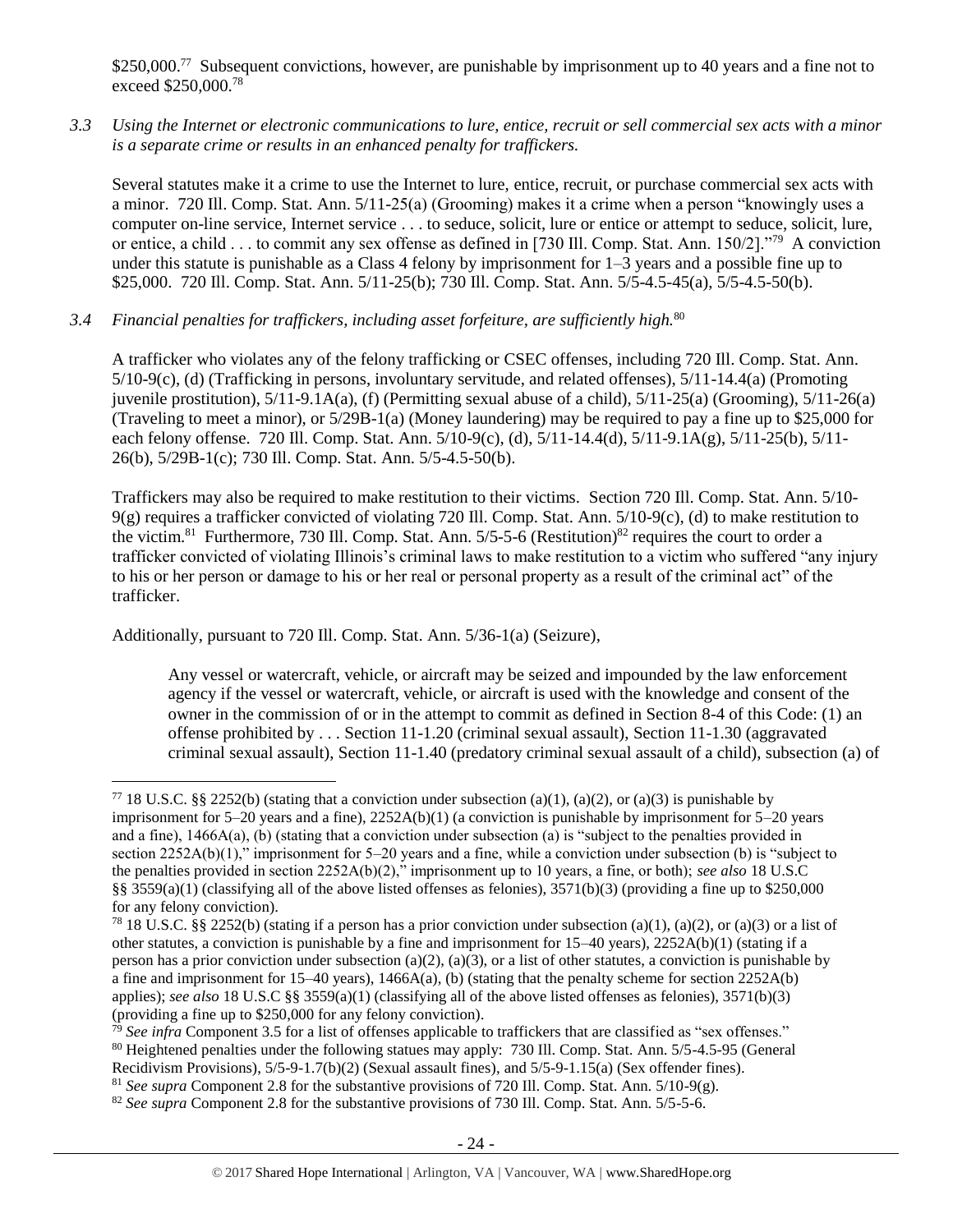Section 11-1.50 (criminal sexual abuse), subsection (a), (c), or (d) of Section 11-1.60 (aggravated criminal sexual abuse), Section 11-6 (indecent solicitation of a child), Section 11-14.4 (promoting juvenile prostitution except for keeping a place of juvenile prostitution), Section 11-20.1 (child pornography) . . . .

Traffickers are subject to mandatory criminal asset forfeiture for a variety of offenses. Pursuant to 725 Ill. Comp. Stat. Ann. 5/124B-10 (Applicability; offenses) the following offenses are subject to forfeiture:

(1) A violation of Section 10-9 or 10A-10 [Repealed] of the Criminal Code of 1961 or the Criminal Code of 2012 [720 ILCS 5/10-09 or 720 ILCS 5/10A-10 (repealed)] (involuntary servitude; involuntary servitude of a minor; or trafficking in persons).

(2) A violation of subdivision (a)(1) of Section 11-14.4 of the Criminal Code of 1961 or the Criminal Code of 2012 [720 ILCS 5/11-14.4] (promoting juvenile prostitution) or a violation of Section 11-17.1 of the Criminal Code of 1961 (keeping a place of juvenile prostitution) [Repealed].

(3) A violation of subdivision (a)(4) of Section 11-14.4 of the Criminal Code of 1961 or the Criminal Code of 2012 (promoting juvenile prostitution) or a violation of Section 11-19.2 of the Criminal Code of 1961 (exploitation of a child) [Repealed].

(4) A second or subsequent violation of Section 11-20 of the Criminal Code of 1961 or the Criminal Code of 2012 (obscenity).

(5) A violation of Section 11-20.1 of the Criminal Code of 1961 or the Criminal Code of 2012 (child pornography).

(6) A violation of Section 11-20.1B [Repealed] or 11-20.3 [Renumbered as Section 11-20.1B— Repealed] of the Criminal Code of 1961 (aggravated child pornography).

. . . .

 $\overline{a}$ 

Pursuant to 725 Ill. Comp. Stat. Ann. 5/124B-150 (Protective order; probable cause), "[u]pon application of the State, the circuit court presiding over the trial of the person or persons charged with the offense giving rise to forfeiture may enter a restraining order or injunction, or take other appropriate action, to preserve the availability of property for forfeiture under this Article."

Property subject to forfeiture pursuant to 725 Ill. Comp. Stat. Ann. 5/124B-300 (Persons and property subject to forfeiture—Involuntary Servitude and Trafficking in Persons) for violations of involuntary servitude includes:

. . . any profits or proceeds and any property he or she has acquired or maintained in violation of Section 10A-10 [Repealed] or Section 10-9<sup>83</sup> of the Criminal Code of 1961 or the Criminal Code of 2012, promoting juvenile prostitution, keeping a place of juvenile prostitution, or promoting prostitution that involves keeping a place of prostitution . . . that the sentencing court determines, after a forfeiture hearing under this Article, to have been acquired or maintained as a result of maintaining a person in involuntary servitude or participating in trafficking of persons for forced labor or services.

Property subject to forfeiture pursuant to 725 Ill. Comp. Stat. Ann. 5/124B-500 (Persons and property subject to forfeiture—Other Sex Offenses) includes the following:

<sup>83</sup> Pursuant to 725 Ill. Comp. Stat. Ann. 5/124B-310 (Standard forfeiture provisions incorporated by reference), "All of the provisions of Part 100 of this Article are incorporated by reference into this Part 300." Pursuant to 725 Ill. Comp. Stat. Ann. 5/124B-100 (Definition; "offense"),

For purposes of this Article, 'offense' is defined as follows: (1) In the case of forfeiture authorized under Section 10A-15 of the Criminal Code of 1961 or Section 10-9 of the Criminal Code of 2012, 'offense' means the offense of involuntary servitude, involuntary servitude of a minor, or trafficking in persons in violation of Section 10-9 or 10A-10 of those Codes . . . .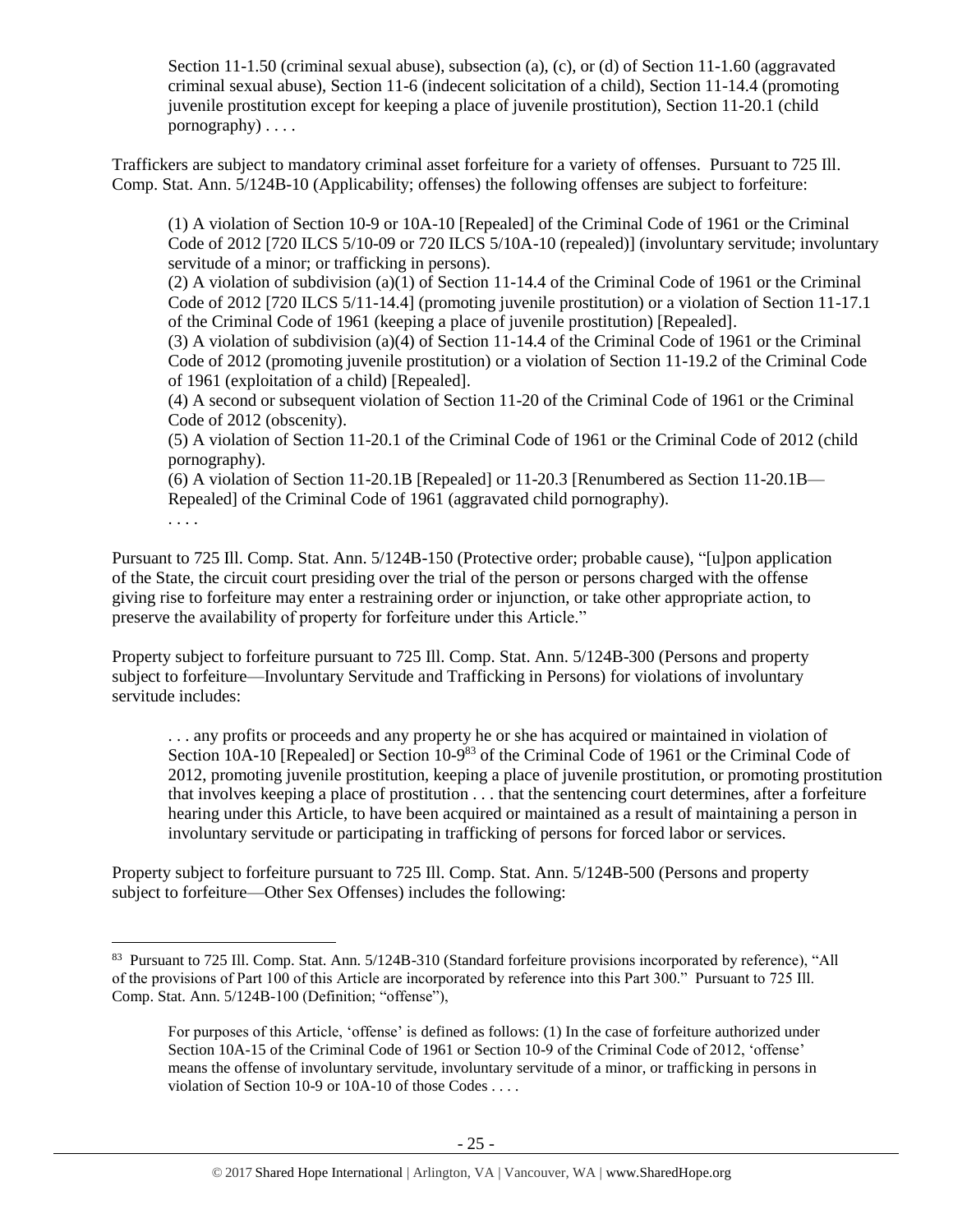(1) Any profits or proceeds and any property the person has acquired or maintained in violation of Section 11-20.1 [Child pornography], 11-20.1B [Aggravated child pornography—Repealed], 11- 20.3 [Renumbered as Section 11-20.1B—Repealed] or 11-23.5 [Non-consensual dissemination of private sexual images] of the Criminal Code of 1961 or the Criminal Code of 2012 that the sentencing court determines, after a forfeiture hearing under this Article, to have been acquired or maintained as a result of child pornography, or aggravated child pornography [Repealed]. (2) Any interest in, securities of, claim against, or property or contractual right of any kind affording a source of influence over any enterprise that the person has established, operated, controlled, or conducted in violation of Section 11-20.1 [Child pornography], 11-20.1B [Aggravated child pornography—Repealed], 11-20.3 [Renumbered as Section 11-20.1B— Repealed] or 11-23.5 [Non-consensual dissemination of private sexual images] of the Criminal Code of 1961 or the Criminal Code of 2012 that the sentencing court determines, after a forfeiture hearing under this Article, to have been acquired or maintained as a result of child pornography or aggravated child pornography [Repealed].

(3) Any computer that contains a depiction of child pornography in any encoded or decoded format in violation of Section 11-20.1 [Child pornography], 11-20.1B [Aggravated child pornography—Repealed], or 11-20.3 [Renumbered as Section 11-20.1B—Repealed] of the Criminal Code of 1961 or the Criminal Code of 2012. For purposes of this paragraph (3), "computer" has the meaning ascribed to it in Section 17-0.5 of the Criminal Code 2012 [720 ILCS 5/17-0.5].

Distribution of the above property is governed by 725 Ill. Comp. Stat. Ann. 5/124B-305 (Distribution of property and sale proceeds) and 5/124B-505 (Distribution of property and sale proceeds), both of which state:

All moneys and the sale proceeds of all other property forfeited and seized under this Part . . . shall be distributed as follows:

(1) 50% shall be divided equally between all State agencies and units of local government whose officers or employees conducted the investigation that resulted in the forfeiture. (2) 50% shall be deposited into the DHS State Projects Fund and targeted to services for victims of the offenses of involuntary servitude, involuntary sexual servitude of a minor, and trafficking in persons.

Under section 300, the funds deposited in the DHS State Projects Fund shall be targeted to services for victims of the offenses of involuntary servitude, involuntary sexual servitude of a minor, and trafficking in persons. 725 Ill. Comp. Stat. Ann. 5/124B-305.

Pursuant to 725 Ill. Comp. Stat. Ann. 5/124B-405 (Persons and property subject to forfeiture), property subject to forfeiture for obscenity offenses shall include the following:

(1) Any property constituting or derived from any proceeds that the person obtained, directly or indirectly, as a result of the offense.

2) Any of the person's property used in any manner, wholly or in part, to commit the offense.

Distribution of this property is governed by 725 Ill. Comp. Stat. Ann. 5/124B-420 (Distribution of property and sale proceeds), which provides that the moneys and sale proceeds shall be distributed to units of government, the county in which the prosecution was instituted to be used for the "enforcement of laws governing obscenity and child pornography," and to the Obscenity Profits Forfeiture Fund.

Also, some traffickers may face vehicle impoundment and a \$1000 fee for committing certain offenses, pursuant to 720 Ill. Comp. Stat. Ann.  $5/36.5-5(a)$ , (b) (Vehicle impoundment).<sup>84</sup>

<sup>84</sup> *See supra* Component 2.8 for the substantive provisions of 720 Ill. Comp. Stat. Ann. 5/36.5-5(a), (b).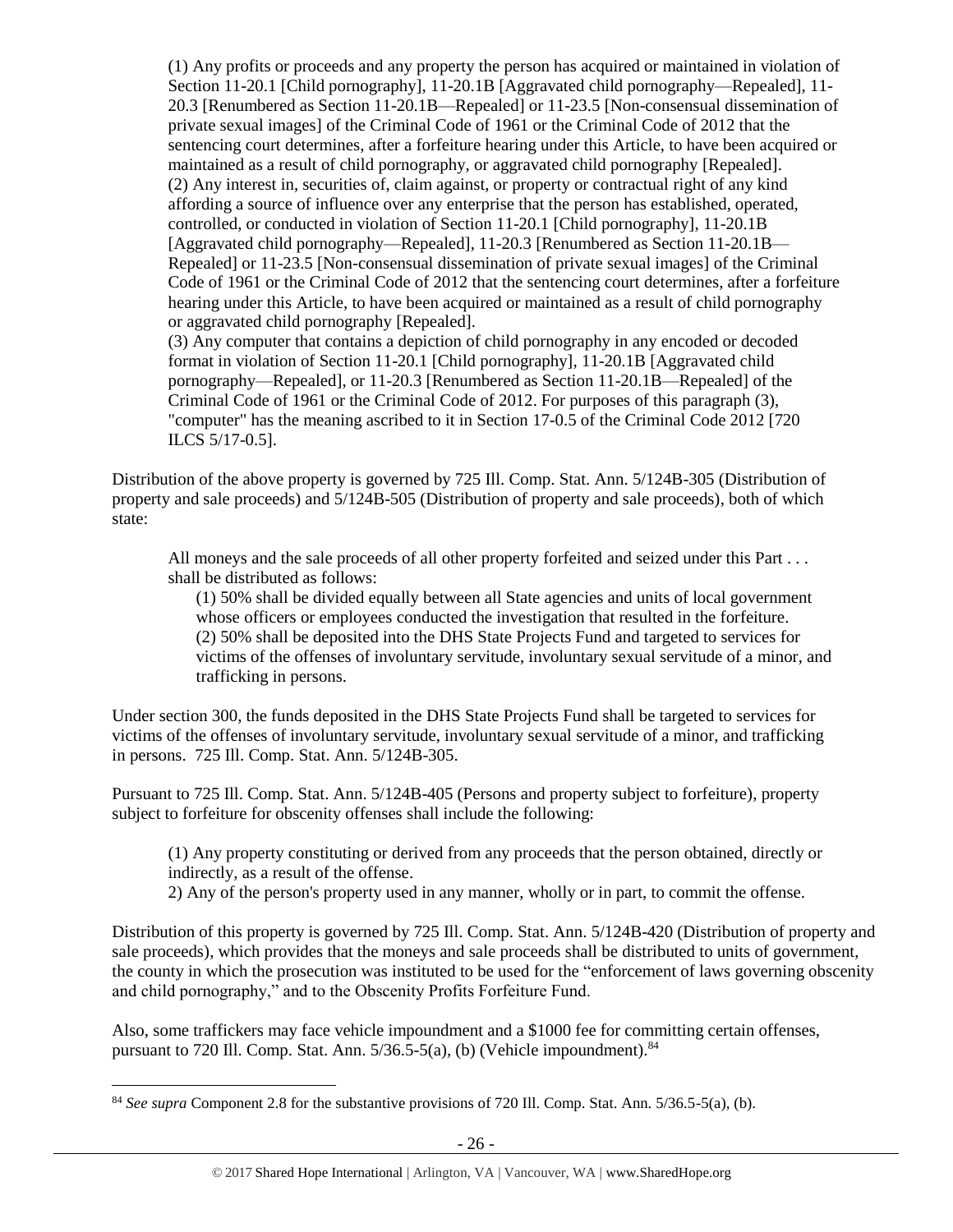Additionally, pursuant to 720 Ill. Comp. Stat. Ann. 5/10-9(g-5), "[i]f the court imposes a fine under subsection (b), (c), or (d) of this Section<sup>85</sup>, it shall be collected and distributed to the Specialized Services for Survivors of Human Trafficking Fund . . . ."

*3.5 Convicted traffickers are required to register as sex offenders.*

Traffickers convicted of certain offenses are required to registers as sex offenders or sexual predators. Persons convicted under 720 Ill. Comp. Stat. Ann. 5/10-9 (Trafficking in persons, involuntary servitude, and related offenses) are not required to register as sex offenders. 730 Ill. Comp. Stat. Ann. 150/3(a) (Duty to register) requires sexual offenders,<sup>86</sup> who are persons convicted of sexual offenses, and sexual predators<sup>87</sup> to register. 730 Ill. Comp. Stat. Ann. 150/2(B) (Definitions) provides that a "sex offense" includes violations of 720 Ill. Comp. Stat. Ann. 11-9.1A (Permitting sexual abuse), 5/11-20.1 (Child pornography), 5/11-14.4 (Promoting juvenile prostitution), 5/11-25 (Grooming), or 5/11-26 (Traveling to meet a minor). A "sexual predator" is defined in 730 Ill. Comp. Stat. Ann. 150/2(E)(1) as a person who was convicted after July 1, 1999 of, among other things, 720 Ill. Comp. Stat. Ann. 5/11-14.4(a)(2)–(4), 5/11-20.1.

- 3.5.1 Recommendation: Amend 730 Ill. Comp. Stat. Ann. 150/2(B) (Definitions) to add 720 Ill. Comp. Stat. Ann. 5/10-9 (Trafficking in persons, involuntary servitude, and related offenses) as a conviction for which registration is required.
- *3.6 Laws relating to termination of parental rights include sex trafficking or commercial sexual exploitation of children (CSEC) offenses as grounds for termination in order to prevent traffickers from exploiting their parental rights as a form of control.*

Illinois law authorizes the termination of parental rights where a parent commits a violation of 720 Ill. Comp. Stat. Ann. 5/10-9 (Trafficking in persons, involuntary servitude, and related offenses) or allows a minor to engage in prostitution. 705 Ill. Comp. Stat. Ann. 405/2-21(5) (Findings and adjudication) provides that the court can terminate parental rights if:

(i) the original or amended petition contains a request for termination of parental rights and appointment of a guardian with power to consent to adoption; and

(ii) the court has found by a preponderance of evidence, introduced or stipulated to at an adjudicatory hearing, that the child comes under the jurisdiction of the court as an abused, neglected, or dependent minor<sup>88</sup> under Section 2-18 [705 Ill. Comp. Stat. Ann. 405/2-18]; and

(iii) the court finds, on the basis of clear and convincing evidence admitted at the adjudicatory hearing that the parent is an unfit person under subdivision D of Section 1 of the Adoption Act [750 ILCS 50/1]; and

(iv) the court determines in accordance with the rules of evidence for dispositional proceedings, that: (A) it is in the best interest of the minor and public that the child be made a ward of the court; (A-5) reasonable efforts under subsection (l-1) of Section 5 of the Children and Family Services Act [20 ILCS 505/5] are inappropriate or such efforts were made and were unsuccessful; and (B) termination of parental rights and appointment of a guardian with power to consent to adoption is in the best interest of the child pursuant to Section 2-29 [705 ILCS 405/2-29].

705 Ill. Comp. Stat. Ann. 405/2-3(2)(vi), (vii) (Neglected or abused minor) states that "abused" minors include

<sup>85</sup> Sections (b), (c) and (d) cover acts of involuntary servitude, involuntary sexual servitude of a minor and trafficking in persons, respectively.

<sup>86</sup> *See supra* Component 2.10 for the definition of "sex offender" provided under 730 Ill. Comp. Stat. Ann. 150/2(A).

<sup>87</sup> *See supra* Component 2.10 for the substantive provisions of 730 Ill. Comp. Stat. Ann. 150/3(a).

<sup>88</sup> 705 Ill. Comp. Stat. Ann. 405/2-4 (Dependent minor) defines a "dependent minor" as including one who is under 18 and "without a parent, guardian or legal custodian."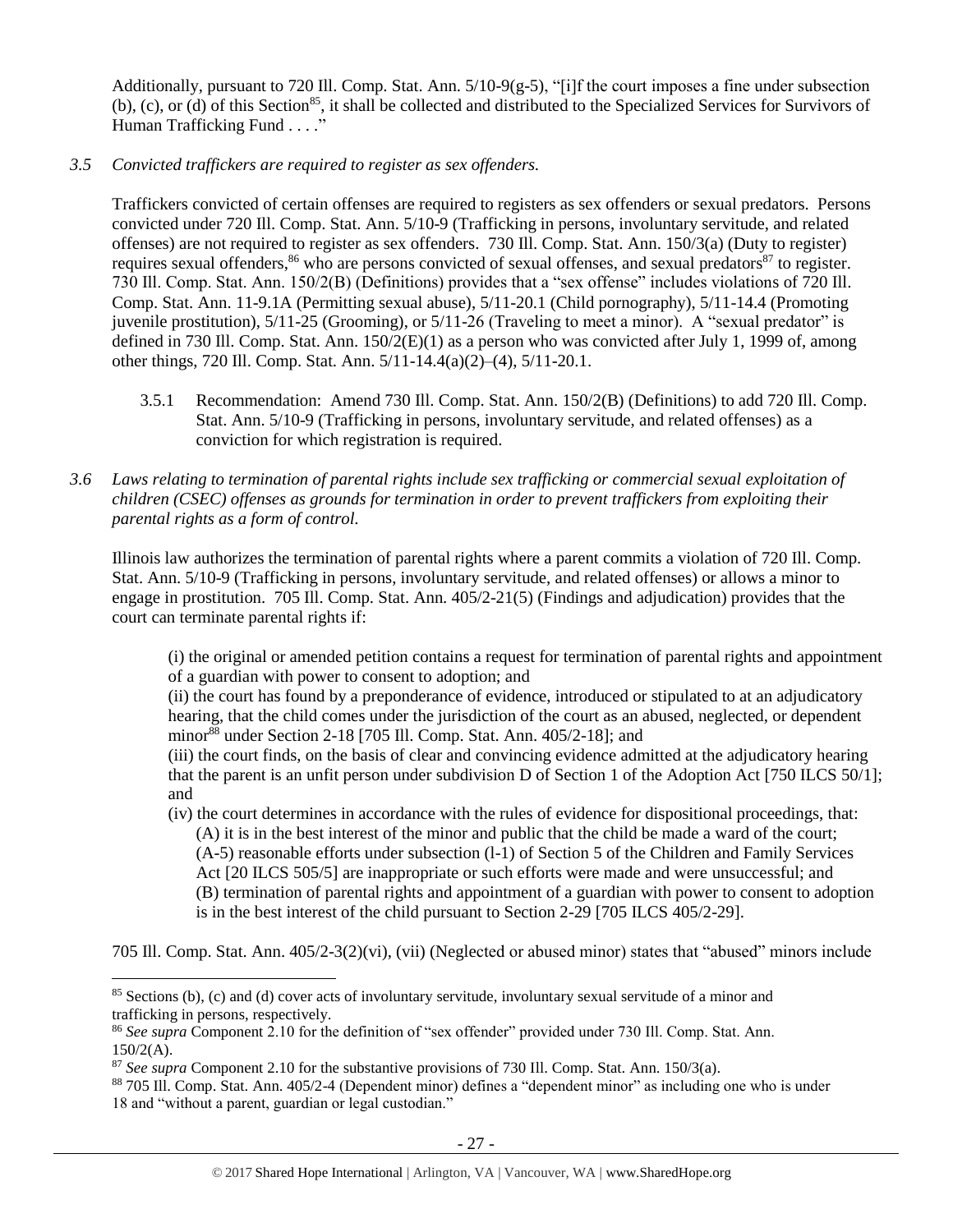any minor under 18 years of age whose parent or immediate family member, or any person responsible for the minor's welfare, or any person who is in the same family or household as the minor, or any individual residing in the same home as the minor, or a paramour of the minor's parent:

. . . .

(vi) commits or allows to be committed the offense of involuntary servitude, involuntary sexual servitude of a minor, or trafficking in persons for forced labor or services defined in Section 10-9 [720 Ill. Comp. Stat. Ann. 5/10-9] of the Criminal Code of 1961 or the Criminal Code of 2012, upon such minor; or

(vii) allows, encourages or requires a minor to commit any act of prostitution, as defined in the Criminal Code of 1961 or the Criminal Code of 2012, and extending those definitions to include minors under 18 years of age.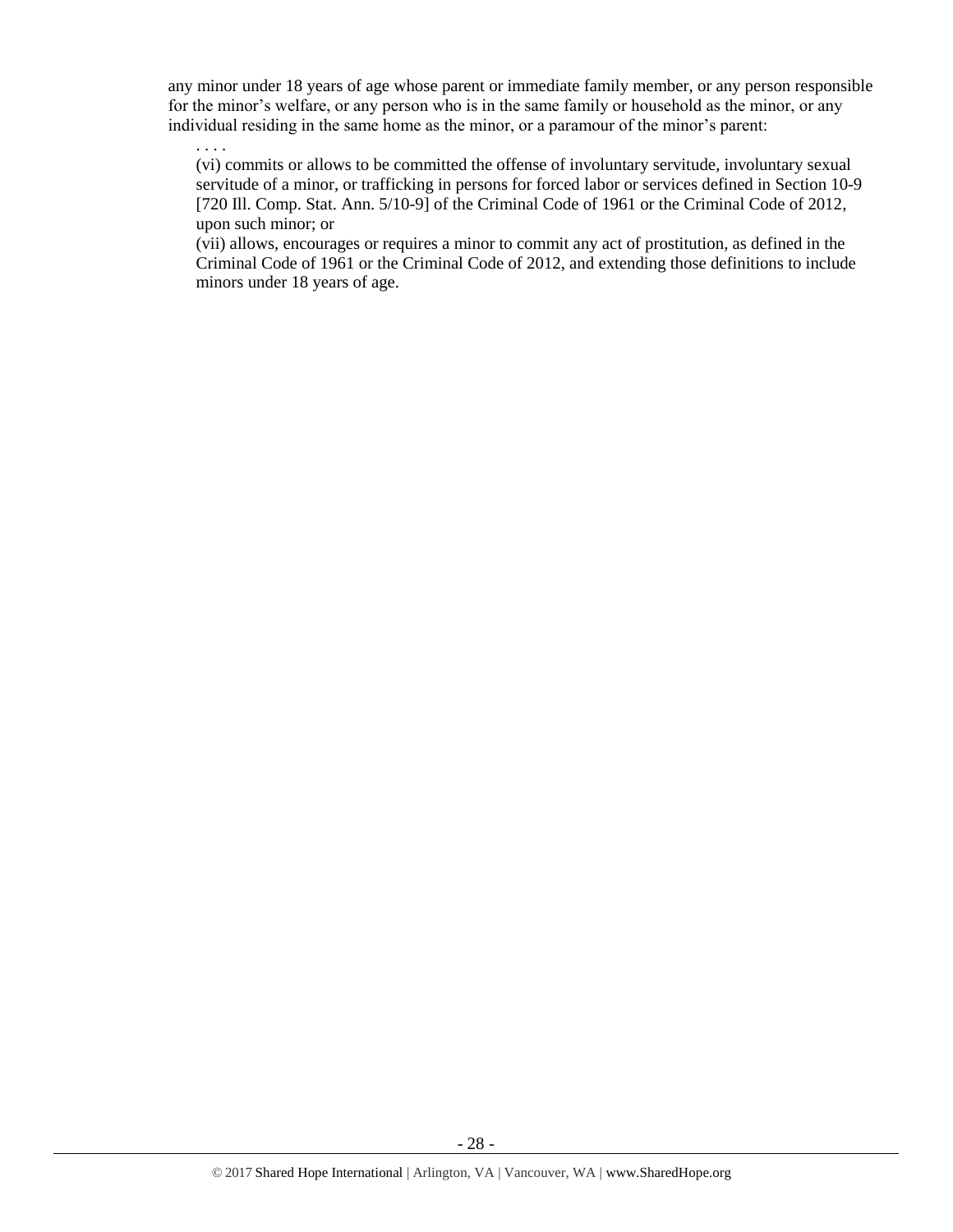#### **FRAMEWORK ISSUE 4: CRIMINAL PROVISIONS FOR FACILITATORS**

#### *Legal Components:*

- *4.1 The acts of assisting, enabling, or financially benefitting from child sex trafficking are included as criminal offenses in the state sex trafficking statute.*
- *4.2 Financial penalties, including asset forfeiture laws, are in place for those who benefit financially from or aid and assist in committing domestic minor sex trafficking.*
- *4.3 Promoting and selling child sex tourism is illegal.*
- *4.4 Promoting and selling images of child sexual exploitation carries penalties as high as similar federal offenses. \_\_\_\_\_\_\_\_\_\_\_\_\_\_\_\_\_\_\_\_\_\_\_\_\_\_\_\_\_\_\_\_\_\_\_\_\_\_\_\_\_\_\_\_\_\_\_\_\_\_\_\_\_\_\_\_\_\_\_\_\_\_\_\_\_\_\_\_\_\_\_\_\_\_\_\_\_\_\_\_\_\_\_\_\_\_\_\_\_\_\_\_\_\_*

## *Legal Analysis:*

*4.1 The acts of assisting, enabling, or financially benefitting from child sex trafficking are included as criminal offenses in the state sex trafficking statute.*

Facilitators may be prosecuted under 720 Ill. Comp. Stat. Ann. 5/10-9(d) (Trafficking in persons, involuntary servitude, and related offenses). 720 Ill. Comp. Stat. Ann. 5/10-9(d)(2) expressly makes it a crime when a person "benefits, financially or by receiving anything of value, from participation in a venture that has engaged in an act of . . . involuntary sexual servitude of a minor." A conviction under this statute is punishable as a Class 1 felony by imprisonment for 4–15 years and a possible fine up to \$25,000. 720 Ill. Comp. Stat. Ann. 5/10-9(d); 730 Ill. Comp. Stat. Ann. 5/5-4.5-30(a), 5/5-4.5-50(b).

A facilitator may also be prosecuted under 720 Ill. Comp. Stat. Ann. 5/11-14.4(a)(2), (3) (Promoting juvenile prostitution), which is committed when a person "profits from prostitution by any means." When the victim is 13–18, a conviction under this statute is punishable as a Class 1 felony by imprisonment for 4–15 years and a possible fine up to \$25,000. 720 Ill. Comp. Stat. Ann. 5/11-14.4(d); 730 Ill. Comp. Stat. Ann. 5/5-4.5-30(a), 5/5-4.5-50(b). When the victim is under 13, a conviction is punishable as a Class X felony by imprisonment for 6–30 years and a possible fine up to \$25,000. 720 Ill. Comp. Stat. Ann. 5/11-14.4(d); 730 Ill. Comp. Stat. Ann.  $5/5-4.5-25(a)$ ,  $5/5-4.5-50(b)$ .<sup>89</sup>

A facilitator also may be prosecuted under 720 Ill. Comp. Stat. Ann.  $5/29B-1(a)$  (Money laundering),<sup>90</sup> to the extent that "he or she conducts or attempts to conduct such a financial transaction which in fact involves criminally derived property" or "transports, transmits, or transfers, or attempts to transport, transmit, or transfer a monetary instrument" intending to promote criminal activity or disguise some aspect of criminally derived property. The felony classifications for a conviction under this statute range from a Class 3 felony to a Class X felony, based on the value of the property that is laundered. 720 Ill. Comp. Stat. Ann. 5/29B-1(c).<sup>91</sup> In addition to a possible fine up to \$25,000 for all felonies, Class 3 felonies are punishable by imprisonment for 2–5 years, Class 2 felonies are punishable by imprisonment for 3–7 years, Class 1 felonies are punishable by imprisonment for 4–15 years, and Class X felonies are punishable by imprisonment for 6–30 years. 730 Ill. Comp. Stat. Ann. 5/5-4.5-50(b), 5/5-4.5-40(a), 5/5-4.5-35(a), 5/5-4.5-30(a), 5/5-4.5-25(a).

*4.2 Financial penalties, including asset forfeiture laws, are in place for those who benefit financially from or aid and assist in committing domestic minor sex trafficking.*

Facilitators may be required to pay fines up to \$25,000 for convictions under 720 Ill. Comp. Stat. Ann. 5/10- 9(c), (d) (Trafficking in persons, involuntary servitude, and related offenses),  $5/11-14.4(a)(2)$ , (3) (Promoting juvenile prostitution), or 5/29B-1(a) (Money laundering). 720 Ill. Comp. Stat. Ann. 5/10-9(c), (d), 5/11-14.4(d),

<sup>89</sup> *See supra* note [11.](#page-3-1)

<sup>90</sup> *See supra* Component 3.1 for the provisions of 720 Ill. Comp. Stat. Ann. 5/29B-1(a).

<sup>&</sup>lt;sup>91</sup> *See supra* Component 3.1 for the felony classifications listed in 720 Ill. Comp. Stat. Ann. 5/29B-1(c).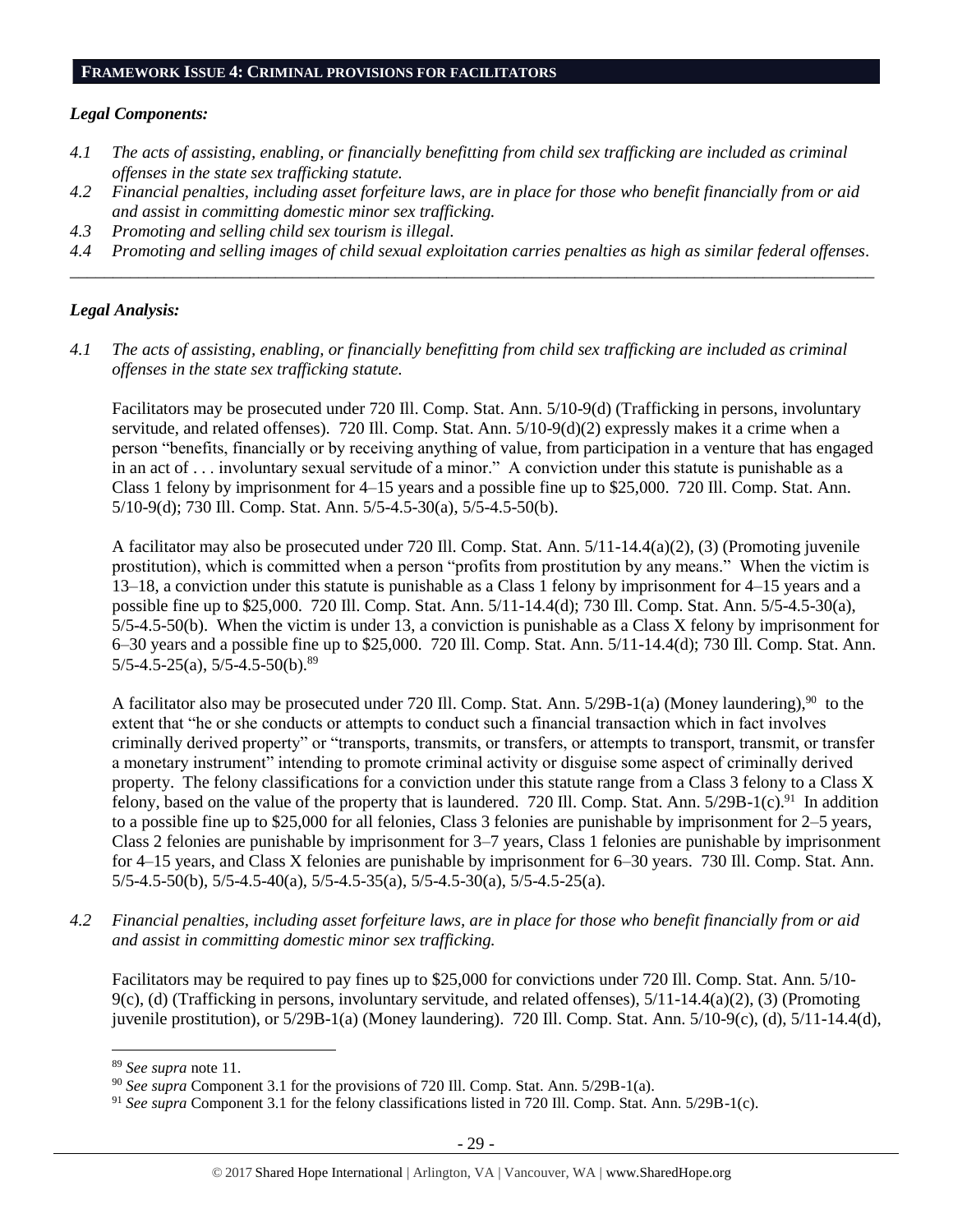Facilitators are subject to mandatory criminal asset forfeiture for a variety of offenses. Pursuant to 725 Ill. Comp. Stat. Ann. 5/124B-10 (Applicability; offenses) the following offenses are subject to forfeiture:

(1) A violation of Section 10-9 or 10A-10 [Repealed] of the Criminal Code of 1961 or the Criminal Code of 2012 [720 ILCS 5/10-09 or 720 ILCS 5/10A-10 (repealed)] (involuntary servitude; involuntary servitude of a minor; or trafficking in persons).

(2) A violation of subdivision (a)(1) of Section 11-14.4 of the Criminal Code of 1961 or the Criminal Code of 2012 [720 ILCS 5/11-14.4] (promoting juvenile prostitution) or a violation of Section 11-17.1 of the Criminal Code of 1961 (keeping a place of juvenile prostitution) [Repealed] .

(3) A violation of subdivision (a)(4) of Section 11-14.4 of the Criminal Code of 1961 or the Criminal Code of 2012 (promoting juvenile prostitution) or a violation of Section 11-19.2 of the Criminal Code of 1961 (exploitation of a child) [Repealed].

(4) A second or subsequent violation of Section 11-20 of the Criminal Code of 1961 or the Criminal Code of 2012 (obscenity).

(5) A second or subsequent violation of Section 11-20.1 of the Criminal Code of 1961 or the Criminal Code of 2012 (child pornography).

. . . .

 $\overline{a}$ 

Pursuant to 725 Ill. Comp. Stat. Ann. 5/124B-150 (Protective order; probable cause), "Upon application of the State, the circuit court presiding over the trial of the person or persons charged with the offense giving rise to forfeiture may enter a restraining order or injunction, or take other appropriate action, to preserve the availability of property for forfeiture under this Article."

Property seized pursuant to 725 Ill. Comp. Stat. Ann. 5/124B-300 (Persons and property subject to forfeiture— Involuntary Servitude and Trafficking in Persons) for violations of involuntary servitude includes:

any profits or proceeds and any property he or she has acquired or maintained in violation of Section 10A-10 [Repealed] or Section 10-9 <sup>92</sup> of the Criminal Code of 1961 or the Criminal Code of 2012, promoting juvenile prostitution, keeping a place of juvenile prostitution, or promoting prostitution that involves keeping a place of prostitution . . . that the sentencing court determines, after a forfeiture hearing under this Article, to have been acquired or maintained as a result of maintaining a person in involuntary servitude or participating in trafficking of persons for forced labor or services.

Property subject to forfeiture pursuant to 725 Ill. Comp. Stat. Ann. 5/124B-500 (Persons and property subject to forfeiture—Other Sex Offenses) includes the following:

(1) Any profits or proceeds and any property the person has acquired or maintained in violation of Section 11-20.1 [Child pornography], 11-20.1B [Aggravated child pornography—Repealed], or 11-20.3 [Renumbered as Section 11-20.1B—Repealed] of the Criminal Code of 1961 or the Criminal Code of 2012 that the sentencing court determines, after a forfeiture hearing under this Article, to have been acquired or maintained as a result of child pornography, or aggravated child pornography [Repealed].

(2) Any interest in, securities of, claim against, or property or contractual right of any kind affording a source of influence over any enterprise that the person has established, operated, controlled, or conducted in violation of Section 11-20.1 [Child pornography], 11-20.1B

<sup>&</sup>lt;sup>92</sup> Pursuant to 725 Ill. Comp. Stat. Ann. 5/124B-310 (Standard forfeiture provisions incorporated by reference), "All of the provisions of Part 100 of this Article are incorporated by reference into this Part 300." Pursuant to 725 Ill. Comp. Stat. Ann. 5/124B-100 (Definition; "offense"), "For purposes of this Article, 'offense' is defined as follows: (1) In the case of forfeiture authorized under Section 10A-15 of the Criminal Code of 1961 or Section 10-9 of the Criminal Code of 2012, 'offense' means the offense of involuntary servitude, involuntary servitude of a minor, or trafficking in persons in violation of Section 10-9 or 10A-10 of those Codes."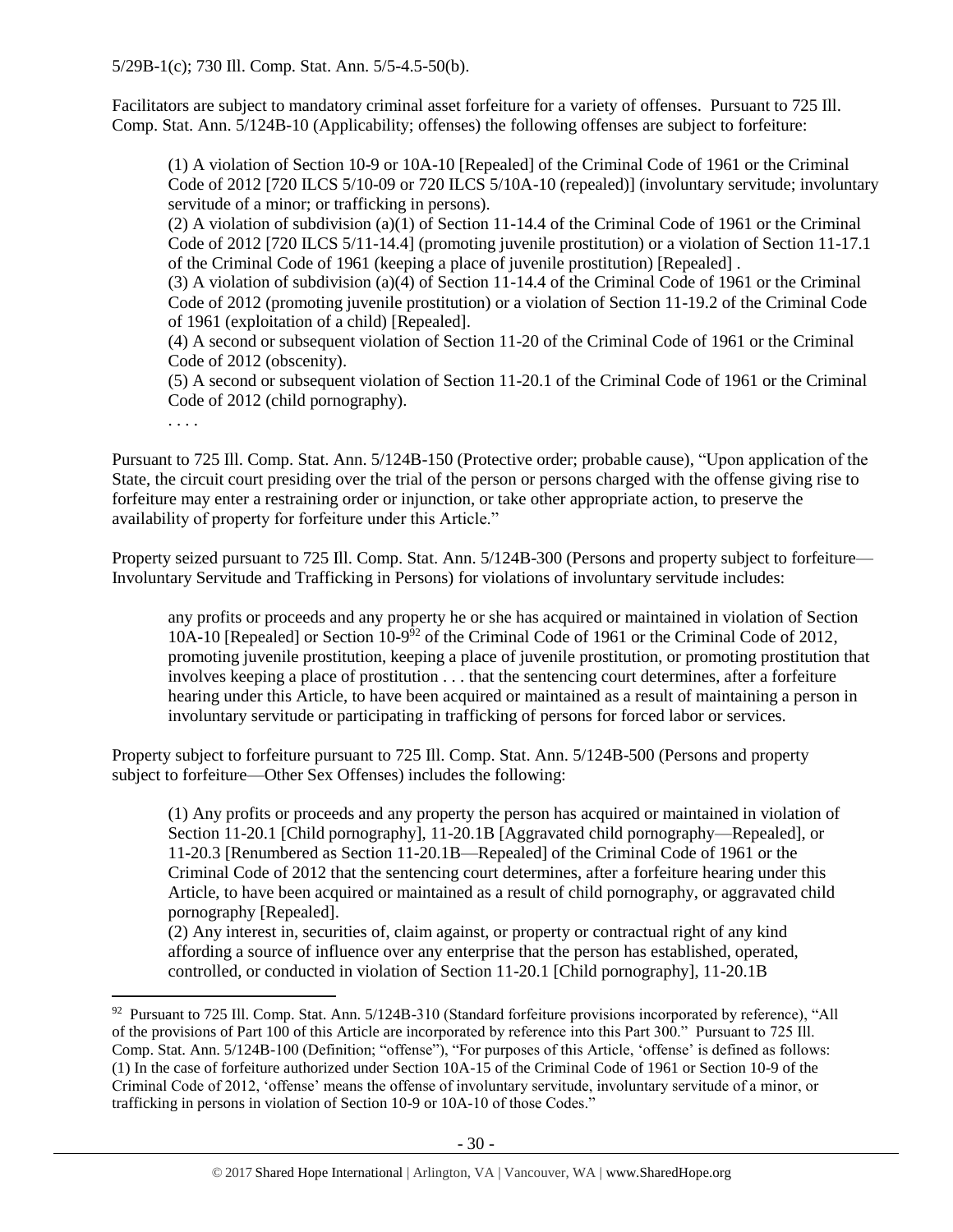[Aggravated child pornography—Repealed], or 11-20.3 [Renumbered as Section 11-20.1B— Repealed] of the Criminal Code of 1961 or the Criminal Code of 2012 that the sentencing court determines, after a forfeiture hearing under this Article, to have been acquired or maintained as a result of child pornography or aggravated child pornography [Repealed]. (3) Any computer that contains a depiction of child pornography in any encoded or decoded format in violation of Section 11-20.1 [Child pornography], 11-20.1B [Aggravated child pornography—Repealed], or 11-20.3 [Renumbered as Section 11-20.1B—Repealed] of the Criminal Code of 1961. For purposes of this paragraph (3), "computer" has the meaning ascribed to it in Section 17-0.5 of the Criminal Code of 2012.

Also, some facilitators may face vehicle impoundment and a \$1000 fee for committing certain offenses, pursuant to 720 Ill. Comp. Stat. Ann.  $5/36.5-5(a)$ , (b) (Vehicle impoundment).<sup>93</sup>

Facilitators may be subject to mandatory orders of restitution under certain code sections. 720 Ill. Comp. Stat. Ann. 5/10-9(g) expressly requires a facilitator convicted of violating 720 Ill. Comp. Stat. Ann. 5/10-9(c), (d) to make restitution,<sup>94</sup> while 730 Ill. Comp. Stat. Ann. 5/5-5-6 (Restitution) requires facilitators of other crimes to make restitution.<sup>95</sup>

## *4.3 Promoting and selling child sex tourism is illegal.*

There is no specific provision in the Illinois code prohibiting child sex tourism.

- 4.3.1 Recommendation: Enact a law that prohibits selling or offering to sell travel services that include or facilitate travel for the purpose of engaging in commercial sexual exploitation of a minor or prostitution of a minor, if the travel is occurring in Illinois.
- *4.4 Promoting and selling images of child sexual exploitation carries penalties as high as similar federal offenses.*

Promoting or selling images of child sexual exploitation (ICSE) is prohibited under Illinois. 720 Ill. Comp. Stat. Ann. 5/11-20.1(a)(2) (Child pornography), which makes it unlawful when any person

with the knowledge of the nature or content thereof, reproduces,  $96$  disseminates,  $97$  offers to disseminate, exhibits or possesses with intent to disseminate any film, videotape, photograph or other similar visual reproduction or depiction by computer of any child . . . whom the person knows or reasonably should know to be under the age of 18 and at least 13 years of age . . . engaged in any activity described in subparagraphs (i) through (vii) of paragraph (1) of this subsection  $\dots$ 

A conviction under this statute is punishable as a Class X felony by imprisonment for 6–30 years and a fine of \$1,000–\$100,000 in cases where "the violation involves a film, videotape, or other moving depiction." 720 Ill. Comp. Stat. Ann. 5/11-20.1(c); 730 Ill. Comp. Stat. Ann. 5/5-4.5-25(a). Otherwise, a conviction is punishable as a Class 1 felony by imprisonment for 4–15 years and a fine of \$1,000–\$100,000. 720 Ill. Comp. Stat. Ann. 5/11-20.1(c); 730 Ill. Comp. Stat. Ann. 5/5-4.5-30(a).

In addition to any other penalty imposed, 730 Ill. Comp. Stat. Ann. 5/5-9-1.14 (Additional child pornography fines) imposes a fine of \$500 to anyone convicted under 720 Ill. Comp. Stat. Ann. 5/11-20.1.

<sup>93</sup> *See supra* Component 2.8 for the substantive provisions of 720 Ill. Comp. Stat. Ann. 5/36.5-5(a), (b).

<sup>94</sup> *See supra* Component 2.8 for the provisions of 720 Ill. Comp. Stat. Ann. 5/10-9(g).

<sup>95</sup> *See supra* Component 2.8 for the provisions of 730 Ill. Comp. Stat. Ann. 5/5-5-6.

<sup>96</sup> *See supra* note [72](#page-21-0) for the definition of "reproduce."

<sup>&</sup>lt;sup>97</sup> See supra note [73](#page-21-1) for the definition of "disseminate."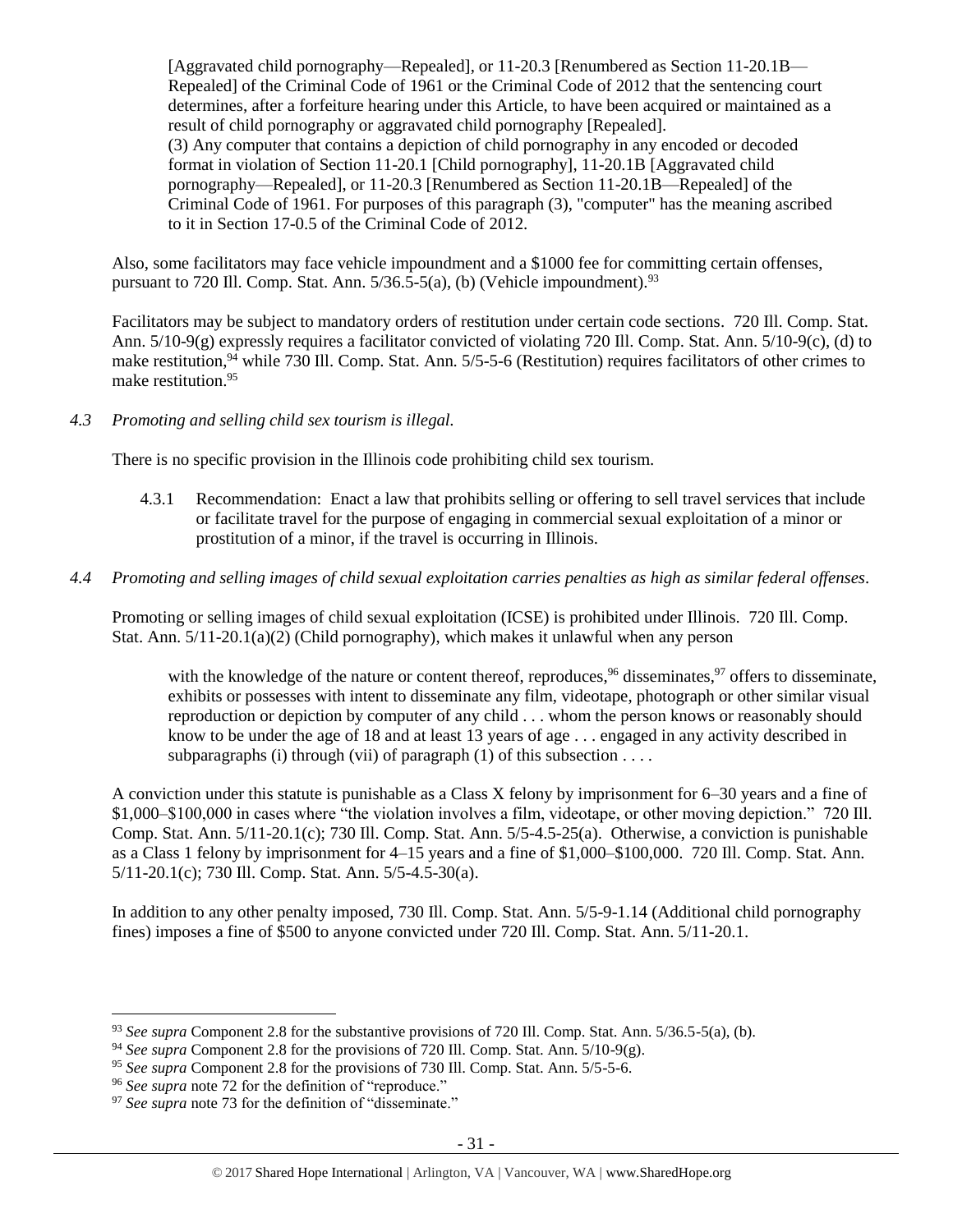#### **FRAMEWORK ISSUE 5: PROTECTIVE PROVISIONS FOR THE CHILD VICTIMS**

## *Legal Components:*

- *5.1 Victims under the core child sex trafficking offense include all commercially sexually exploited children.*
- *5.2 The state sex trafficking statute expressly prohibits a defendant from asserting a defense based on the willingness of a minor under 18 to engage in the commercial sex act.*
- *5.3 State law prohibits the criminalization of minors under 18 for prostitution offenses.*
- *5.4 State law provides a non-punitive avenue to specialized services through one or more points of entry.*
- *5.5 Child sex trafficking is identified as a type of abuse and neglect within child protection statutes.*
- *5.6 The definition of "caregiver" or another related term in the child welfare statutes is not a barrier to a sex trafficked child accessing the protection of child welfare.*
- *5.7 Crime victims' compensation is specifically available to a child victim of sex trafficking or commercial sexual exploitation of children (CSEC).*
- *5.8 Victim-friendly procedures and protections are provided in the trial process for minors under 18.*
- *5.9 Child sex trafficking victims may vacate delinquency adjudications and expunge related records for prostitution and other offenses arising from trafficking victimization, without a waiting period.*
- *5.10 Victim restitution and civil remedies for victims of domestic minor sex trafficking or commercial sexual exploitation of children (CSEC) are authorized by law.*
- *5.11 Statutes of limitations for civil and criminal actions for child sex trafficking or commercial sexual exploitation of children (CSEC) offenses are eliminated or lengthened to allow prosecutors and victims a realistic opportunity to pursue criminal action and legal remedies.*

*\_\_\_\_\_\_\_\_\_\_\_\_\_\_\_\_\_\_\_\_\_\_\_\_\_\_\_\_\_\_\_\_\_\_\_\_\_\_\_\_\_\_\_\_\_\_\_\_\_\_\_\_\_\_\_\_\_\_\_\_\_\_\_\_\_\_\_\_\_\_\_\_\_\_\_\_\_\_\_\_\_\_\_\_\_\_\_\_\_\_\_\_\_\_*

# *Legal Analysis:*

*5.1 Victims under the core child sex trafficking offense include all commercially sexually exploited children.*<sup>98</sup>

Not all commercially sexually exploited minors are identifiable as victims of sex trafficking under 720 Ill. Comp. Stat. Ann. 5/10-9 (Trafficking in persons, involuntary servitude, and related offenses). Pursuant to 720 Ill. Comp. Stat. Ann. 5/10-9(c), when the victim is a minor, the means of force, fraud, and coercion are not required.<sup>99</sup> However, the human trafficking only law applies to buyers in a few, limited circumstances; thus, buying sex with a person who is under the age of eighteen will unlikely rise to the offense of human trafficking.<sup>100</sup> 720 Ill. Comp. Stat. Ann. 5/10-9(c)–(d). Additionally, the offense of human trafficking, under 720 Ill. Comp. Stat. Ann. 5/10-9(c)–(d), requires that a trafficker or controlling third party be identified, as the "service" of "commercial sexual activity" under 720 Ill. Comp. Stat. Ann. 5/10-9(a)(8) requires that "activities [that] resul[t] from a relationship between a person and the actor in which the person performs [commercial sexual] activities under the supervision of or for the benefit of the actor." Consequently, Illinois's human trafficking offense does not include all children who are bought for sex, as only children who have a relationship with a controlling third party or trafficker and identify that third party or trafficker will be defined as victims of domestic child sex trafficking. 720 Ill. Comp. Stat. Ann. 5/10-9(c)–(d).

5.1.1 Recommendation: Amend 720 Ill. Comp. Stat. Ann. 5/10-9 (Trafficking in persons, involuntary servitude, and related offenses) to ensure that all commercially sexually exploited children are identified as victims and eligible for protections pursuant to their victim status.

 $\overline{a}$ <sup>98</sup> *See generally* SHARED HOPE INTERNATIONAL, "Eliminating the Third Party Control Barrier to Identifying Juvenile Sex Trafficking Victims," JuST Response Policy Paper (2015), [http://sharedhope.org/wp](http://sharedhope.org/wp-content/uploads/2015/08/Policy-Paper_Eliminating-Third-Party-Control_Final1.pdf)[content/uploads/2015/08/Policy-Paper\\_Eliminating-Third-Party-Control\\_Final1.pdf](http://sharedhope.org/wp-content/uploads/2015/08/Policy-Paper_Eliminating-Third-Party-Control_Final1.pdf) (discussing need to include buyer conduct in core sex trafficking offense regardless of whether victim is under control of a third party and explaining negative impact on victims and victim-identification when buyers are excluded as sex trafficking offenders).

<sup>99</sup> *See supra* discussion in Component 1.1.

<sup>&</sup>lt;sup>100</sup> *See supra* discussion of buyer applicability in Component 2.1.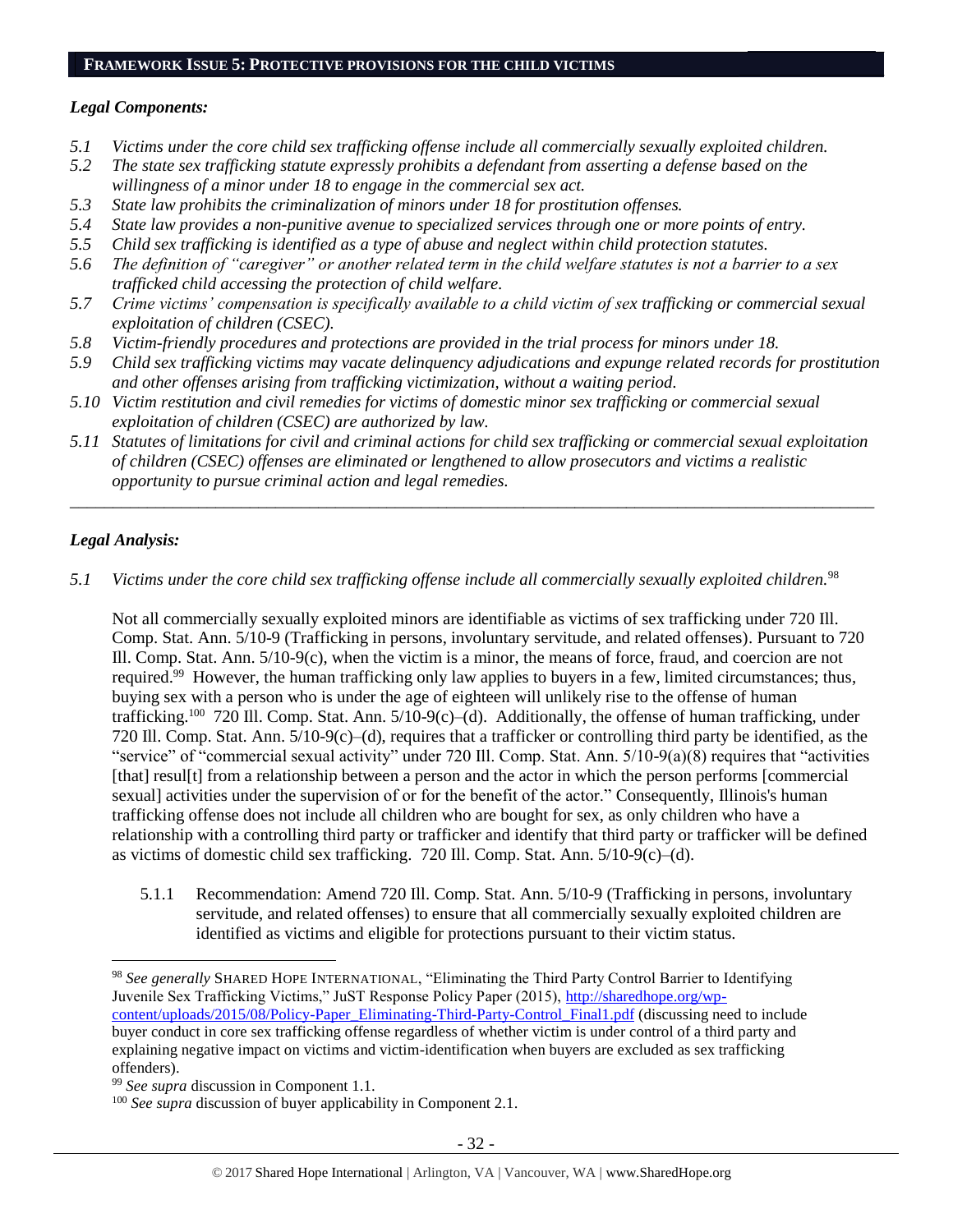*5.2 The state sex trafficking statute expressly prohibits a defendant from asserting a defense based on the willingness of a minor under 18 to engage in the commercial sex act.*

Illinois's trafficking law, 720 Ill. Comp. Stat. Ann. 5/10-9 (Trafficking in persons, involuntary servitude, and related offenses), does not prohibit a defendant from asserting a defense to prosecution based on the willingness of the minor to engage in the commercial sex act. In contrast, for the purpose of recovering civil damages from individuals who "recruited, harmed, profited from, or maintained" victims in the sex trade industry,<sup>101</sup> 740 Ill. Comp. Stat. Ann. 128/25(a) (Non-defenses) states,

- (a) It is not a defense to an action brought under this Act that:
	- (1) the victim of the sex trade and the defendant had a marital or consenting sexual relationship;

(3) the victim of the sex trade was paid or otherwise compensated for sex trade activity;

. . . . (5) the victim of the sex trade made no attempt to escape, flee, or otherwise terminate contact with the defendant;

(6) the victim of the sex trade consented to engage in acts of the sex trade;

. . . .

 $\overline{a}$ 

. . . .

- 5.2.1 Recommendation: Amend 720 Ill. Comp. Stat. Ann. 5/10-9 (Trafficking in persons, involuntary servitude, and related offenses) to expressly prohibit a defense based on the willingness of the minor to engage in the commercial sex act.<sup>102</sup>
- *5.3 State law prohibits the criminalization of minors under 18 for prostitution offenses.<sup>103</sup>*

Illinois's prostitution law prohibits the criminalization of minors under 18 for prostitution offenses. 720 Ill. Comp. Stat. Ann. 5/11-14(d) (Prostitution) states,

[I]f it is determined, after a reasonable detention for investigative purposes, that a person suspected of or charged with a violation of this Section is a person under the age of 18, that person shall be immune from prosecution for a prostitution offense under this Section, and shall be subject to the temporary protective custody provisions of [705 Ill. Comp. Stat. Ann. 405/2-5 and 405/2-6]. Pursuant to the provisions of [705 Ill. Comp. Stat. Ann. 405/2-6], a law enforcement officer who takes a person under 18 years of age into custody under this Section shall immediately report an allegation of a violation of [720 Ill. Comp. Stat. Ann. 5/10-9] to the Illinois Department of Children and Family Services State Central Register, which shall commence an initial investigation into child abuse or child neglect within 24 hours . . . .

720 Ill. Comp. Stat. Ann. 5/11-14.3(a)(2)(C) (Promoting prostitution) also clarifies that an offense for profiting from prostitution "does not apply to a person engaged in prostitution who is under 18 years of age." As does 720 Ill. Comp. Stat. Ann. 5/11.14.1(c) (Solicitation of a sexual act), which states that, "[t]his Section does not apply to a person engaged in prostitution who is under 18 years of age."

<sup>&</sup>lt;sup>101</sup> 740 Ill. Comp. Stat. Ann. 128/5 states that the act's purpose is "to allow persons who have been or who are subjected to the sex trade to seek civil damages and remedies from individuals and entities that recruited, harmed, profited from, or maintained them in the sex trade."

<sup>&</sup>lt;sup>102</sup> The recommendation in this component is predicated upon the recommendation in 5.1 being simultaneously or previously enacted.

<sup>&</sup>lt;sup>103</sup> For more information regarding recent federal legislation impacting this component see: http://go.sharedhope.org/stateimpactmemo.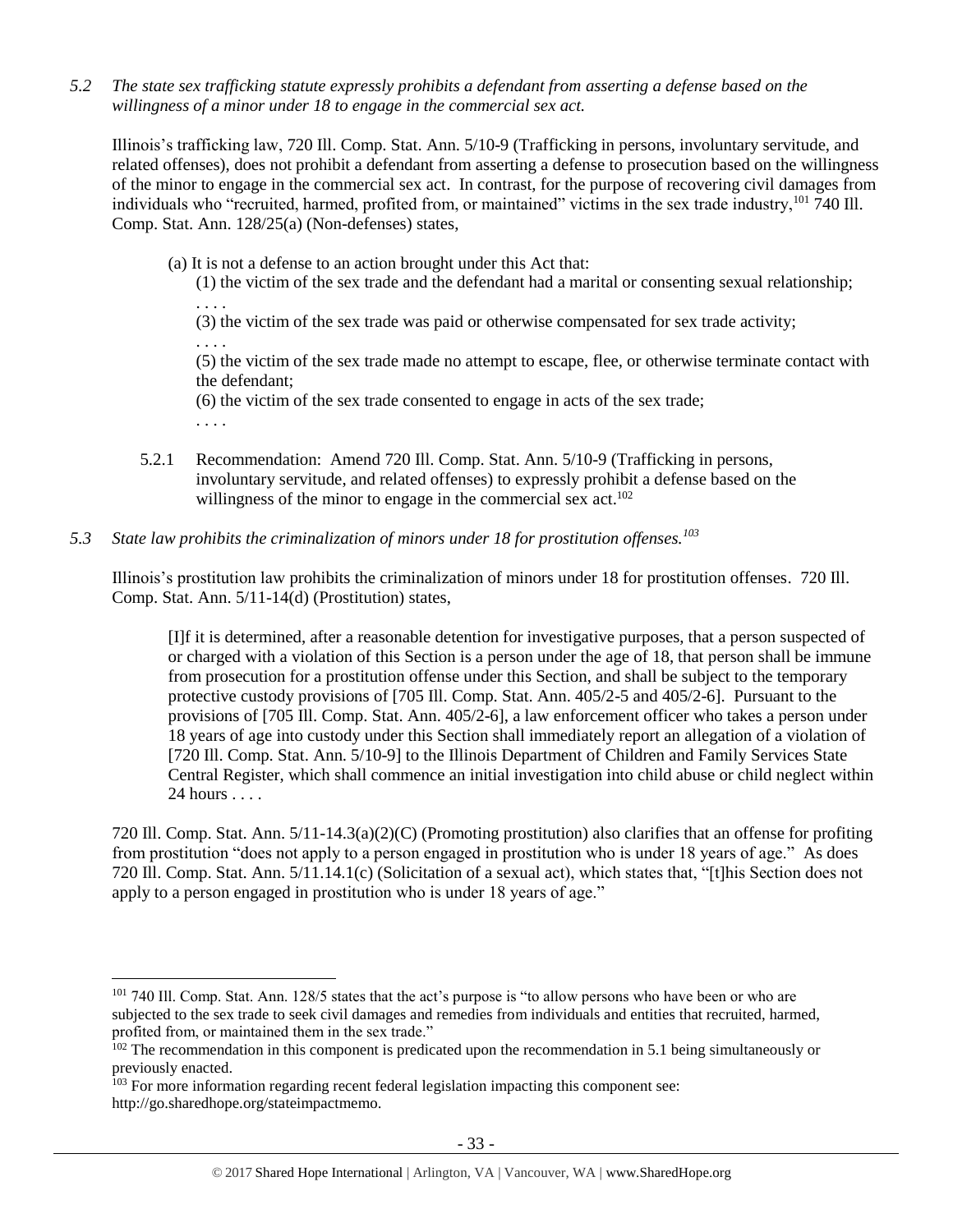# **System response to child engaged in commercial sex act**

Juvenile sex trafficking victims may receive services through numerous points of entry and may avoid delinquency adjudications for offenses committed as a result of the trafficking victimization, but specialized services are not required.

# *I. Services through child welfare*

720 Ill. Comp. Stat. Ann. 5/11-14(d) (Prostitution) requires the Department of Child and Family Services to "commence an initial investigation into child abuse or child neglect within 24 hours" of a report of a violation of 720 Ill. Comp. Stat. Ann 5/10-9 (Trafficking in persons, involuntary servitude, and related offenses).

Pursuant to 325 Ill. Comp. Stat. Ann. 5/8.2 (Service plan; report to General Assembly),

If the Child Protective Service Unit determines, following an investigation . . . that there is credible evidence that the child is abused or neglected,<sup>104</sup> the Department shall assess the family's need for services, and, as necessary, develop, with the family, an appropriate service plan for the family's voluntary acceptance or refusal . . . .

. . . Family preservation services shall be offered, where safe and appropriate, to prevent the placement of children in substitute care when the children can be cared for at home or in the custody of the person responsible for the children's welfare without endangering the children's health or safety, to reunite them with their families if so placed when reunification is an appropriate goal, or to maintain an adoptive placement . . . .

If, however, an act or omission by a parent, guardian, or legal custodian caused the abuse or neglect, custody shall not be restored. 705 Ill. Comp. Stat. Ann. 405/2-23(1)(a) (Kinds of dispositional orders).

## *II. Services through juvenile justice*

 $\overline{a}$ 

Although 720 Ill. Comp. Stat. Ann. 5/11-14(d) specifically excludes minors from prosecution for prostitution offenses, a minor may be subject to prosecution for other delinquent acts arising from their trafficking victimization.

However, a juvenile sex trafficking victim encountered through arrest by law enforcement may receive a protective response under 720 Ill. Comp. Stat. Ann. 5/11-14(d) (Prostitution), which states, "if it is determined, after a reasonable detention for investigative purposes, that a person suspected of or charged with a violation of this Section is a person under the age of 18, that person . . . shall be subject to . . . temporary protective custody."<sup>105</sup> If there has been an alleged violation of 720 Ill. Comp. Stat. Ann 5/10-9 (Trafficking in persons, involuntary servitude, and related offenses), the detaining officer shall report to the Illinois Department of Children and Family Services State Central Register. 720 Ill. Comp. Stat. Ann. 5/11-14(d).

Pursuant to 705 Ill. Comp. Stat. Ann. 405/5-301 (Station Adjustments), a child arrested for an offense other than

<sup>104</sup> *See infra* Component 5.5 for the definitions of "abused child" and "neglected child."

 $105$  705 Ill. Comp. Stat. Ann. 405/2-7(1) (Temporary custody) defines "temporary protective custody" as

custody within a hospital or other medical facility or a place previously designated for such custody by the Department of Children and Family Services, subject to review by the court, including a licensed foster home, group home, or other institution. However, such place shall not be a jail or other place for the detention of the criminal or juvenile offenders.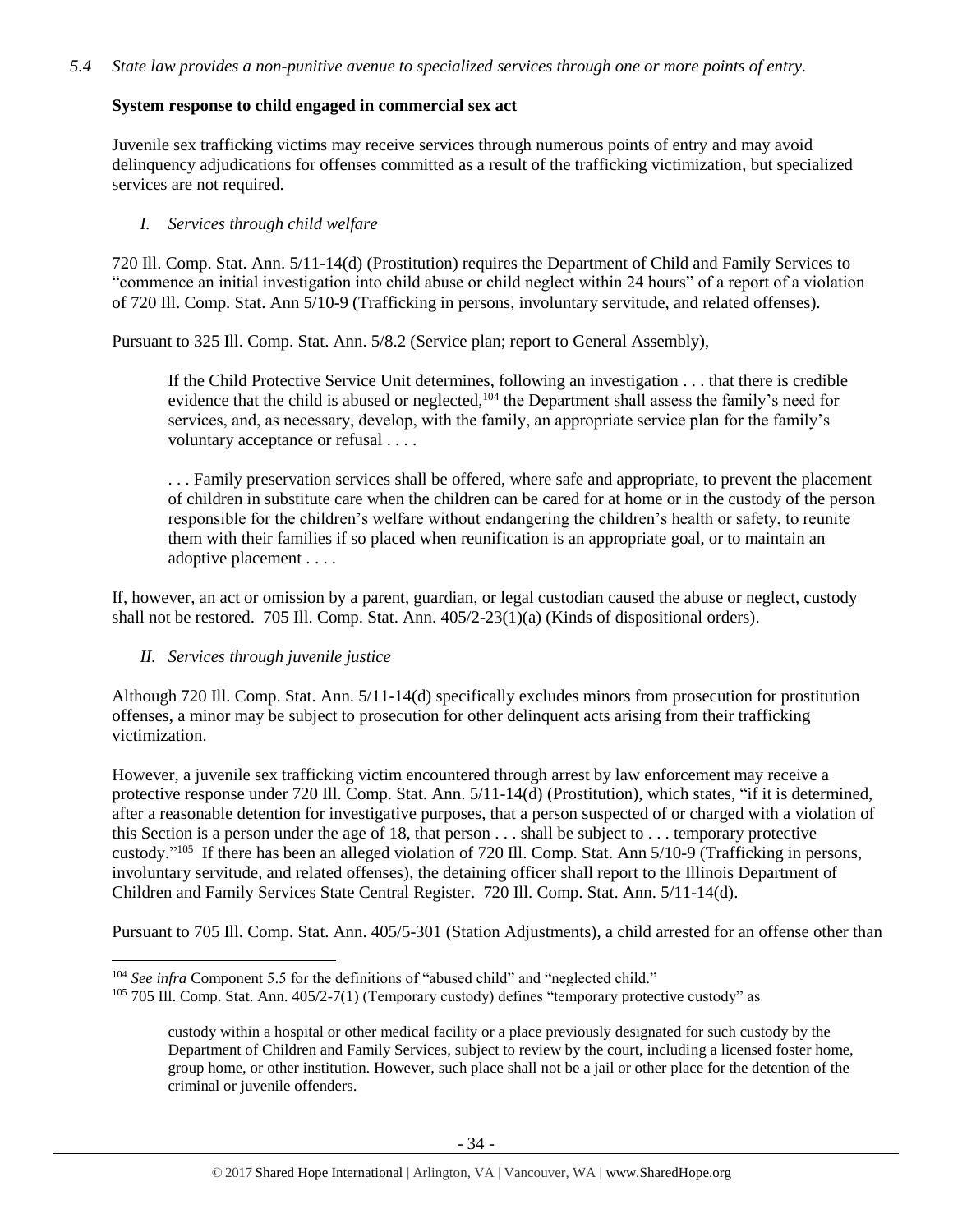prostitution may be able to participate in a diversionary process called a station adjustment. The station adjustment may allow the child to avoid an adjudicatory hearing and detention. A station adjustment will include certain conditions that must be agreed to, and followed by, the minor, including participation in services. 705 Ill. Comp. Stat. Ann. 405/5-301.

#### **Summary**

Although Illinois law provides juvenile sex trafficking victims with a statutory avenue to services, mandates referral to child welfare for prostitution offenses, and allows a delinquency adjudication to be avoided through non-criminalization or a station adjustment, services are not required to be specialized to the needs of these victims.

- 5.4.1 Recommendation: Amend Illinois's protective response for juvenile sex trafficking victims to require specialized services. 106
- *5.5 Child sex trafficking is identified as a type of abuse and neglect within child protection statutes. 107*

Child sex trafficking and commercial sexual exploitation are identified as a type of abuse under Illinois's child protection and child abuse reporting laws.<sup>108</sup> 705 Ill. Comp. Stat. Ann. 405/2-3(2)(vi), (vii) provides that an abused minor includes

any minor under 18 years of age whose parent or immediate family member, or any person responsible for the minor's welfare, or any person who is in the same family or household as the minor, or any individual residing in the same home as the minor, or a paramour of the minor's parent:

. . . .

(vi) commits or allows to be committed the offense of involuntary servitude, involuntary sexual servitude of a minor, or trafficking in persons for forced labor or services defined in Section 10-9 [720 Ill. Comp. Stat. Ann. 5/10-9] of the Criminal Code of 1961 or the Criminal Code of 2012, upon such minor; or

(vii) allows, encourages or requires a minor to commit any act of prostitution, as defined in the Criminal Code of 1961 or the Criminal Code of 2012, and extending those definitions to include minors under 18 years of age.

Similarly, 325 Ill. Comp. Stat. Ann. 5/3 (Definitions)<sup>109</sup> defines an "abused child" in part as one

whose parent or immediate family member, or any person responsible for the child's welfare, or any individual residing in the same home as the child, or a paramour of the child's parent:

. . . . (h) commits or allows to be committed the offense of involuntary servitude, involuntary sexual servitude of a minor, or trafficking in persons as defined in [720 Ill. Comp. Stat. Ann. 5/10-9] against the child.

Pursuant to 705 Ill. Comp. Stat. Ann. 405/2-3(1)(b)<sup>110</sup> (Neglected or abused minor), a neglected minor includes one "whose environment is injurious to his or her welfare." <sup>111</sup> Similarly, under 325 Ill. Comp. Stat. Ann. 5/3, a "neglected child" includes one

<sup>&</sup>lt;sup>106</sup> The recommendation in this component is predicated upon the recommendation in 5.1 being simultaneously or previously enacted.

<sup>&</sup>lt;sup>107</sup> For more information regarding recent federal legislation impacting this component see:

http://go.sharedhope.org/stateimpactmemo.

<sup>&</sup>lt;sup>108</sup> The analysis in this component is predicated upon the recommendation in 5.1 being simultaneously or previously enacted.

<sup>109</sup> Under the Abused and Neglected Child Reporting Act.

<sup>&</sup>lt;sup>110</sup> Under Juvenile Court Act of 1987, Article II. Abused, Neglected or Dependent Minors.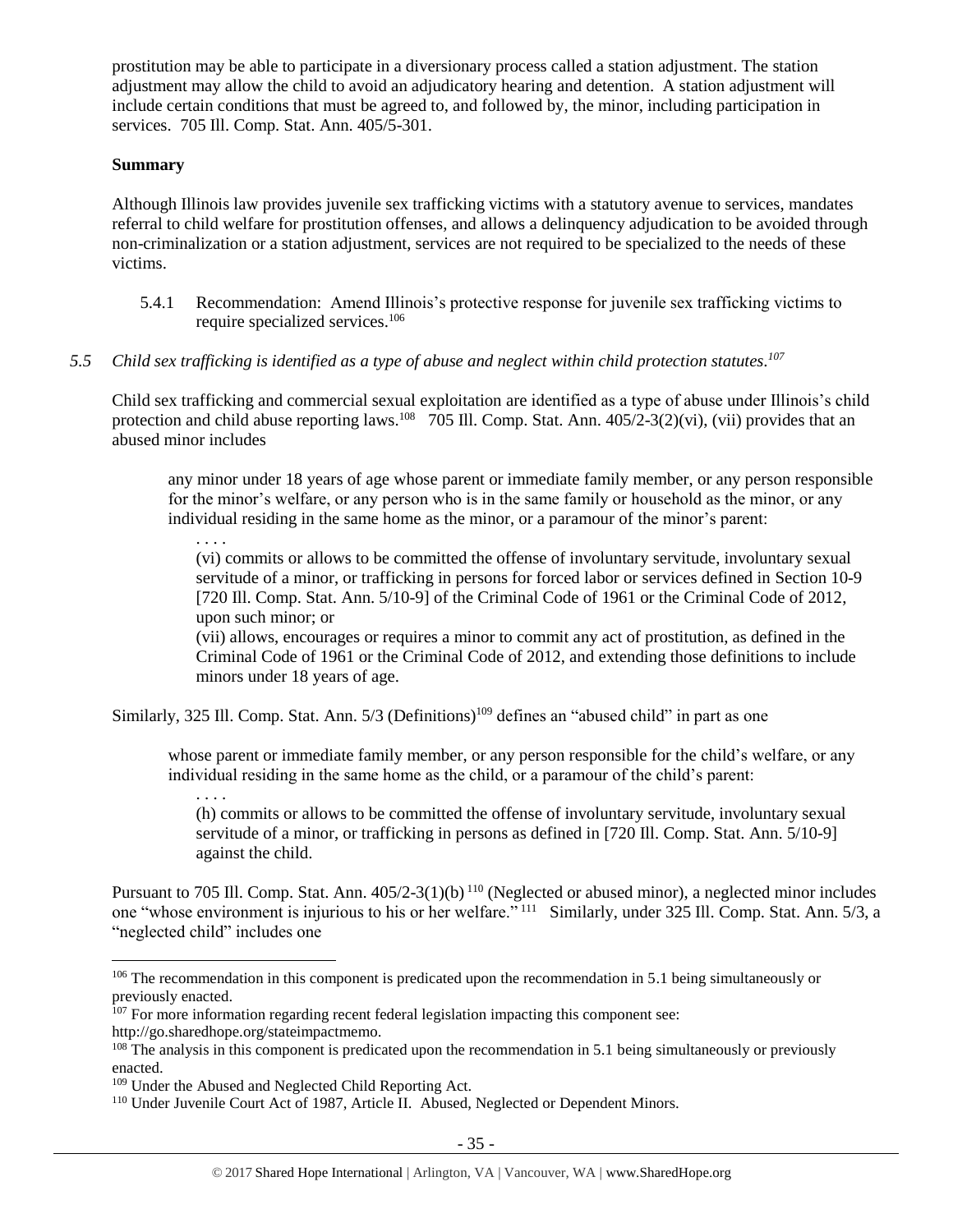who is not receiving the proper or necessary nourishment or medically indicated treatment including food or care . . . necessary for a child's well-being, or other care necessary for his or her well-being, including adequate food, clothing and shelter; or who is subjected to an environment which is injurious insofar as (i) the child's environment creates a likelihood of harm to the child's health, physical wellbeing, or welfare and (ii) the likely harm to the child is the result of a blatant disregard of parent or caretaker responsibilities . . . .

*5.6 The definition of "caregiver" or another related term in the child welfare statutes is not a barrier to a sex trafficked child accessing the protection of child welfare.*

No definition of "caregiver" or "person responsible for the child's welfare" is provided within Illinois's child protection laws; however, 325 Ill. Comp. Stat. Ann. 5/3(h) (Definitions), Illinois's child abuse reporting law, defines a "person responsible for the child's welfare" as including "any other person responsible for the child's welfare at the time of the alleged abuse or neglect." Accordingly, this definition is likely not broad enough to allow for child welfare intervention in all non-familial trafficking cases.

- 5.6.1 Recommendation: Amend 325 Ill. Comp. Stat. Ann. 5/3(h) (Definitions) to allow for child welfare protection for juvenile sex trafficking victims irrespective of the perpetrator of the abuse.<sup>112</sup>
- *5.7 Crime victims' compensation is specifically available to a child victim of sex trafficking or commercial sexual exploitation of children (CSEC).*

A domestic minor sex trafficking victim may be eligible to obtain crime victims compensation. 740 Ill. Comp. Stat. Ann. 45/2(d) (Definitions) defines a "victim" to include "a person killed or injured in this State as a result of a crime of violence perpetrated or attempted against him or her." 740 Ill. Comp. Stat. Ann. 45/2(c) defines a "crime of violence" to include the offenses listed in 720 Ill. Comp. Stat. Ann. 5/11-1.40 (Predatory criminal sexual assault), 5/11-1.60 (Aggravated criminal sexual abuse), 5/11-20.1 (Child pornography), and 5/11- 14.4(a)(4) (Promoting juvenile prostitution).

740 Ill. Comp. Stat. Ann. 45/6.1 (Right to compensation) specifies the requirements for receiving compensation under the Crime Victims Compensation Act, several of which could make prostituted victims of domestic minor sex trafficking ineligible to receive compensation. 740 Ill. Comp. Stat. Ann. 45/6.1(a) requires the victim to file a claim for compensation "[w]ithin 2 years of the occurrence of the crime, or within one year after a criminal charge of a person for an offense, upon which the claim is based," unless the victim is under 18 or is under another "legal disability" at the time of the offense, in which case the victim may file an application for compensation "within 2 years after he attains the age of 18 years or the disability is removed . . . . Legal disability includes a diagnosis of posttraumatic stress disorder." Similarly, under 740 Ill. Comp. Stat. Ann. 45/6.1(b), victims must report the crime to law enforcement within 72 hours of the crime's commission, with later notice permissible only if "the applicant establishes that such notice was timely under the circumstances." For certain non-CSEC sex offenses, 740 Ill. Comp. Stat. Ann. 45/6.1(b-1) provides an extended reporting period of 7 days after the perpetration of the crime, or longer if the "applicant establishes that the notice was timely under the circumstances." No explanation is provided as to what constitutes "timely under the circumstances."

Additionally, 740 Ill. Comp. Stat. Ann. 45/6.1(d) disqualifies an applicant if the applicant is the "offender or an accomplice of the offender and the award would . . . unjustly benefit the offender or his accomplice." 740 Ill. Comp. Stat. Ann. 45/6.1(e) requires that the injury to the victim "was not substantially attributable to his own

<sup>111</sup> *See infra* Component 5.5 for a full analysis of the definition of "abuse" as it relates to the identification of sexually exploited children.

<sup>&</sup>lt;sup>112</sup> The recommendation in this component is predicated upon the recommendation in 5.1 being simultaneously or previously enacted.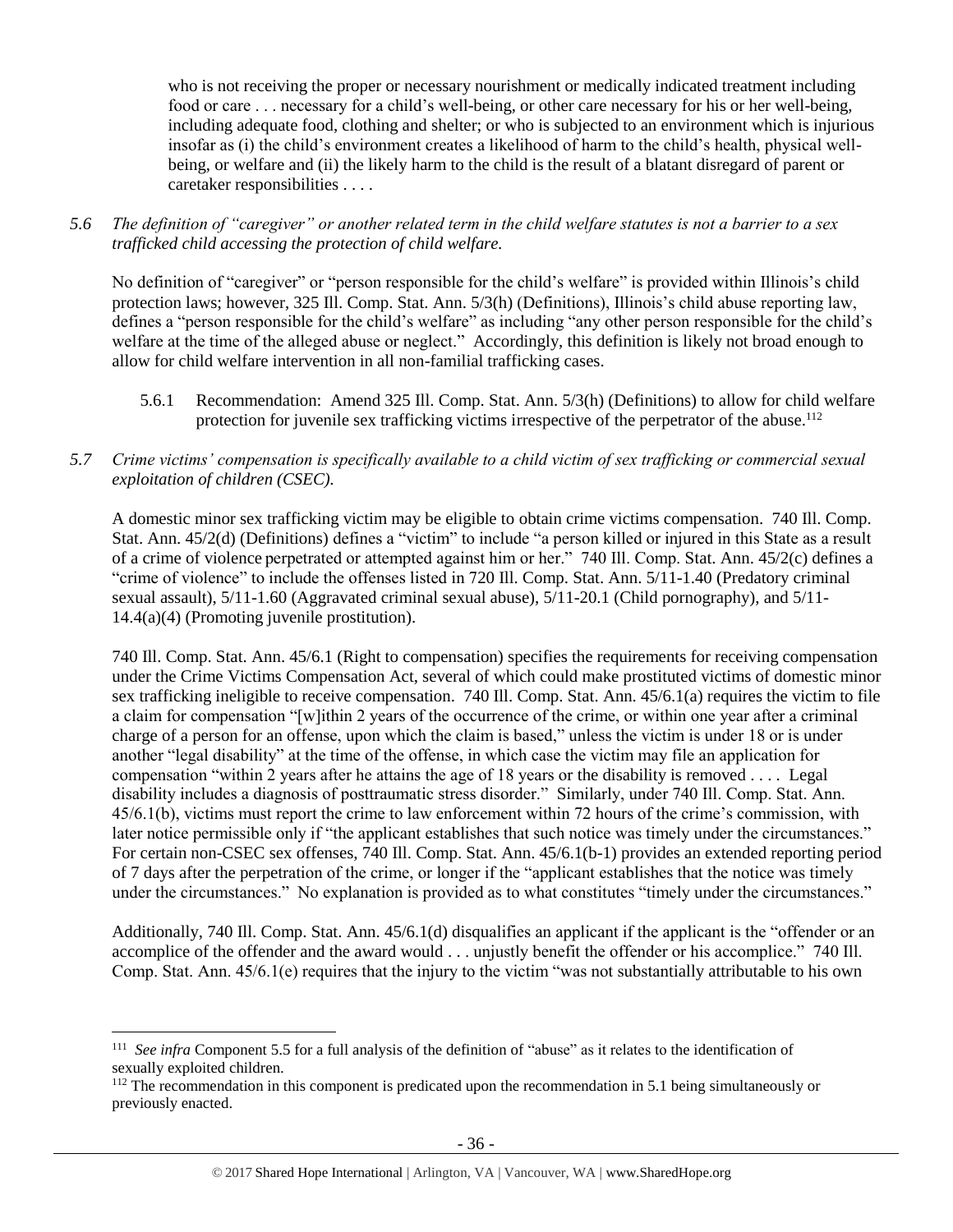wrongful act and was not substantially provoked by the victim." 740 Ill. Comp. Stat. Ann. 45/10.1(d) (Amount of compensation) further limits the amount a domestic minor sex trafficking victim may receive by stating,

An award shall be reduced or denied according to the extent to which the victim's acts or conduct provoked or contributed to his or her injury or death, or the extent to which any prior criminal conviction or conduct of the victim may have directly or indirectly contributed to the injury or death of the victim.

However, funds are specifically available to minor trafficking victims for tattoo removal. Pursuant to 740 Ill. Comp. Stat. Ann. 45/2, a victim of trafficking may seek compensation under the Crime Victims Compensation Act, "for costs associated with trafficking tattoo removal by a person authorized or licensed to perform the specific removal procedure."

- 5.7.1 Recommendation: Amend 740 Ill. Comp. Stat. Ann. 45/6.1 (Right to compensation) to create exceptions for child victims of trafficking or commercial sexual exploitation from filing requirements and ineligibility factors.<sup>113</sup>
- 5.8 Victim-friendly procedures and protections are provided in the trial process for minors under 18.<sup>114</sup>

Illinois law allows for privacy of child victims of sex trafficking and CSEC offenses.<sup>115</sup> Pursuant to 725 Ill. Comp. Stat. Ann. 5/111-3(a-5) (Form of charge), in a charging document a child that is the victim of an illegal sexual act may be identified by, "name, initials, or description."

725 Ill. Comp. Stat. Ann. 5/115-7(a) (Prior sexual activity or reputation of victim of sexual offense) makes evidence relating to the prior sexual activity or reputation of an alleged victim of a sexual offense inadmissible in any prosecution for specified sex offenses,<sup>116</sup> unless the evidence relates to "the past sexual conduct of the alleged victim . . . with the accused when . . . offered by the accused upon the issue of whether the alleged victim . . . consented to the sexual conduct to which the offense is alleged" or to the extent the evidence is "constitutionally required to be admitted."

725 Ill. Comp. Stat. Ann. 5/115-11 (Closed trial during testimony of child victim of a sexual offense permitted) permits a child under 18, who is the victim of specified sex offenses, to have "all persons, who, in the opinion of the court, do not have a direct interest in the case, except the media," excluded from the courtroom while giving testimony.

 $\overline{a}$ 

If the victim is alleged to have been subjected to an offense involving an illegal sexual act including, but not limited to, a sexual offense defined in Article 11 or Section 10-9 of the Criminal Code of 2012, the charge shall state the identity of the victim by name, initials, or description.

<sup>116</sup> Pursuant to 725 Ill. Comp. Stat. Ann. 5/115-7(a) (Prior sexual activity or reputation of victim of sexual offense),

In prosecutions for predatory criminal sexual assault of a child, aggravated criminal sexual assault, criminal sexual assault, aggravated criminal sexual abuse, criminal sexual abuse, or criminal transmission of HIV; and in prosecutions for battery and aggravated battery, when the commission of the offense involves sexual penetration or sexual conduct as defined in Section 11-0.1 of the Criminal Code of 2012; and with the trial or retrial of the offenses formerly known as rape, deviate sexual assault, indecent liberties with a child, and aggravated indecent liberties with a child, the prior sexual activity or the reputation of the alleged victim or corroborating witness under Section 115-7.3 of this Code is inadmissible . . . ."

<sup>&</sup>lt;sup>113</sup> The recommendation in this component is predicated upon the recommendation in 5.1 being simultaneously or previously enacted.

<sup>&</sup>lt;sup>114</sup> The analysis in this component is predicated upon the recommendation in 5.1 being simultaneously or previously enacted.

<sup>115</sup> 725 Ill. Comp. Stat. Ann. 5/111-3(a-5) states: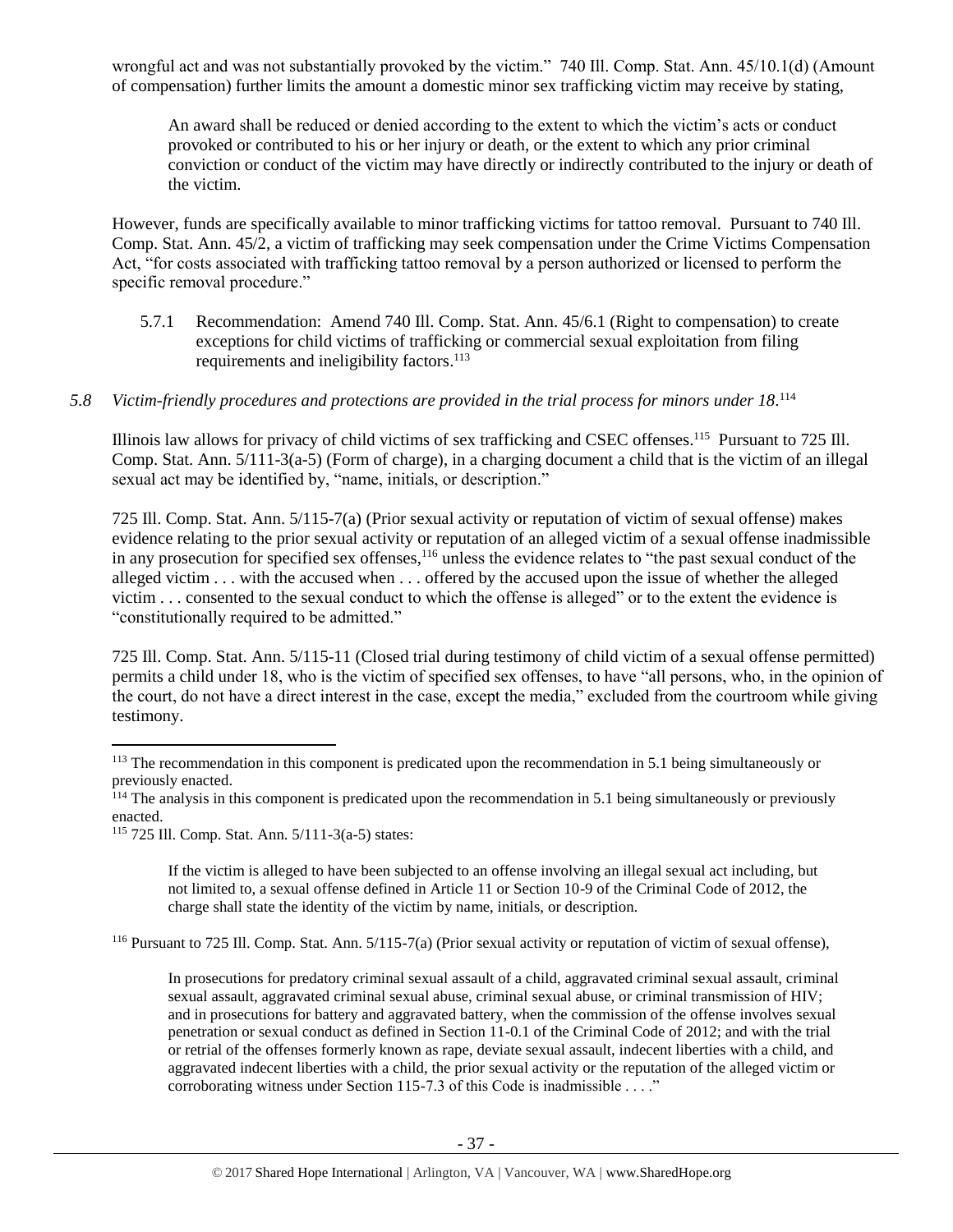Additionally, 725 Ill. Comp. Stat. Ann. 5/106B-5(a)(2) (Testimony by a victim who is a child) authorizes a victim of specified sexual offenses who is under 18 years old to give testimony via closed circuit television if "the judge determines that testimony by the child victim . . . in the courtroom will result in the child . . . suffering serious emotional distress such that the child . . . cannot reasonably communicate or . . . will suffer severe emotional distress that is likely to cause the child . . . to suffer severe adverse effects." Pursuant to 725 Ill. Comp. Stat. Ann. 5/106B-5(d), when a child provides testimony via closed circuit television, the prosecuting and defense attorneys, the judge, and "any person or persons whose presence, in the opinion of the court, contributes to the well-being of the child . . . including a person who has dealt with the child in a therapeutic setting concerning the abuse, [or] a parent or guardian of the child" may be present in the room with the child.

725 Ill. Comp. Stat. Ann. 190/3 (Confidentiality of Law Enforcement and Court Records) provides that in any investigation or proceeding pertaining to a criminal sexual offense, the identity of any child-victim must be excluded from the records and kept confidential.

Certain protections are available to domestic minor sex trafficking victims in dependency proceedings. For example, 750 Ill. Comp. Stat. Ann. 5/506(a) (Representation of child) permits the appointment of an attorney "[i]n any proceedings involving the support, custody, . . . parentage, . . . or general welfare of a minor or dependent child." Also, a guardian ad litem may be appointed to "testify or submit a written report to the court regarding his or her recommendations in accordance with the best interest of the child." 750 Ill. Comp. Stat. Ann. 5/506(a)(2). Finally, a child representative may be appointed to "advocate what the child representative finds to be in the best interests of the child after reviewing the facts and circumstances of the case." 750 Ill. Comp. Stat. Ann. 5/506(a)(3).

*5.9 Child sex trafficking victims may vacate delinquency adjudications and expunge related records for prostitution and other offenses arising from trafficking victimization, without a waiting period.*

Illinois law does not provide a mechanism for minors to vacate delinquency adjudications related to trafficking victimization, and juvenile records may only be expunged after a waiting period.

Regarding expungement, a minor must either attain a specified age or wait up to 5 years, depending on the type of record and the nature of the offense, before relief may be granted. 705 Ill. Comp. Stat. Ann. 405/5-915 (Expungement of juvenile law enforcement and court records) states,

(1) Whenever any person has attained the age of 18 or whenever all juvenile court proceedings relating to that person have been terminated, whichever is later, the person may petition the court to expunge<sup>117</sup> law enforcement records<sup>118</sup> relating to incidents occurring before his or her 18th birthday or his or her juvenile court records, or both, but only in the following circumstances:

(a) the minor was arrested and no petition for delinquency was filed with the clerk of the circuit court; or

(b) the minor was charged with an offense and was found not delinquent of that offense; or (c) the minor was placed under supervision pursuant to Section 5-615 [705 ILCS 405/5-615] [Continuance under supervision], and the order of supervision has since been successfully terminated; or

(d) the minor was adjudicated for an offense which would be a Class B misdemeanor, Class C misdemeanor, or a petty or business offense if committed by an adult.

<sup>117</sup> 705 Ill. Comp. Stat. Ann. 405/5-915 defines "expunge" as "to physically destroy the records and to obliterate the minor's name from any official index or public record, or both. Nothing in this Act shall require the physical destruction of the internal office records, files, or databases maintained by a State's Attorney's Office or other prosecutor."

<sup>118</sup> 705 Ill. Comp. Stat. Ann. 405/5-915 defines "law enforcement record" as including but not "limited to records of arrest, station adjustments, fingerprints, probation adjustments, the issuance of a notice to appear, or any other records maintained by a law enforcement agency relating to a minor suspected of committing an offense."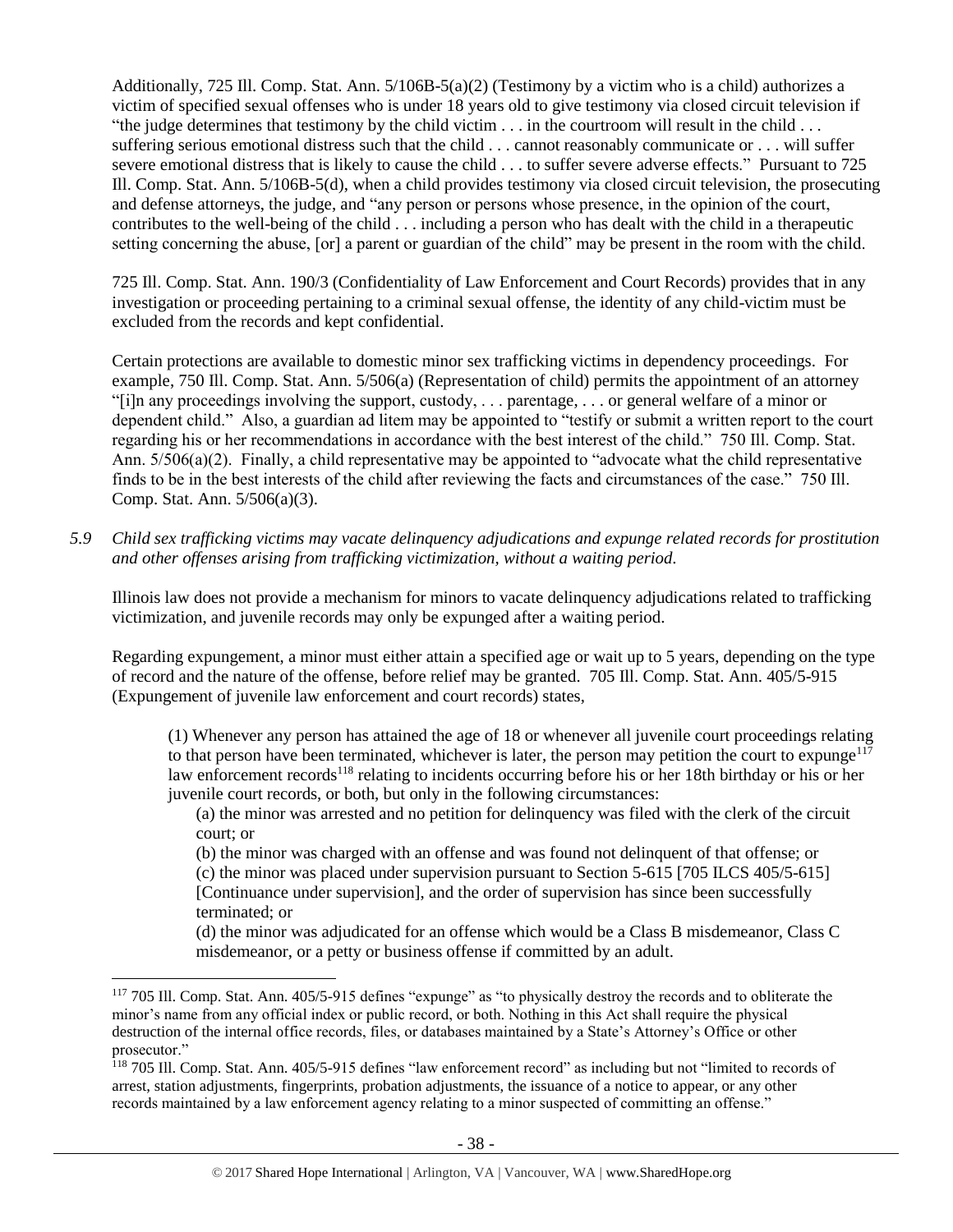(1.5) Commencing 180 days after the effective date of this amendatory Act of the 98th General Assembly, the Department of State Police shall automatically expunge, on or before January 1 of each year, a person's law enforcement records relating to incidents occurring before his or her 18th birthday in the Department's possession or control and which contains the final disposition which pertain to the person when arrested as a minor if:

(a) the minor was arrested for an eligible offense<sup>119</sup> and no petition for delinquency was filed with the clerk of the circuit court; and

(b) the person attained the age of 18 years during the last calendar year; and

(c) since the date of the minor's most recent arrest, at least 6 months have elapsed without an additional arrest, filing of a petition for delinquency whether related or not to a previous arrest, or filing of charges not initiated by arrest.

(2) Any person may petition the court to expunge all law enforcement records relating to any incidents occurring before his or her 18th birthday which did not result in proceedings in criminal court and all juvenile court records with respect to any adjudications except those based upon first degree murder and sex offenses which would be felonies if committed by an adult, if the person for whom expungement is sought has had no convictions for any crime since his or her 18th birthday and:

(a) has attained the age of 21 years; or

(b) 5 years have elapsed since all juvenile court proceedings relating to him or her have been terminated or his or her commitment to the Department of Juvenile Justice pursuant to this Act has been terminated;

whichever is later of (a) or (b). Nothing in this Section 5-915 precludes a minor from obtaining expungement under Section 5-622 [Expungement review].

. . . .

. . . .

 $\overline{a}$ 

Under 705 Ill. Comp. Stat. Ann. 405/5-622 (Expungement review), a minor charged for the first time with a misdemeanor offense generally "is eligible for expungement review by the court upon his or her 18th birthday or upon completion of the minor's sentence or disposition of the charge against the minor, whichever is later." The statute clarifies that the expungement may only be objected to in certain cases, including if the investigation or proceedings are still active, if the arrest was for a sex offense,<sup>120</sup> or if "the minor is a potential witness in an upcoming court proceeding and that such arrest record is relevant to that proceeding." 705 Ill. Comp. Stat. Ann. 405/5-622.

Regarding vacatur, 725 Ill. Comp. Stat. Ann. 5/116-2.1 (Motion to vacate prostitution convictions for sex trafficking victims) provides,

(a) A motion . . . may be filed at any time following the entry of a verdict or finding of guilt where the conviction was under Section 11-14 (prostitution) or Section 11-14.2 (first offender; felony prostitution) of the Criminal Code of 1961 or the Criminal Code of 2012 or a similar local ordinance and the defendant's participation in the offense was a result of having been a trafficking victim under Section 10-9 (involuntary servitude, involuntary servitude of a minor, or trafficking in persons) of the Criminal Code of 1961 or the Criminal Code of 2012; or a victim of severe form of trafficking under the federal Trafficking Victims Protection Act (22 U.S.C. Section 7102(13)) . . . .

(c) If the court grants a motion under this Section, it must vacate the conviction and may take such additional action as is appropriate in the circumstances.

However, 725 Ill. Comp. Stat. Ann. 5/116-2.1 applies specifically to "convictions." Relief, therefore, does not clearly extend to delinquency adjudications. Further, 725 Ill. Comp. Stat. Ann. 5/116-2.1 applies only to violations of Illinois's prostitution offenses, foreclosing the law's applicability to other offenses related to

<sup>119</sup> 705 Ill. Comp. Stat. Ann. 405/5-915(1.8) defines eligible offense as an act that if, "committed by an adult is not an offense classified as a Class 2 felony or higher offense."

<sup>&</sup>lt;sup>120</sup> *See supra* Components 2.10 and 3.5 for a list of the relevant sex offenses.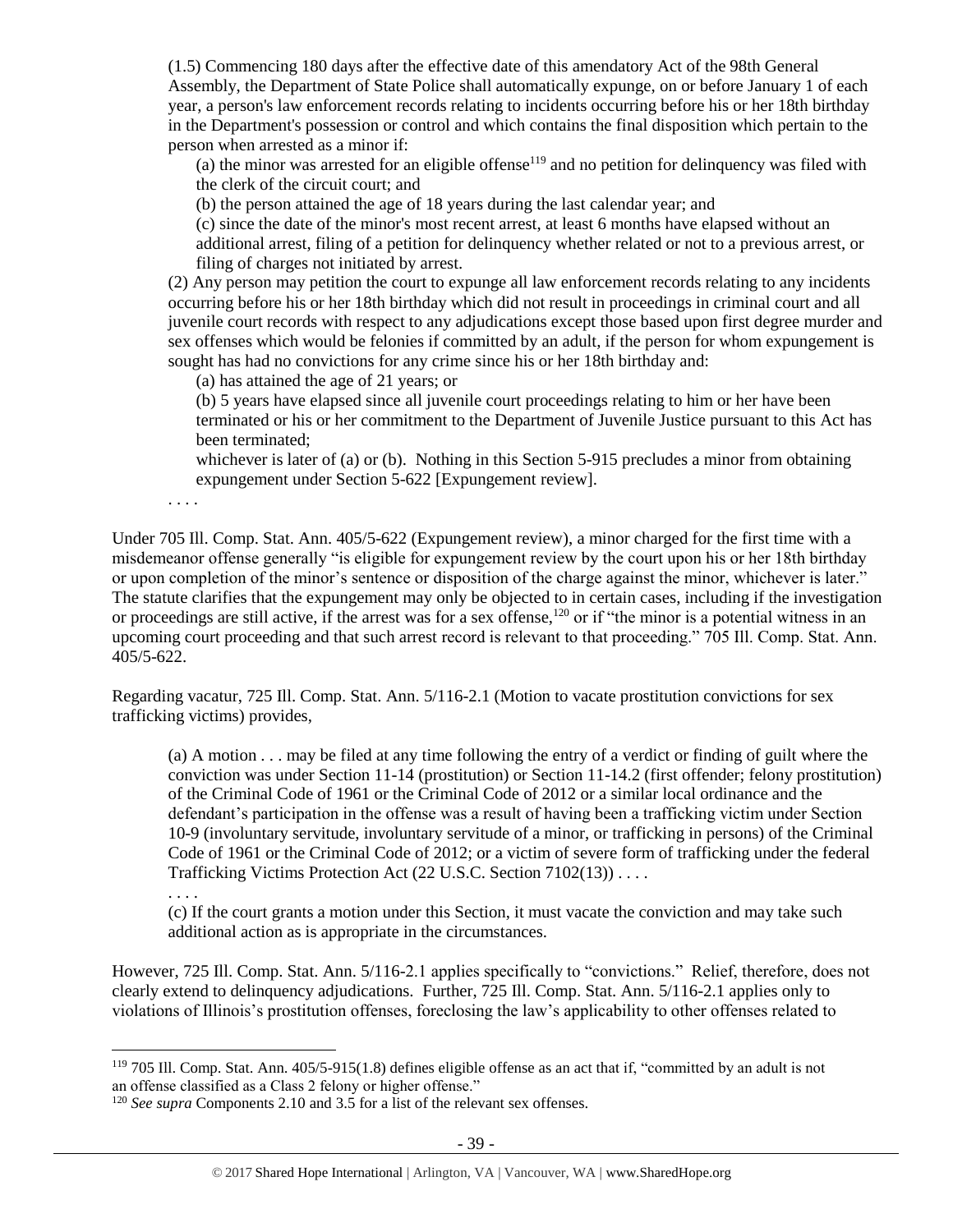trafficking victimization. Additionally, 725 Ill. Comp. Stat. Ann. 5/116-2.1 does not make record expungement automatic upon granting vacatur, making separate proceedings necessary to obtain both forms of relief.

- 5.9.1 Recommendation: Amend 725 Ill. Comp. Stat. Ann. 5/116-2.1 (Motion to vacate prostitution convictions for sex trafficking victims) to allow child sex trafficking victims to vacate delinquency adjudications and expunge related records for prostitution and other offenses arising from trafficking victimization, without a waiting period. 121
- 5.10 *Victim restitution and civil remedies for victims of domestic minor sex trafficking or commercial sexual exploitation of children (CSEC) are authorized by law.*<sup>122</sup>

720 Ill. Comp. Stat. Ann.  $5/10-9(g)(1)$  (Trafficking in persons, involuntary servitude, and related offenses) requires the court to order a defendant convicted of sex trafficking to make restitution to the victim for the greater of:

the gross income or value to the defendant of the victim's labor or services or (2) the value of the victim's labor as guaranteed under the Minimum Wage Law and overtime provisions of the Fair Labor Standards Act (FLSA) [29 U.S.C. § 201 et seq.] or the Minimum Wage Law [820 ILCS 105/1 et seq.], whichever is greater.

Furthermore, 730 Ill. Comp. Stat. Ann. 5/5-5-6 (Restitution) requires the court to order a defendant convicted of any offense under Illinois's criminal laws to make restitution to a victim who "received any injury to his or her person or damage to his or her real or personal property as a result of the criminal act of the defendant." Additionally, the offender may be required to pay the victim's long-term physical health care costs, which also includes mental health care costs. 730 Ill. Comp. Stat. Ann. 5/5-5-6(f-1). For convictions under 720 Ill. Comp. Stat. Ann. 5/11-1.20 (Criminal sexual assault), 5/11-1.30 (Aggravated criminal sexual assault), 5/11-1.40 (Predatory criminal sexual assault of a child), 5/11-1.50 (Criminal sexual abuse), 5/11-1.60 (Aggravated criminal sexual abuse), 5/11-19.2 (Exploitation of a child) [Repealed], 5/11-20.1 (Child pornography), 5/11- 20.1B (Aggravated child pornography) [Repealed] and 5/11-14.4(a)(4) (Promoting juvenile prostitution), an offender may also be required to "meet all or any portion of the financial obligations of treatment, including but not limited to medical, psychiatric, or rehabilitative treatment or psychological counseling, prescribed for the victim or victims of the offense. 730 Ill. Comp. Stat. Ann. 5/5-5-6(g).

Civil remedies are available to victims of domestic minor sex trafficking in the Predator Accountability Act located in Chapter 740 (Civil liabilities). The Predator Accountability Act was enacted for the purpose of allowing "persons who have been or who are subjected to the sex trade to seek civil damages and remedies from individuals and entities that recruited, harmed, profited from, or maintained them in the sex trade." 740 Ill. Comp. Stat. Ann. 128/5. Specifically, 740 Ill. Comp. Stat. Ann. 128/15 (Cause of action) provides a civil cause of action to victims of 720 Ill. Comp. Stat. Ann. 5/10-9 (Trafficking in persons, involuntary servitude, and related offenses), 5/11-14.4(a)(2)–(4) (Promoting juvenile prostitution), 5/11-20.1(Child pornography).

*5.11 Statutes of limitations for civil and criminal actions for child sex trafficking or commercial sexual exploitation of children (CSEC) offenses are eliminated or lengthened to allow prosecutors and victims a realistic opportunity to pursue criminal action and legal remedies.*

720 Ill. Comp. Stat. Ann. 5/3-5(b) (General Limitations) establishes the generally applicable statute of limitations for criminal offenses, which is 3 years for felonies and 1.5 years for misdemeanors, unless otherwise specified. 720 Ill. Comp. Stat. Ann. 5/3-5(a) eliminates the statute of limitations when the prosecution is for

 $121$  The recommendation in this component is predicated upon the recommendation in 5.1 being simultaneously or previously enacted.

 $122$  The analysis in this component is predicated upon the recommendation in 5.1 being simultaneously or previously enacted.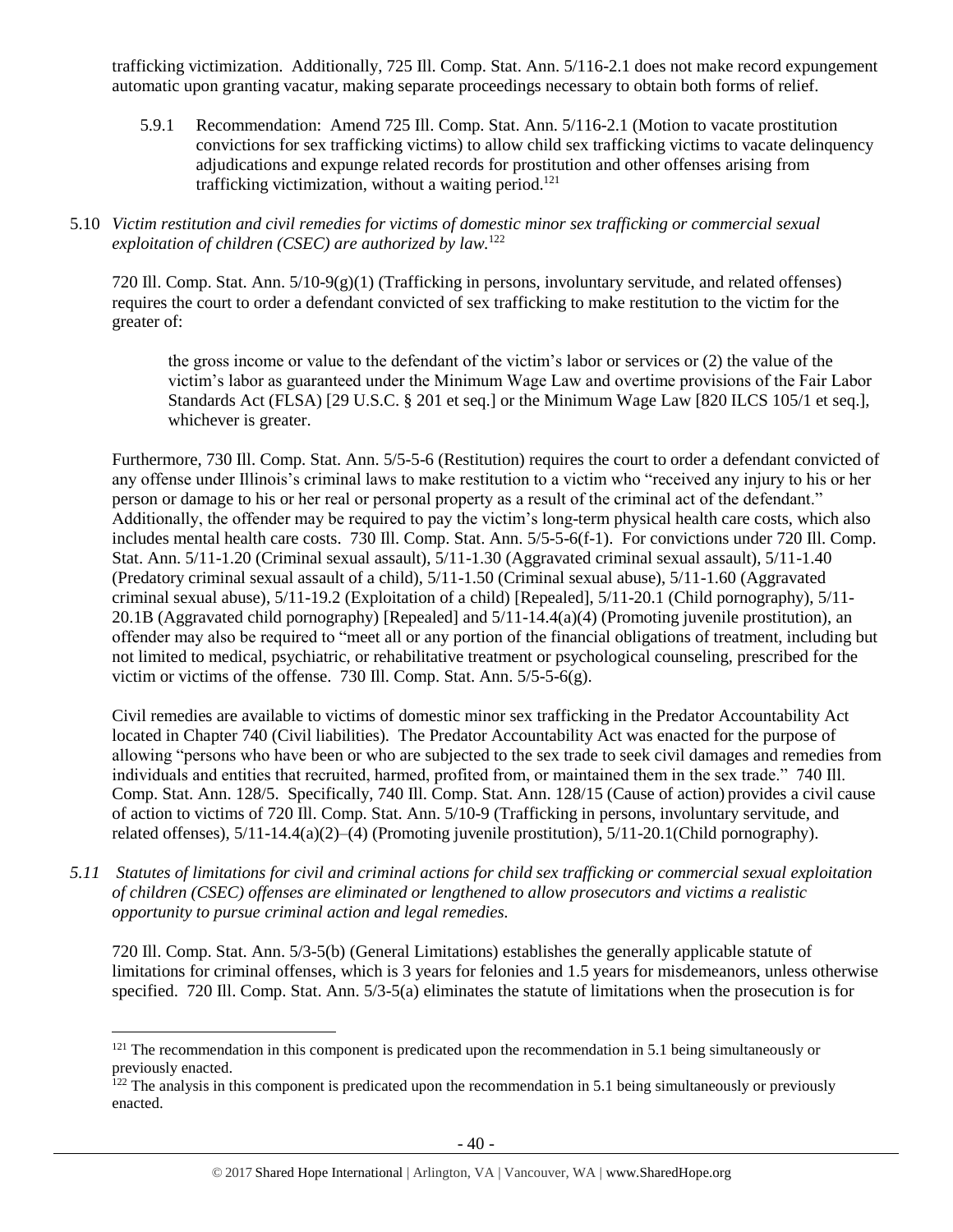violations of 720 Ill. Comp. Stat. Ann. 5/11-20.1(a)(1) (Child pornography), or "any offense involving sexual conduct<sup>123</sup> or sexual penetration,<sup>124</sup> as defined by Section 11-0.1 of this Code in which the DNA profile of the offender is obtained and entered into a DNA database within 10 years after the commission of the offense," so long as the offense is reported to law enforcement within 3 years of its commission, unless a longer time is provided.

Additionally, 720 Ill. Comp. Stat. Ann. 5/3-6(d) (Extended limitations) tolls the statute of limitations for certain CSEC offenses and trafficking offenses until at least 1 year after the victim turns 18. 720 Ill. Comp. Stat. Ann. 5/3-6 states:

. . . .

(b-5) When the victim is under 18 years of age at the time of the offense, a prosecution for involuntary servitude, involuntary sexual servitude of a minor, or trafficking in persons and related offenses under Section 10-9 of this Code may be commenced within one year of the victim attaining the age of 18 years. However, in no such case shall the time period for prosecution expire sooner than 3 years after the commission the offense.

. . . .

(d) A prosecution for child pornography, aggravated child pornography, indecent solicitation of a child, soliciting for a juvenile prostitute, juvenile pimping, exploitation of a child, or promoting juvenile prostitution except for keeping a place of juvenile prostitution may be commenced within one year of the victim attaining the age of 18 years. However, in no such case shall the time period for prosecution expire sooner than 3 years after the commission of the offense. When the victim is under 18 years of age, a prosecution for criminal sexual abuse may be commenced within one year of the victim attaining the age of 18 years. However, in no such case shall the time period for prosecution expire sooner than 3 years after the commission of the offense.

. . . .

 $\overline{a}$ 

Because both involve "sexual conduct or sexual penetration," therefore, prosecutions for violations of 720 Ill. Comp. Stat. Ann. 5/11-14.1 (Solicitation of a sexual act) and 5/11-18.1 (Patronizing a minor engaged in prostitution) can be commenced at any time.

Additionally, Illinois law allows for an elongated statute of limitations for certain criminal actions; pursuant to 720 Ill. Comp. Stat. Ann. 5/3-6(j)(1) (Extended limitations),

When the victim is under 18 years of age at the time of the offense, a prosecution for criminal sexual assault, aggravated criminal sexual assault, predatory criminal sexual assault of a child, aggravated criminal sexual abuse, or felony criminal sexual abuse may be commenced at any time when corroborating physical evidence is available or an individual who is required to report an alleged or suspected commission of any of these offenses under the Abused and Neglected Child Reporting Act fails to do so.

If the conditions above are not met, the statute of limitations to bring an action of criminal sexual assault, aggravated criminal sexual assault, predatory criminal sexual assault of a child, aggravated criminal sexual abuse, or felony criminal sexual abuse is 20 years. 720 Ill. Comp. Stat. Ann. 5/3-6(j)(2).

For civil causes of action arising under the Predator Accountability Act,<sup>125</sup> 735 Ill. Comp. Stat. Ann. 5/13-225(b) (Predator accountability) states,

<sup>&</sup>lt;sup>123</sup> See supra not[e 20](#page-4-0) for the definition of "sexual conduct."

<sup>&</sup>lt;sup>124</sup> See supra not[e 7](#page-2-0) for the definition of "sexual penetration."

<sup>&</sup>lt;sup>125</sup> See supra Component 2.8 for the offenses to which the Predator Accountability Act applies.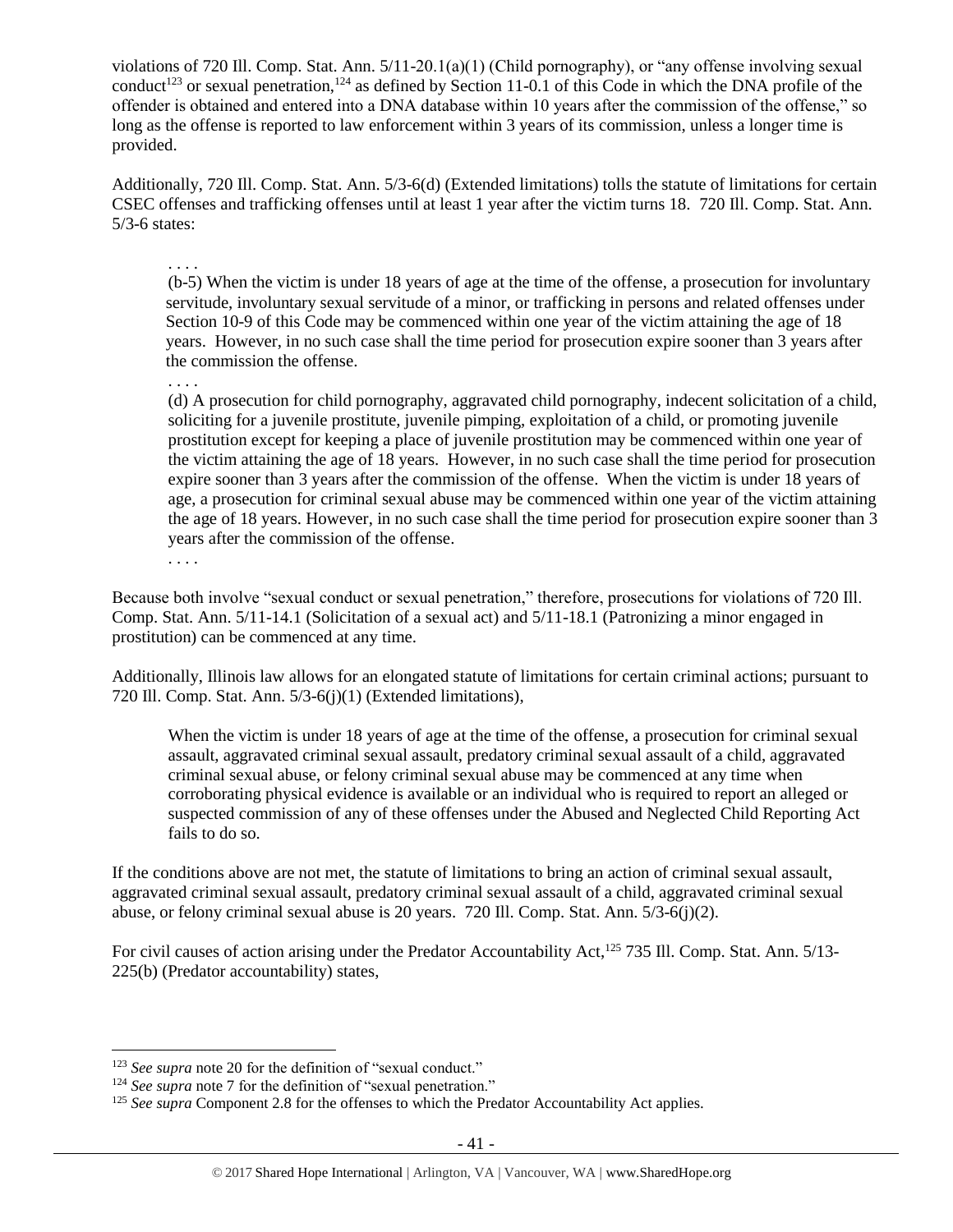[A]n action under the Predator Accountability Act must be commenced within 10 years of the date the limitation period begins to run under subsection (d) or within 10 years of the date the plaintiff discovers or through the use of reasonable diligence should discover both (i) that the sex trade<sup>126</sup> act occurred, and (ii) that the defendant caused, was responsible for, or profited from the sex trade act. The fact that the plaintiff discovers or through the use of reasonable diligence should discover that the sex trade act occurred is not, by itself, sufficient to start the discovery period under this subsection (b).

735 Ill. Comp. Stat. Ann. 5/13-225(d)–(f) provide that the statute of limitations is tolled until the minor reaches the age of 18, until the plaintiff is no longer "subject to threats, intimidation, manipulation, or fraud perpetrated by the defendant," and until "the expiration of all limitations periods applicable to the criminal prosecution of the plaintiff for any acts which form the basis of a cause of action."

Other civil actions are subject to varying statutes of limitations; however, pursuant to 735 Ill. Comp. Stat. Ann. 5/13-211 (Minors and persons under legal disability), these otherwise applicable civil statutes of limitations may be extended up to 2 years after the minor turns 18.

735 Ill. Comp. Stat. Ann. 5/13-202.1(a) (No limitations on certain actions—Duties of Department of Corrections and State's Attorneys) provides that civil actions for convictions of or conduct that amounts to a Class X or Class 1 felony at the time of filing have no statute of limitations. Also, 735 Ill. Comp. Stat. Ann. 5/13-202.3 (Actions arising out of injuries by sexual conduct or sexual penetration) states that for civil actions for violations involving sexual conduct or sexual penetration, the applicable statute of limitations is tolled while "the person injured is subject to threats, intimidation, manipulation, or fraud."

735 Ill. Comp. Stat. Ann. 5/13-202 (Personal Injury―penalty) generally assigns a 2 year statute of limitations to civil actions involving injury to the person; however, if the offender is convicted of a Class X felony and causes injury to the person, the applicable statute of limitations is 10 years. 735 Ill. Comp. Stat. Ann. 5/13-214.1.

<sup>126</sup> 735 Ill. Comp. Stat. Ann. 5/13-225(a) defines "sex trade" and "victim of the sex trade" as having the meanings as set forth in 740 Ill. Comp. Stat. Ann. 128/10*. See supra* Component 5.1 for these definitions.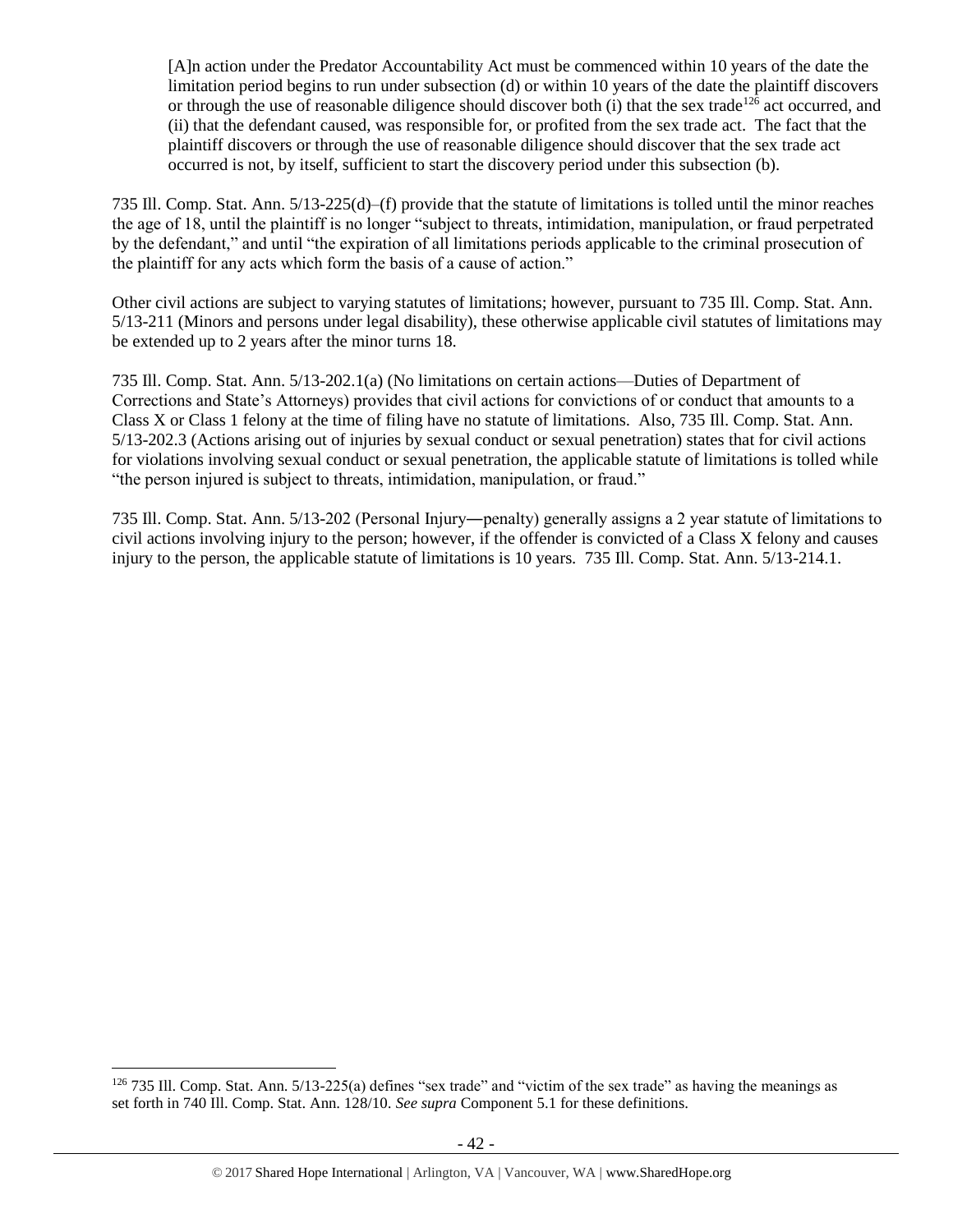#### **FRAMEWORK ISSUE 6: CRIMINAL JUSTICE TOOLS FOR INVESTIGATION AND PROSECUTIONS**

## *Legal Components:*

- *6.1 Training on human trafficking and domestic minor sex trafficking for law enforcement is statutorily mandated or authorized.*
- *6.2 Single party consent to audiotaping is permitted in law enforcement investigations.*
- *6.3 Wiretapping is an available tool to investigate domestic minor sex trafficking and commercial sexual exploitation of children (CSEC).*
- *6.4 Using a law enforcement decoy posing as a minor to investigate buying or selling of commercial sex acts is not a defense to soliciting, purchasing, or selling sex with a minor.*

*\_\_\_\_\_\_\_\_\_\_\_\_\_\_\_\_\_\_\_\_\_\_\_\_\_\_\_\_\_\_\_\_\_\_\_\_\_\_\_\_\_\_\_\_\_\_\_\_\_\_\_\_\_\_\_\_\_\_\_\_\_\_\_\_\_\_\_\_\_\_\_\_\_\_\_\_\_\_\_\_\_\_\_\_\_\_\_\_\_\_\_\_\_\_*

- *6.5 Using the Internet or electronic communications to investigate buyers and traffickers is a permissible investigative technique.*
- *6.6 State law requires reporting of missing children and recovered missing children.*

# *Legal Analysis:*

*6.1 Training on human trafficking and domestic minor sex trafficking for law enforcement is statutorily mandated or authorized.*

Training on human trafficking and domestic minor sex trafficking for law enforcement is not statutorily mandated or authorized in Illinois. However, 50 Ill. Comp. Stat. Ann. 705/7(a)(Rules and standards for schools) provides,

The Board shall adopt rules and minimum standards for such schools which shall include but not be limited to the following:

a. The curriculum for probationary police officers which shall be offered by all certified schools . . . shall include specific training in techniques for immediate response to and investigation of cases of . . . sexual assault of adults and children, including cultural perceptions and common myths of rape as well as interview techniques that are trauma informed, victim centered, and victim sensitive. The curriculum shall include training in techniques designed to promote effective communication at the initial contact with crime victims and ways to comprehensively explain to victims and witnesses their rights under the Rights of Crime Victims and Witnesses Act and the Crime Victims Compensation Act . . . . The curriculum for permanent police officers shall include but not be limited to (1) refresher and in-service training in any of the courses listed above in this subparagraph, (2) advanced courses in any of the subjects listed above in this subparagraph, (3) training for supervisory personnel, and (4) specialized training in subjects and fields to be selected by the board . . . .

50 Ill. Comp. Stat. Ann. 705/10.1 (Additional training programs) allows the Board to "initiate, administer, and conduct training programs for permanent police officers and permanent county corrections officers in addition to the basic recruit training program." 50 Ill. Comp. Stat. Ann. 705/10.10 (Training in child abduction and missing endangered senior alert system) further mandates that the Board conduct training programs for law enforcement personnel with regards to the "statewide coordinated child abduction alert system."

- 6.1.1 Recommendation: Amend the Illinois Police Training Act to specifically include domestic minor sex trafficking training for law enforcement officers.
- *6.2 Single party consent to audiotaping is permitted in law enforcement investigations.*

Single party consent to audiotaping of private conversations is generally prohibited under 720 Ill. Comp. Stat. Ann. 5/14-2(a), (a-5), (b) (Elements of the offense; affirmative defense). However, an exception provided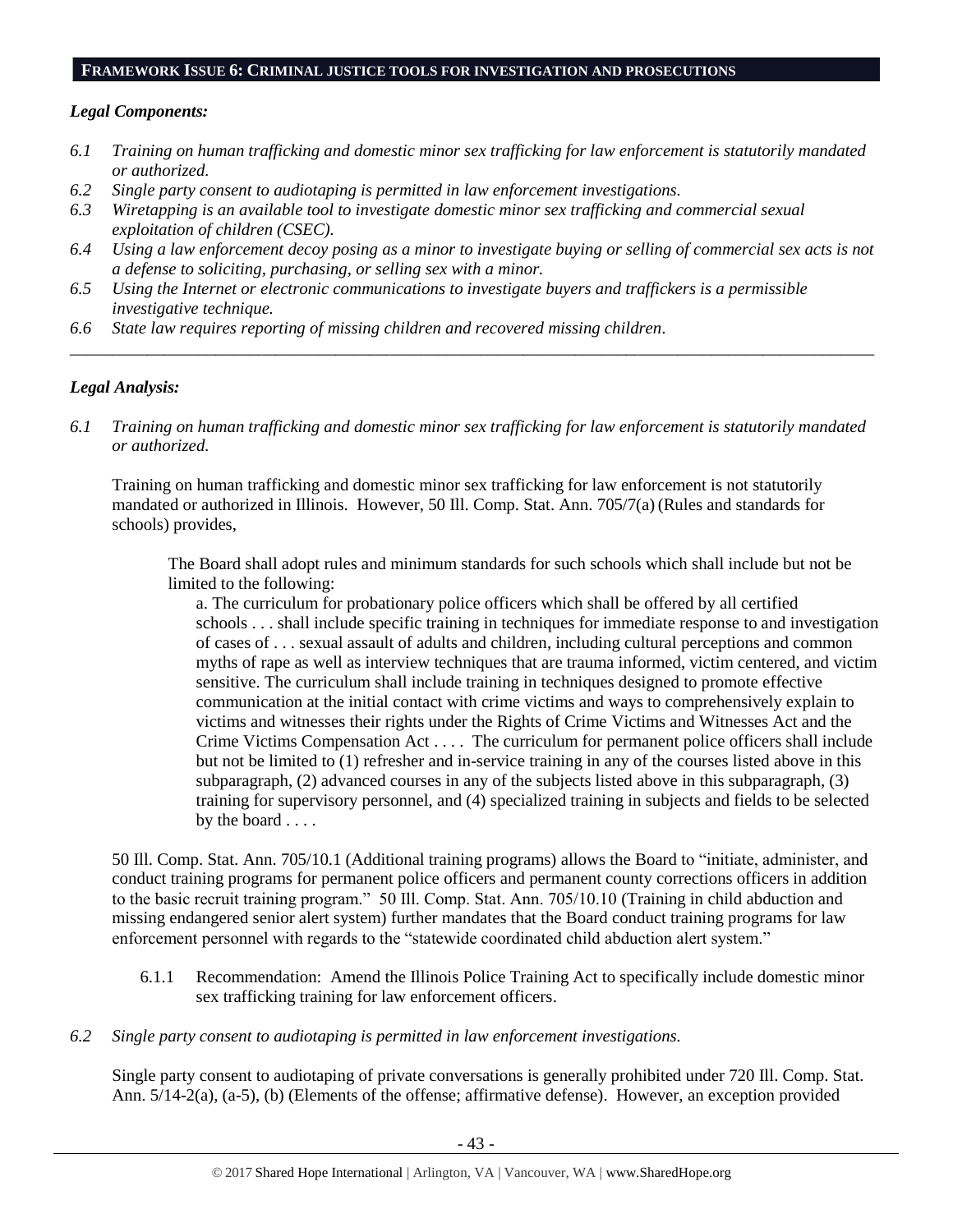under 720 Ill. Comp. Stat. Ann. 5/14-3(g) that allows law enforcement and their agents to record or listen to a private conversation if the law enforcement officer or an agent of law enforcement is a party to the communication and "use of the device is necessary for the protection of the law enforcement officer or any person acting at the direction of law enforcement" in a human trafficking investigation.<sup>127</sup> Specifically, 720 Ill. Comp. Stat. Ann. 5/14-2(a), (a-5), (b) (Elements of the offense; affirmative defense) makes it a crime when someone

(a) . . . knowingly and intentionally:

(1) Uses an eavesdropping device, in a surreptitious manner, for the purpose of overhearing, transmitting, or recording all or any part of any private conversation to which he or she is not a party unless he or she does so with the consent of all of the parties to the private conversation; (2) Uses an eavesdropping device, in a surreptitious manner, for the purpose of transmitting or recording all or any part of any private conversation to which he or she is a party unless he or she does so with the consent of all other parties to the private conversation;

(3) Intercepts, records, or transcribes, in a surreptitious manner, any private electronic communication to which he or she is not a party unless he or she does so with the consent of all parties to the private electronic communication;

(4) Manufactures, assembles, distributes, or possesses any electronic, mechanical, eavesdropping, or other device knowing that or having reason to know that the design of the device renders it primarily useful for the purpose of the surreptitious overhearing, transmitting, or recording of private conversations or the interception, or transcription of private electronic communications and the intended or actual use of the device is contrary to the provisions of this Article; or

(5) Uses or discloses any information which he or she knows or reasonably should know was obtained from a private conversation or private electronic communication in violation of this Article, unless he or she does so with the consent of all of the parties.

(a-5) It does not constitute a violation of this Article to surreptitiously use an eavesdropping device to overhear, transmit, or record a private conversation, or to surreptitiously intercept, record, or transcribe a private electronic communication, if the overhearing, transmitting, recording, interception, or transcription is done in accordance with Article 108A [Authorization for use of eavesdropping device] or Article 108B [Electronic criminal surveillance] of the Code of Criminal Procedure of 1963. (b) It is an affirmative defense to a charge brought under this Article relating to the interception of a privileged communication that the person charged:

1. was a law enforcement officer acting pursuant to an order of interception, entered pursuant to Section 108A-1 or 108B-5 of the Code of Criminal Procedure of 1963; and

2. at the time the communication was intercepted, the officer was unaware that the communication was privileged; and

3. stopped the interception within a reasonable time after discovering that the communication was privileged; and

4. did not disclose the contents of the communication.

 $\overline{a}$ 

Additionally, 720 Ill. Comp. Stat. Ann.  $5/14-3(g)$ , (g-6) (Exemptions) made the following activities exempt from the criminal provisions of the Illinois Eavesdropping Law:

(g) With prior notification to the State's Attorney of the county in which it is to occur, recording or listening with the aid of any device to any conversation where a law enforcement officer, or any person acting at the direction of law enforcement, is a party to the conversation and has consented to it being

 $127$  Illinois' Eavesdropping Law, 720 ILCS 5/14-1 et seq., was found unconstitutional by the Illinois Supreme Court on March 20, 2014. *See People v. Melongo*, 6 N.E.3d 120, 127 (2014) ("the recording provision of the eavesdropping statute (720 ILCS 5/14–2(a)(1) (West 2008)), burdens substantially more speech than is necessary to serve a legitimate state interest in protecting conversational privacy"); *People v. Clark*, 6 N.E.3d 154, 161 (2014) ("The purpose of the statute to protect private conversations is thus served. However, the statute does not stop there. It criminalizes a whole range of conduct involving the audio recording of conversations that cannot be deemed in any way private.").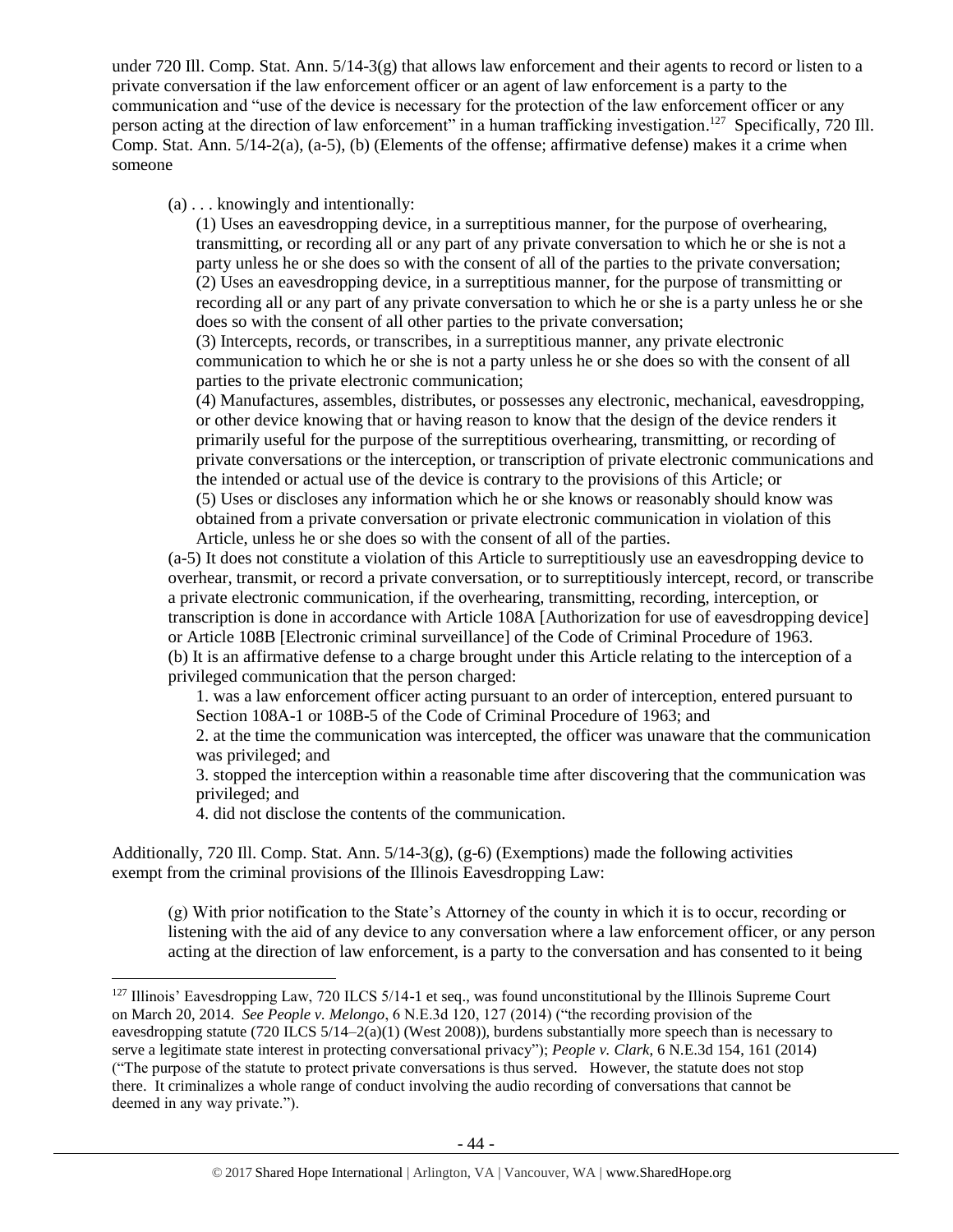intercepted or recorded under circumstances where the use of the device is necessary for the protection of the law enforcement officer or any person acting at the direction of law enforcement, in the course of an investigation of a forcible felony, a felony offense of involuntary servitude, involuntary sexual servitude of a minor, or trafficking in persons under Section 10-9 of this Code [720 ILCS 5/10-9 [Trafficking in persons, involuntary servitude, and related offenses], an offense involving prostitution, solicitation of a sexual act, or pandering . . . . Any recording or evidence derived as the result of this exemption shall be inadmissible in any proceeding, criminal, civil or administrative, except (i) where a party to the conversation suffers great bodily injury or is killed during such conversation, or (ii) when used as direct impeachment of a witness concerning matters contained in the interception or recording. The Director of the Department of State Police shall issue regulations as are necessary concerning the use of devices, retention of tape recordings, and reports regarding their use;

. . . .

 $\overline{a}$ 

(g-6) With approval of the State's Attorney of the county in which it is to occur, recording or listening with the aid of any device to any conversation where a law enforcement officer, or any person acting at the direction of law enforcement, is a party to the conversation and has consented to it being intercepted or recorded in the course of an investigation of child pornography, aggravated child pornography, indecent solicitation of a child, luring of a minor, sexual exploitation of a child, aggravated criminal sexual abuse in which the victim of the offense was at the time of the commission of the offense under 18 years of age, or criminal sexual abuse by force or threat of force in which the victim of the offense was at the time of the commission of the offense under 18 years of age . . . . Any recording or evidence obtained or derived in the course of an investigation of [any of the above listed offenses] . . . shall, upon motion of the State's Attorney or Attorney General prosecuting any case involving [any of the above listed offenses] . . . be reviewed in camera with notice to all parties present by the court presiding over the criminal case, and, if ruled by the court to be relevant and otherwise admissible, it shall be admissible at the trial of the criminal case. Absent such a ruling, any such recording or evidence shall not be admissible at the trial of the criminal case;

*6.3 Wiretapping is an available tool to investigate domestic minor sex trafficking and commercial sexual exploitation of children (CSEC).* 

Illinois specifically allows law enforcement to use wiretapping in investigations relating to 720 Ill. Comp. Stat. Ann.  $5/10-9(c)$ –(f) (Trafficking in persons, involuntary servitude, and related offenses).

725 Ill. Comp. Stat. Ann. 5/108B-2 (Request for application for interception) authorizes a State's Attorney to "apply for an order authorizing interception of private communications," as provided in Article 108B (Electronic criminal surveillance). 725 Ill. Comp. Stat. Ann. 5/108B-5(a) (Requirements for order of interception) permits a judge to enter an order

authorizing the interception of a private communication, if the chief judge determines on the basis of the application submitted by the applicant, that:

(1) There is probable cause for belief that (A) the person whose private communication is to be intercepted is committing, has committed, or is about to commit an offense enumerated in [725 Ill. Comp. Stat. Ann.  $5/108B-3$ ,  $^{128}$  or (B) the facilities from which, or the place where, the private communication is to be intercepted, is, has been, or is about to be used in connection with the commission of the offense, or is leased to, listed in the name of, or commonly used by, the person; and

(2) There is probable cause for belief that a particular private communication concerning such offense may be obtained through the interception; and

<sup>128</sup> Offenses listed in 725 Ill. Comp. Stat. Ann. 5/108B-3 include violations of 720 Ill. Comp. Stat. Ann. 5/10-9 (Trafficking in persons, involuntary servitude, and related offenses), 5/11-18.1 (Patronizing a minor engaged in prostitution), and 5/29B-1 (Money laundering).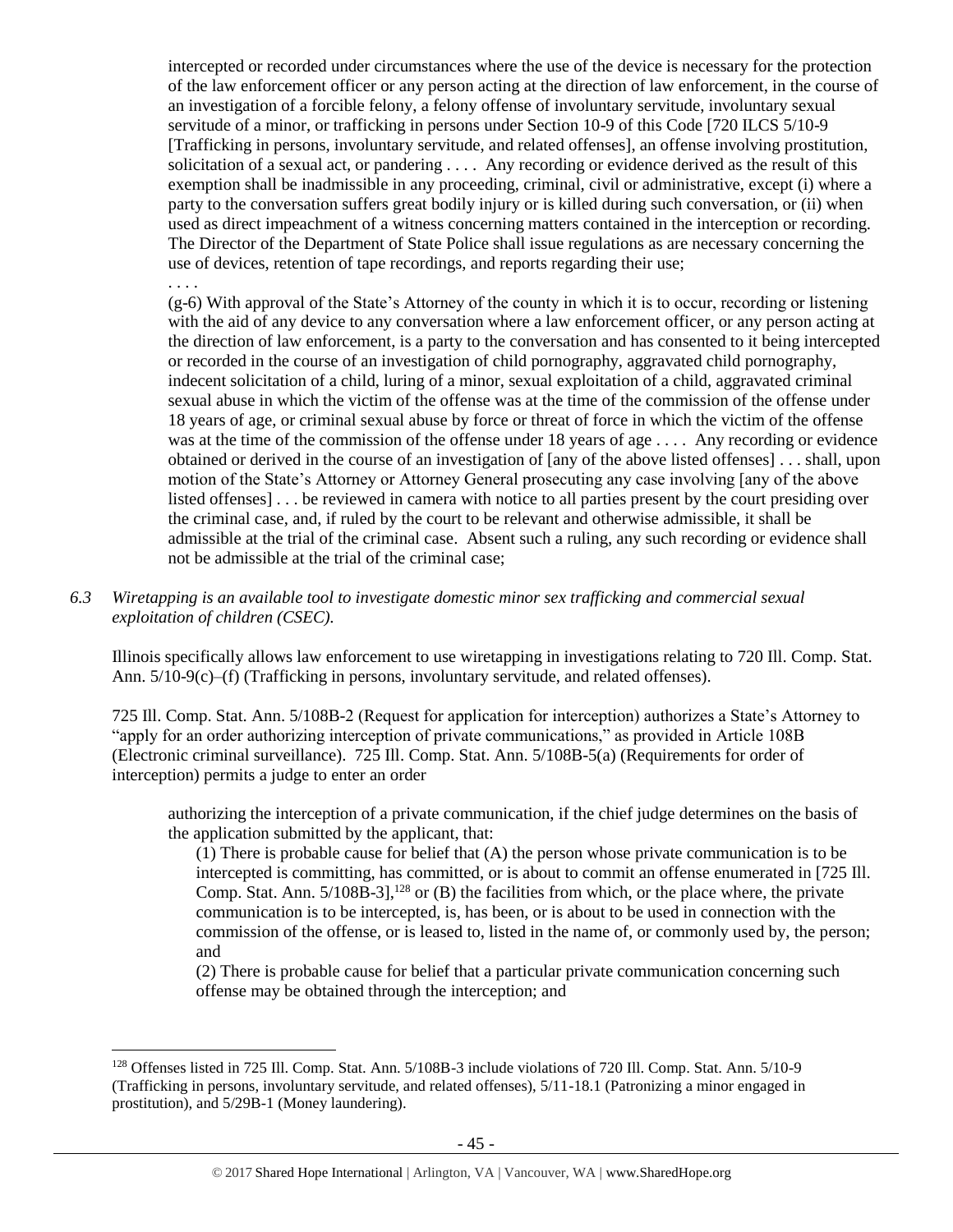(3) Normal investigative procedures with respect to the offense have been tried and have failed or reasonably appear to be unlikely to succeed if tried or too dangerous to employ; and (4) The electronic criminal surveillance officers to be authorized to supervise the interception of the private communication have been certified by the Department.

Furthermore, 725 Ill. Comp. Stat. Ann. 5/108A-2 (Authorized disclosure or use of information) and 5/108B-2a (Authorized disclosure or use of information) allow a law enforcement officer who "obtained knowledge of the contents of any conversation overheard or recorded by use of an eavesdropping device or evidence derived therefrom" to disclose such information to another law enforcement or prosecuting attorney if the eavesdropping was authorized.

725 Ill. Comp. Stat. Ann. 5/108B-3(a) (Authorization for the interception of private communication) permits a judge to authorize,

[T]he interception of a private communication when no party has consented to the interception and (i) the interception may provide evidence of, or may assist in the apprehension of a person who has committed, is committing or is about to commit, a violation of . . . 10-9 [720 ILCS 5/10-9] (involuntary servitude, involuntary sexual servitude of a minor, or trafficking in persons), paragraph (1), (2), or (3) of subsection (a) of Section 11-14.4 [720 ILCS 5/11-14.4] (promoting juvenile prostitution), subdivision (a)(2)(A) or (a)(2)(B) of Section 11-14.3 [720 ILCS  $5/11$ -14.3] (promoting prostitution)11-15.1 [720 ILCS 5/11-15.1] (soliciting for a minor engaged in prostitution) [Repealed], 11-16 [720 ILCS 5/11-17] (pandering) [Repealed], 11-17.1 [720 ILCS 5/11-17.1] (keeping a place of juvenile prostitution) [Repealed], 11-18.1 [720 ILCS 5/11-18.1] (patronizing a minor engaged in prostitution), 11-19.1 [720 ILCS 5/11-19.1] (juvenile pimping and aggravated juvenile pimping) [Repealed] . . . .

*6.4 Using a law enforcement decoy posing as a minor to investigate buying or selling of commercial sex acts is not a defense to soliciting, purchasing, or selling sex with a minor.*

Illinois's child sex trafficking and CSEC laws do not prohibit a defense to prosecution based on the use of a law enforcement decoy posing as a minor to investigate the commercial sexual exploitation of minors. However, certain sexual offense laws do provide that the involvement of law enforcement in the investigation of the crime is not a defense. For example, 720 Ill. Comp. Stat. Ann. 5/10-5.1(f)(3) (Luring of a minor) states that "[i]t shall not be a defense to the prosecution of any offense under this Section 10-5.1 if the person who is contacted by the offender is posing as a minor and is in actuality an adult law enforcement officer."

Additionally, 720 Ill. Comp. Stat. Ann. 5/11-6(a), (a-5) (Indecent solicitation of a child) and 5/11-9.1(a) (Sexual exploitation of a child) state that the offenses can be committed against either a child or "one whom he or she believes to be a child," leaving open the possibility of the use of a law enforcement decoy in these investigations.

Nevertheless, a defendant may still be able to assert a defense based on a law enforcement decoy posing as a minor to investigate other buyer-applicable offenses through reverse sting operations, which are the most likely situations in which a defendant would try to use such a defense. 720 Ill. Comp. Stat. Ann. 5/10-9(c)–(d) (Trafficking in persons, involuntary servitude, and related offenses), 5/11-14.1(a) (Solicitation of a sexual act), and  $5/11-25(a)$  (Grooming) are a buyer-applicable sex trafficking and CSEC offenses<sup>129</sup> that do not prohibit this defense, meaning that buyers charged for attempting to solicit or purchase sex with a minor under these statutes would not be prohibited from raising a defense based on the fact that an actual minor was not involved.

6.4.1 Recommendation: Amend 720 Ill. Comp. Stat. Ann. 5/10-9(c)–(d) (Trafficking in persons, involuntary servitude, and related offenses),  $5/11-14.1(a)$  (Solicitation of a sexual act), and  $5/11-$ 

<sup>&</sup>lt;sup>129</sup> *See supra* Components 2.1 and 2.2 for more information about 720 Ill. Comp. Stat. Ann. 5/10-9(c)–(d), 5/11-14.1(a), and  $5/11-25$ (a).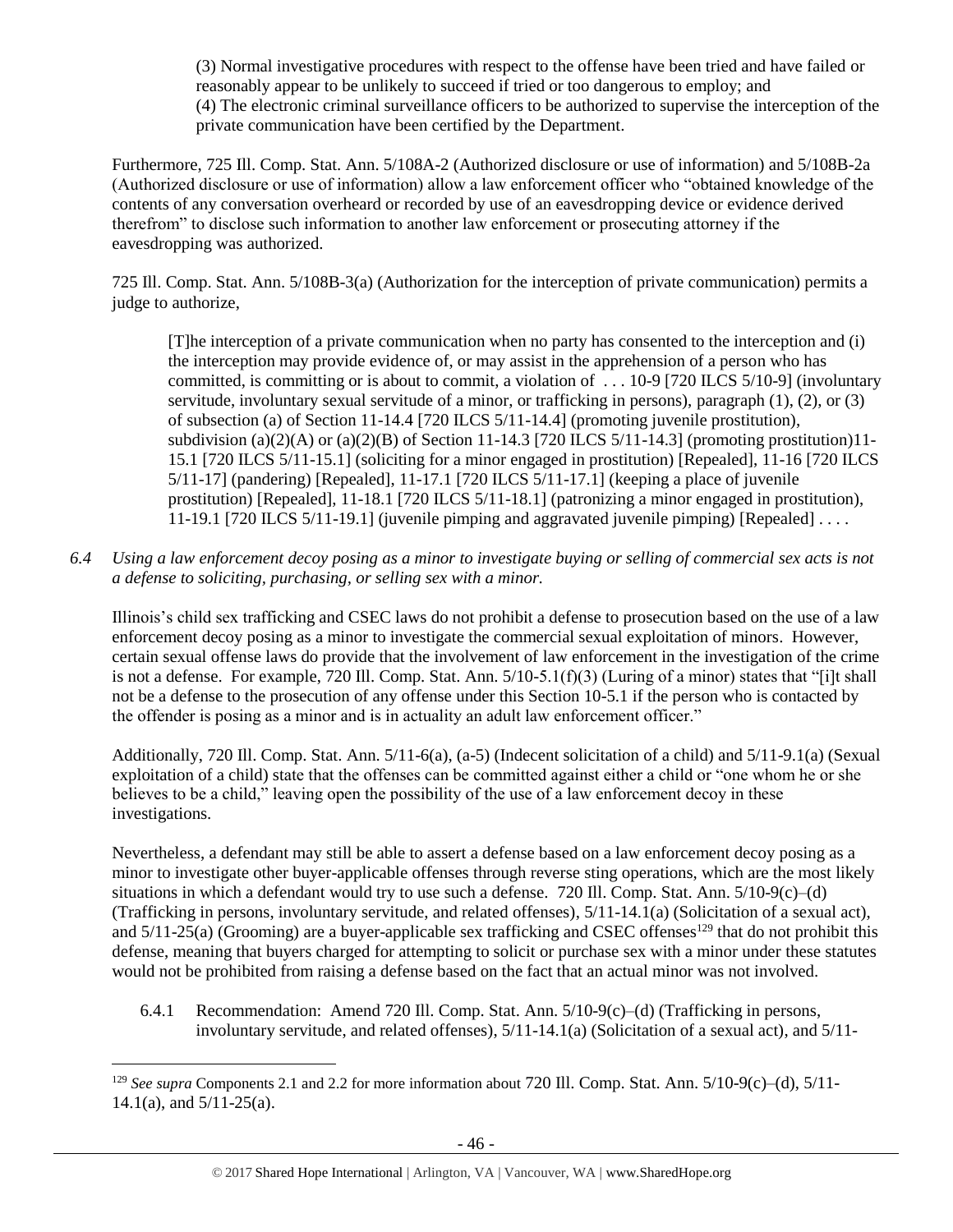25(a) (Grooming) to expressly prohibit a defense to prosecution based on the use of a law enforcement decoy posing as a minor to investigate these crimes.

## *6.5 Using the Internet or electronic communications to investigate buyers and traffickers is a permissible investigative technique.*

720 Ill. Comp. Stat. Ann. 5/10-5.1(a)(3) (Luring of a minor) makes it a crime when a person "21 years of age or older ... knowingly contacts or communicates electronically<sup>130</sup> to the minor: ... for an unlawful purpose."<sup>131</sup> It expressly states, "It shall not be a defense to the prosecution of any offense under this Section 10-5.1 if the person who is contacted by the offender is posing as a minor and is in actuality an adult law enforcement officer." 720 Ill. Comp. Stat. Ann. 5/10-5.1(f)(3).

Several laws permit law enforcement to use the Internet to investigate buyers and traffickers by stating that the offense can be committed against a person merely believed to be a child. 720 Ill. Comp. Stat. Ann. 5/11- 6 (Indecent solicitation of a child), 5/11-6.6 (Solicitation to meet a child), and 5/11-9.1 (Sexual exploitation of a child) make it unlawful for any person to solicit "a child or one whom he or she believes to be a child" to engage in a sexual act, or to meet for an unlawful purpose through use of the Internet.<sup>132</sup> Also, 720 Ill. Comp. Stat. Ann. 5/11-25(a) (Grooming) makes it a crime when a person "knowingly uses a computer on-line service, [or] Internet service" to solicit or attempt to solicit "a child, a child's guardian, or another person believed by the person to be a child or a child's guardian" to commit CSEC offenses including: 720 Ill. Comp. Stat. Ann., 5/11-9.1 (Sexual exploitation of a child), 5/11-14.4 (Promoting juvenile prostitution), 5/11-18.1 (Patronizing a minor engaged in prostitution), and 5/11-26 (Traveling to meet a minor).

#### *6.6 State law requires reporting of missing children and recovered missing children.*

 $\overline{a}$ 

Under 325 Ill. Comp. Stat. Ann. 40/3 (State Missing Persons Clearinghouse; powers), "[t]he Department [of State Police]<sup>133</sup> shall establish a State Missing Persons Clearinghouse as a resource to promote an immediate and effective community response to missing children." 325 Ill. Comp. Stat. Ann. 40/3 authorizes state missing persons clearinghouses to do the following:

(a) To establish and conduct programs to educate parents, children and communities in ways to prevent the abduction of children.

(b) To conduct training programs and distribute materials providing guidelines for children when dealing with strangers, casual acquaintances, or non-custodial parents, in order to avoid abduction or kidnapping situations.

(c) To compile, maintain and make available data upon the request of law enforcement agencies and other entities deemed appropriate by the Department to assist enforcement agencies in recovering missing children, including but not limited to data regarding the places of shelter commonly used by runaway children in a requested geographical area.

(d) To draft and implement plans for the most efficient use of available resources to publicize information regarding missing children.

(e) To establish and maintain contacts with other state missing persons clearinghouses, law enforcement agencies, and non-profit organizations in order to increase the probability of locating and returning missing children, and to otherwise assist in the recovery and tracking of missing children.

(f) To coordinate the tracking and recovery of children under the custody or guardianship of the Department of Children and Family Services whose disappearance has been reported and to produce an

 $130\,720\,$  Ill. Comp. Stat. Ann.  $5/10-5.1(c)(3)$  defines "contacts or communicates electronically" as including "any attempt to make contact or communicate telephonically or through the Internet or text messages."

 $131$  720 Ill. Comp. Stat. Ann.  $5/10-5.1(c)(7)$  defines "unlawful purpose" as "any misdemeanor or felony violation of State law or a similar federal or sister state law or local ordinance."

<sup>&</sup>lt;sup>132</sup> *See supra* Component 1.2 for the substantive provisions of 720 Ill. Comp. Stat. Ann. 5/11-6, 5/11-6.6, and 5/11-9.1.

<sup>&</sup>lt;sup>133</sup> 325 Ill. Comp. Stat. Ann. 40/2 (Definitions) defines the "Department" as "the Department of State Police."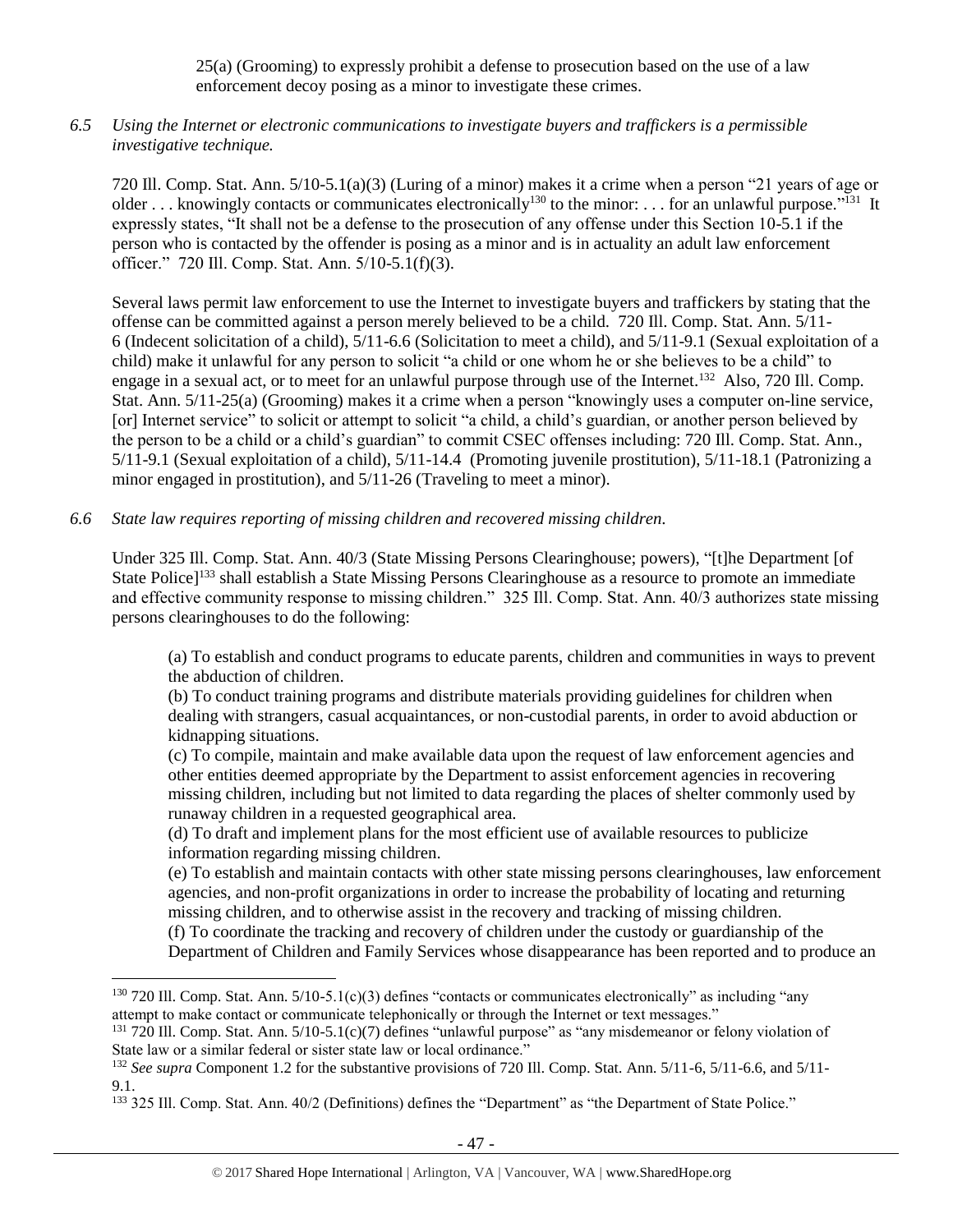annual report indicating the number of children under the custody or guardianship of that Department who have been reported missing and the number who have been recovered. (g) To conduct other activities as may be necessary to achieve the goals established by this Act.

325 Ill. Comp. Stat. Ann. 40/6 (Department; powers and duties) mandates that the Department "[e]stablish and maintain a statewide Law Enforcement Agencies Data System (LEADS)" to respond to missing children reports, "exchange information regarding lost, missing or runaway children" with a national missing persons service, adopt a statewide or regional alert system for use in missing children cases, and keep information regarding missing children in a secure manner. Additionally, 325 Ill. Comp. Stat. Ann. 40/3.5 (Contact with Department of Children and Family Services) requires,

For each child reported missing and entered into the LEADS network, the Department shall, in the form and manner it determines, contact the Department of Children and Family Services to provide it with the name, age, and sex of the child, and the geographic area from which the child was reported missing so that the Department of Children and Family Services can determine if that child had been abandoned within the previous 2 months.

325 Ill. Comp. Stat. Ann. 40/7 (Law enforcement agencies; duties) further provides that, after receiving a report of a missing child, the recipient law enforcement agency must enter the report into LEADS, submit information regarding the missing or runaway children to the Department, make announcements over the radio with information about the missing child, and notify the State Missing Persons Clearinghouse personnel about the missing child.

Under both the Missing Children Records Act and the Missing Children Registration Law, the Department is required to notify the State Registrar of Vital Records about the disappearance and recovery of a child.<sup>134</sup> 325 Ill. Comp. Stat. Ann. 50/2 (Department duties) states that "[u]pon entry of a report of a missing person born in Illinois into . . . (LEADS) . . . the Department shall notify the Registrar within 5 business days of the disappearance and shall provide the Registrar with information concerning the identity of the missing person." 325 Ill. Comp. Stat. Ann. 50/2 also requires the Department to notify the last known school of a missing person and, upon finding a missing person, notify both the Registrar and the school. Similarly, 325 Ill. Comp. Stat. Ann. 55/2 (Department duties) requires that the Department, "[u]pon entry of a report of a missing child born in Illinois into [LEADS], . . . notify the Registrar of the disappearance and shall provide the Registrar with information concerning the identity of the missing child." 325 Ill. Comp. Stat. Ann. 55/2 also requires the Department to notify the child's last known school and, upon finding the child, notify both the Registrar and the school.

After being notified by the Department of a missing child, 325 Ill. Comp. Stat. Ann. 55/3 (Registrar duties) requires the Registrar to flag the missing child's birth records, "in such a manner that whenever a copy of the birth certificate or information regarding the birth record is requested, the Registrar shall be alerted to the fact that the certificate is that of a missing child." The Registrar is required to remove the flags if the Department notifies the Registrar that the missing child was recovered. 325 Ill. Comp. Stat. Ann. 55/3. Similarly, a school that is notified of a missing child will flag the child's school records, and, if anyone makes a "request concerning flagged records," the school will report the request "to the local law enforcement authority" or to the Department. 325 Ill. Comp. Stat. Ann. 55/5(a), 50/5(a).

Lastly, 325 Ill. Comp. Stat. Ann. 57/5(a), (b) (State agency webpage requirements) mandates every state agency that maintains an Internet website to have a hypertext link to the National Center for Missing and Exploited Children and to any website that posts AMBER alerts.

<sup>&</sup>lt;sup>134</sup> For purposes of the Missing Children Records Act, the term "missing person" is used and refers to a "person 17 years old or younger reported to any law enforcement authority as abducted, lost or a runaway." 325 Ill. Comp. Stat. Ann. 50/1(c). In contrast, the Missing Children Registration Law uses the term "missing child," which refers to "a person under the age of 18 years, reported to any law enforcement authority as abducted, lost or a runaway, whose identity is entered into the Law Enforcement Agencies Data System." 325 Ill. Comp. Stat. Ann. 55/1(c).